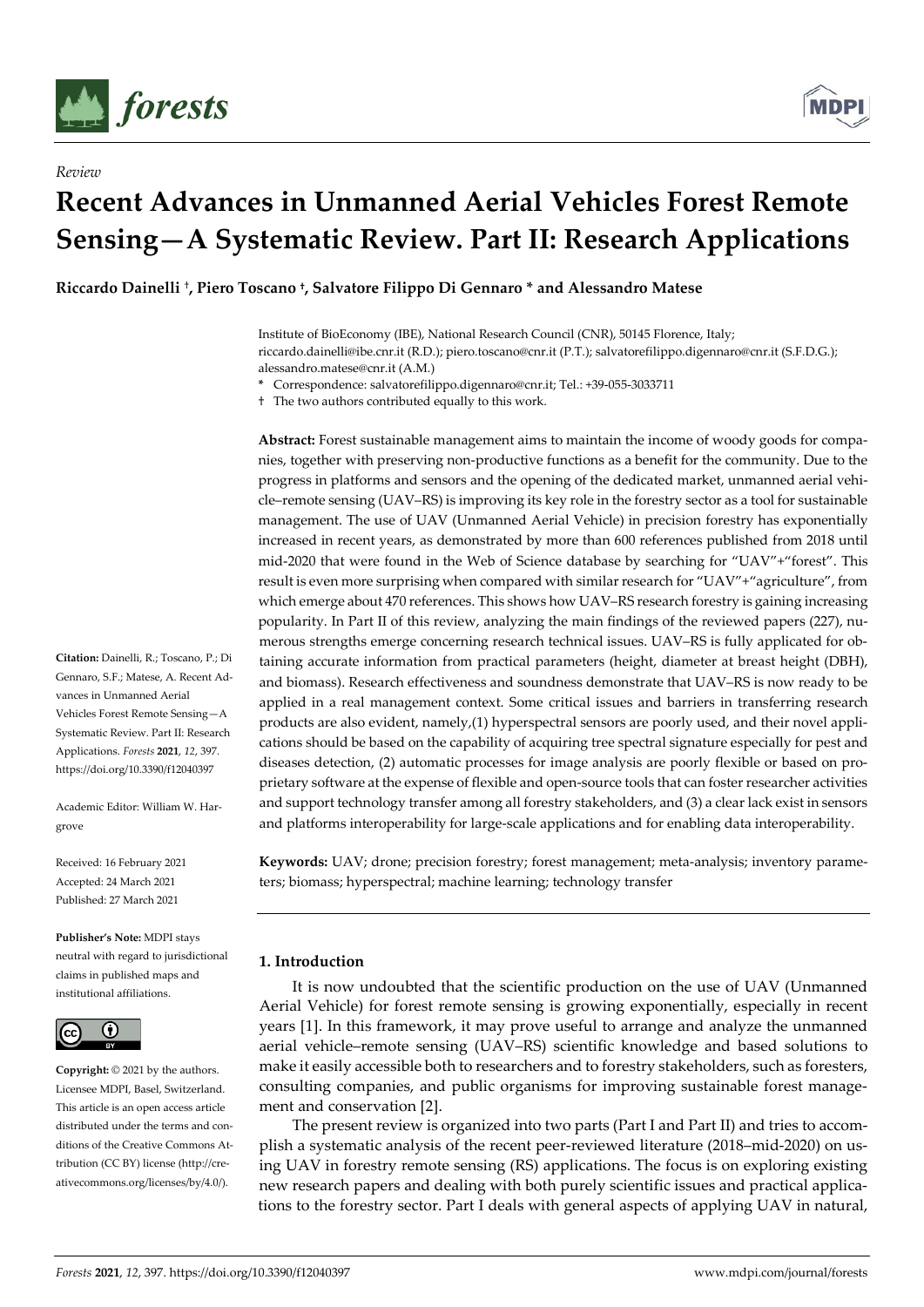bibliographic dataset that other researchers can draw on, (2) analyzing general and recent trends in RS forest monitoring, and (3) reveal gaps in the general research framework. The targeted audience is mainly represented by forest stakeholders (entrepreneurs, technicians, public authorities) and young researchers who want to approach UAV–RS in forestry. Furthermore, even skilled researchers could benefit from Part I, as underpinning for their activities [3].

In this paper (Part II), the authors intend to give a clear picture of recent advances in forest UAV remote sensing and wish to increase general understanding of the current research topic by synthesizing technical key points from previous scientific papers. In particular, specific goals are threefold: (1) to give an overview of the technical issues addressed by researchers and identify the most popular forestry topics to lay the foundations for the widespread of practical applications through forestry sector stakeholders, (2) to show how different UAV systems (platform+sensor) are used for multipurpose tasks and provide advice on pros and cons of the highlighted solutions, and (3) to reveal critical points (not only at the technological level) where additional effort is needed and suggest future directions to address the research questions that could not be resolved with this synthesis. Part II of the present review is primarily aimed at a skilled audience, such as expert researchers, technicians, and consultants.

After a brief synthesis of the workflow for the dataset creation, the Materials and Methods Section presents the research questions utilized for guiding the systematic analysis along with specific technical issues investigated for each topic. Basing on a rigorous review, results are elaborated to address the pivotal research questions for the set of studies, previously clustered by six forestry topics. Here, the authors present, where applicable, a focus for each topic sub-section on hyperspectral sensors, comparison with other RS platforms, and gathering and use of field data. Then, the discussion section focuses on the comparison of different UAV system solutions, technical advantages and drawbacks of the reviewed UAV technology, and considerations on technology transfer of UAV–RS in a real management context. Finally, the main conclusions stemming from Part II of the present review are drawn, outlining both popular topics and strengths and providing some suggestions for research gap filling and future hot points.

## **2. Materials and Methods**

## *2.1. Workflow for Dataset Creation*

The specific details for searching comprehensive literature and retrieving the final dataset are described in the first paper of this series (Part I) [3]. Briefly, the authors type the Web of Science search engine a combination of semantic keywords for the investigated topic ("UAV", "unmanned aerial vehicle", "UAS" (Unmanned Aerial System), "unmanned aerial system", "drone" + "forest" or "forestry"). Through the exclusion criteria available in the search engine, papers are filtered for time boundaries (from 2018 to 30 June 2020), document type (original articles, conference papers, book chapters), and language (English). The second filtering step consists of applying customized exclusion criteria such as (1) paper adequacy to review aims, (2) relevance of publishing source and paper citations, and (3) online availability within bibliographic resources of our research Institute. Finally, a database of 227 peer-reviewed works was created to analyze and discuss both generic (Part I) [3] and specific issues (Part II) on using UAV–RS in the forestry sector, regarding recent applications (2018–mid-2020).

#### *2.2. Topic Classification and Related Research Questions*

Papers have been categorized into six main topics following the main research issues investigated in the selected papers. The addressed topics are listed below while a brief description of each topic is reported in Part I [3]. After categorization, information extraction from each paper is carried out following three degrees of detail. Firstly, general data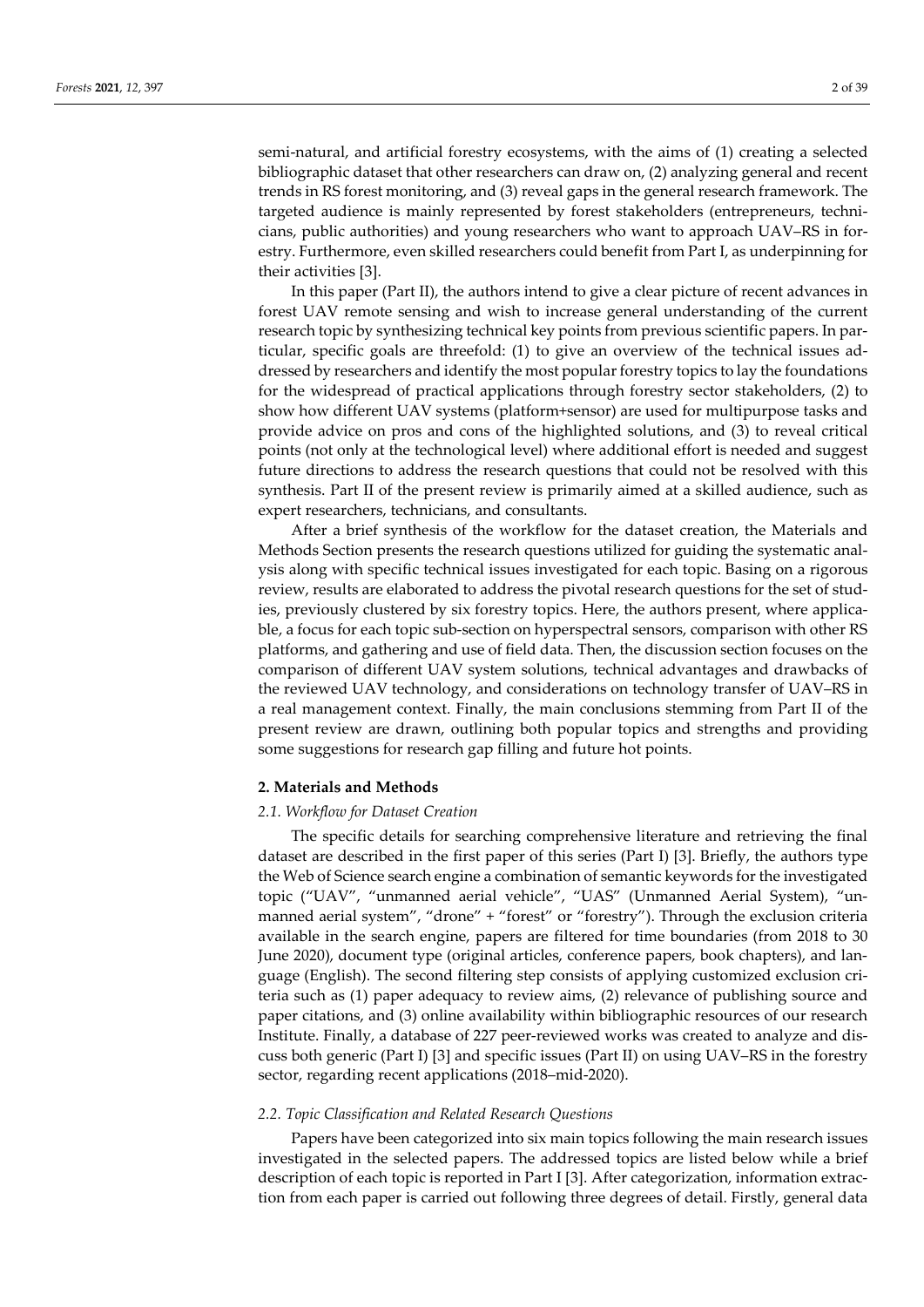for paper identification through publication year, author, title, publication name, and publication type are collected. Secondly, technical details common to all research papers regarding, sensor type, study location (continent and country), forest type, plant group, species are extracted; moreover, a focus on machine learning techniques (crown segmentation algorithms/object detection methods), other RS platform uses or comparison and ground truth data are performed, when relevant. Thirdly, for an in-depth analysis, specific information is gathered considering the particularities of each topic.

This synthesis is then used to address the research questions (RQs), which are reported below together with the topic list and topic-specific information gathered in the third step of paper analysis. The authors compiled the RQs that allowed both a systematic report of the results and a comparison between different papers within the same category.

1. Setting and accuracy of imagery products:

The acquisition, preprocessing and processing of UAV data for forest structure characterization are the key issues within this topic. Photogrammetry software and related versions, where available, are analyzed, which are used for processing UAV data for forest structure characterization.

RQs: What are the flight and imagery processing settings the researchers have focused on? What are the most generated products? How these products and their creation differ between scientific papers?

# 2 Tree detection and inventory parameters:

This topic encompasses the retrieving of several forest inventory parameters, such as height diameter at breast height (DBH), crown area, etc. Considering that individual tree detection and crown delineation are hot issues within this topic, the focus is on crown segmentation algorithms and object detection methods. Additionally, information on software packages employed to implement machine learning techniques is gathered.

RQs: What are the most investigated forest structural parameters? What purpose their estimation served? What are the main machine learning techniques that have been used for tree detection and delineation?

#### 3. Aboveground biomass/volume estimation:

Biomass estimation is a key issue in UAV–RS forest monitoring. The authors collect the biomass parameter on which the assessment is centered (i.e., aboveground biomass (AGB), overall volume, stock growing volume, carbon content). Then, allometric equations or modeling methods for retrieving and upscaling UAV-monitored biomass are also highlighted.

RQs: What purpose their estimation served? What are the main machine learning techniques that have been used for tree detection and delineation? What kind of allometric equations the do authors use?

4. Pest and disease detection:

Examining papers dealing with forest health monitoring, the review focuses on the host–pathogen system. Therefore, tree species involved in pathogen outbreak are identified and causal agent (disease, insect pest or abiotic stressor) has been classified.

RQs: Which diseases or pests are mainly discussed? In which types of forests is disease incidence most severe? Which sensors are diseases monitored with?

5. Species recognition and invasive plant detection:

In this topic, the recognition goals of the selected studies are underlined. In particular, papers are classified according to their main aim, i.e., assessment of species (dominant or not) in forest stands or spatial analysis of weed/alien plant invasions. A brief description of the general context in which the studies are carried out and target species are also specified. Moreover, as in the case of inventory parameters topic, crown segmentation algorithms and object detection methods are analyzed due to their importance in crown delineation and tree detection.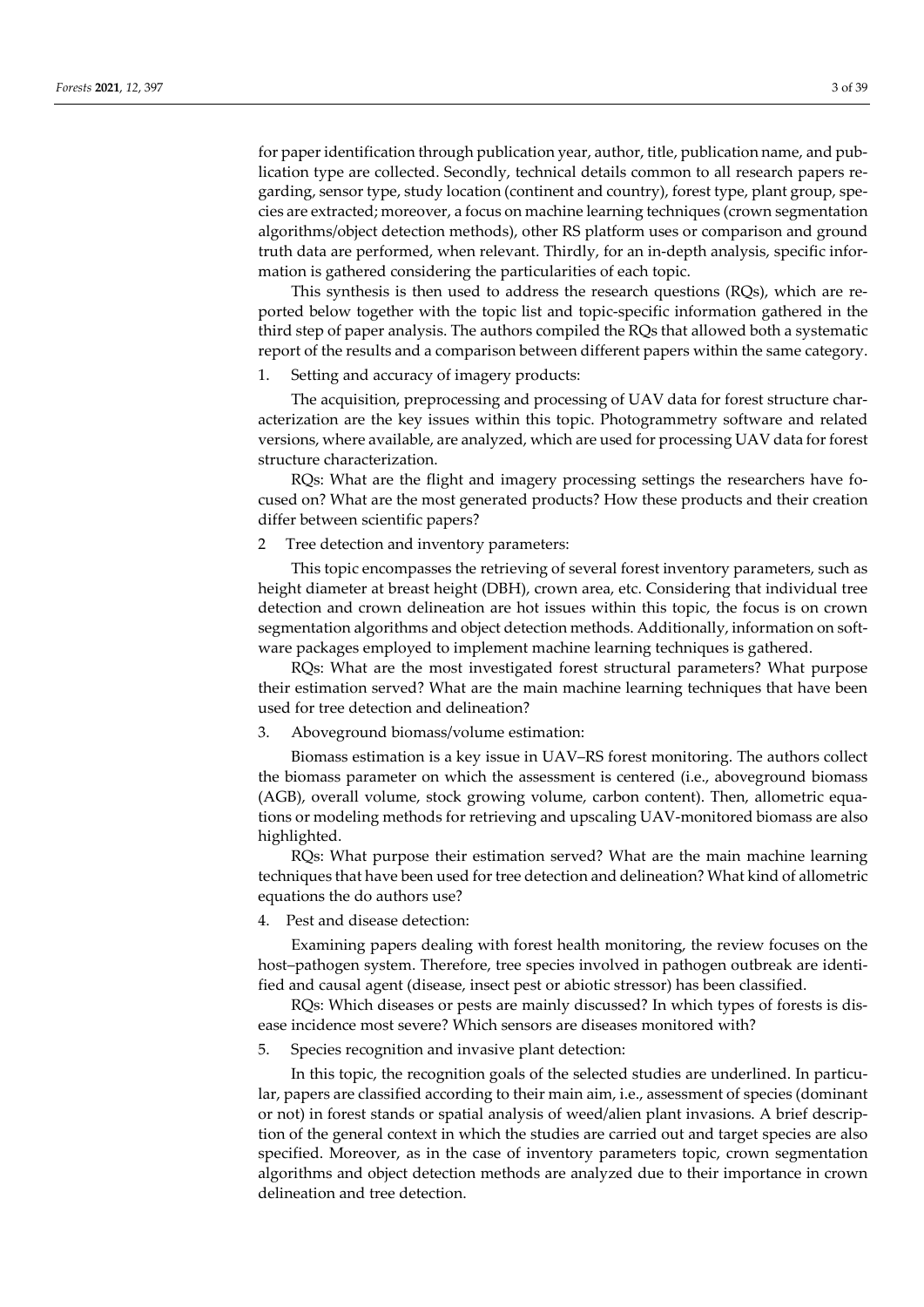RQs: What are the main goals for which tree recognition is applied? Which invasive species are mapped the most and in which type of ecosystem/research place? What are the main machine learning techniques that have been used for tree detection and delineation?

6. Conservation, restoration, and fire monitoring:

This section includes a broad range of sub-topics. Hence, there is a need to clarify what is the main objective for each study. The present review categorizes into different groups the selected papers that have the following research purposes: land-use classification, biodiversity conservation, fire monitoring, post-disturbance monitoring, and restoration.

RQs: What are the main sensors employed in the conservation sub-topic? In which cases concerning the restoration is UAV technology used? What are the main research applications, and which are the sensors utilized in fire monitoring?

At the end of each topic section, the authors present, where applicable, a focus on hyperspectral sensors, comparison with other RS platforms, and gathering and use of field data. The RQs that helped us report findings and structure related discussions are the following:

RQs: Which applications are the hyperspectral sensor used for? How are other RS platforms used, and what pros and cons emerge? What are the inventory parameters collected as ground data, and how they are used?

#### **3. Results**

## *3.1. Global Results: A Brief Recap of Part I*

A total of 227 papers were selected to form the final dataset of the present systematic review. The global analysis results together with the displaying of the overall dataset are reported in Part I [3]. Below, the authors report a brief synthesis of the general results achieved after applying the second level of the filtering criteria (adequacy, relevance, and paper availability) in Part I. Hence, it emerges that, even in the short timespan analyzed (2018–mid–2020), the trend in the increase of the number of scientific publications in UAVbased forestry research seems to be confirmed, considering also the projection for 2020. Analyzing the geographic distribution of research sites, Asia and Europe are top-ranked for scientific production (33% and 31%, respectively), while Africa presents only five research items. The researchers have focused mainly on natural forests (142 papers) and, among plant groups, on broadleaf woodland (37%). Tree detection and inventory parameters are the most discussed topic (42%), while pest and disease detection are poorly addressed (7%). The settings of image accuracy and AGB estimation are particularly discussed in the natural forest and, as could be expected, species recognition and invasive plant detection are not tackled in the planted/irregular forest. Regarding sensors, it turns out that the RGB (Red Green Blue) camera emerges by far from other technologies, having been used in almost 51% of the selected papers, especially for gathering tree inventory parameters.

From here on, the authors systematically report findings on the selected UAV forestry topics that researchers have dwelt on and on the recent advances gained.

## *3.2. Setting and Accuracy of Imagery Products*

The research papers dealing with setting and accuracy of imagery products are 22 and are reported in Table 1; all of these papers are carried out on natural/irregular forests, except for [4–6].

As we can infer from Table 1, the most used photogrammetry software is AgiSoft Photoscan (Agisoft LLC, St. Petersburg, Russia), from version 1.2.2 to 1.4.6 [4,7–17]. Some of the reviewed studies perform a comparison among leading structure from motion (SfM) packages for UAV image processing [5,18,19]. In particular, Brach et al. [19] examine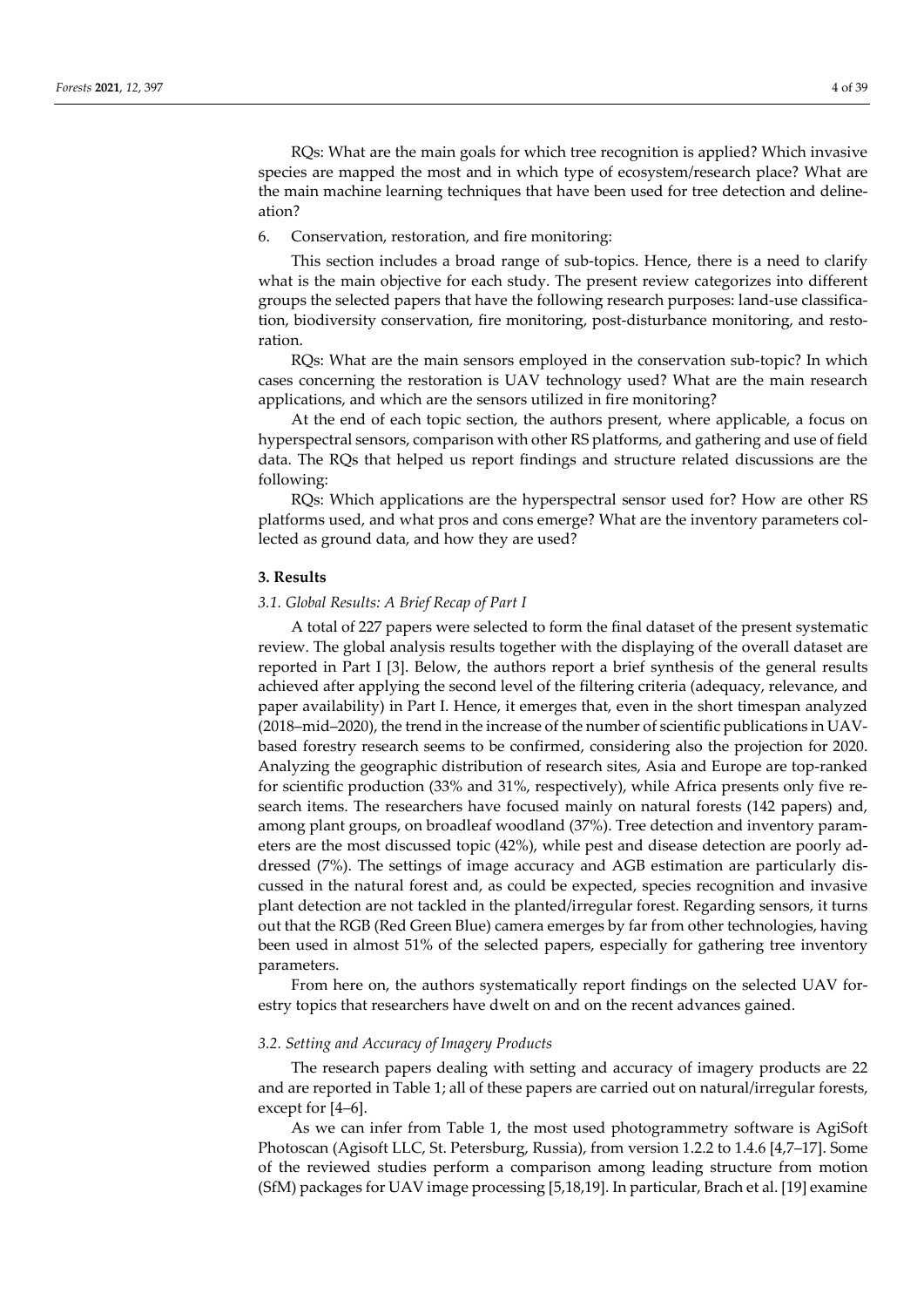six of the most frequently used photogrammetric software in forestry applications:AgisSoft Photoscan, DroneDeploy (San Francisco, CA, USA), Pix4Dmapper (Pix4D S.A., Lausanne, Switzerland), APS (Menci Software S.r.l., Arezzo, Italy), PrecisionMapper (PrecisionHawk, Raleigh, NC, USA), and Maps Made Easy (Drones Made Easy, San Diego, CA, USA. In addition to photogrammetric software performances, researchers have focused on image acquisition setting in terms of flying height [16,18], overlap [7,13,16], timing [10,20,21] and resolution [16].

The comparison of UAV digital aerial photogrammetry (DAP) imagery products with other imagery sources represents an interesting issue in analyzing this topic. A terrestrial laser scanning (TLS) derived ground point cloud is employed as the ground reference for UAV digital terrain model (DTM) in teak plantations [4], while Graham et al. [22] compare error values of the UAV digital elevation model (DEM) with airborne laser scanning (ALS) point clouds generated in stratified classes of canopy cover.

Only a few studies utilize the hyperspectral sensor. Hakala et al. [11] and Oliveira et al. [15] use a 2D Fabry–Pérot interferometer-based (FPI) camera (prototype 2012b) (VTT Photonic Devices and Measurement Solutions, Espoo; Finland), while Yu et al. [23] present a pipeline to correct spatial coordinates of images acquired by a Gaia sky-mini pushbroom hyperspectral imaging system.

UAVs are compared with other RS platforms using airborne lidar [12] or spaceborne optical sensors, such as in [14], in which mangroves are mapped also with Pleiades multispectral images. Moreover, aircraft imagery products are used as a reference for accuracy assessment [13,24].

Through the present topic, only four studies carried out intensive field campaigns. Diaz et al. [5] and Aguilar et al. [4] acquire data from a TLS. Jayathunga et al. [12] collect, in two consecutive years, DBH, species, and height of eight canopy trees in each of the 105 plots, while Ruwaimana et al. [14] obtain measurements from mangroves plots and recorded the existing land-use/cover of the study area. This scarceness in terms of field data gathering demonstrates how research efforts are aimed to image acquisition setting and processing workflow.

Among the most representative papers, Seifert et al. [16] aim to increase knowledge on the influence of altitude, image overlap, and image resolution on a multi-view geometry (MVG) reconstruction of a forest from RGB video-based UAV imagery. Low flight altitudes (15–30 m) yield the highest reconstruction details, particularly in combination with high image overlaps (95% for forward and 70% for side overlap). Conversely, lower altitudes required a reduced UAV speed to avoid motion blur and hence reduced UAV endurance and area covered with one battery load. Diaz et al. [5] propose a multi-camera array for acquiring nadir-oblique images and conclude that, in open canopy deciduous forest patches, the system increases the estimation of maximum canopy height by 50% in comparison to a single camera system. Discussing multiplatform data fusion for lidar, Guan et al. [6] show a lidar data registration framework to avoid manual efforts and overcome errors due to forest complexity and irregularity. Unlike [25], they merge three different datasets (namely, backpack and UAV lidar with multi-scan terrestrial lidar), reaching a satisfying data registration accuracy (horizontal root-mean-square error (RMSE) < 30 cm and vertical RMSE < 20 cm).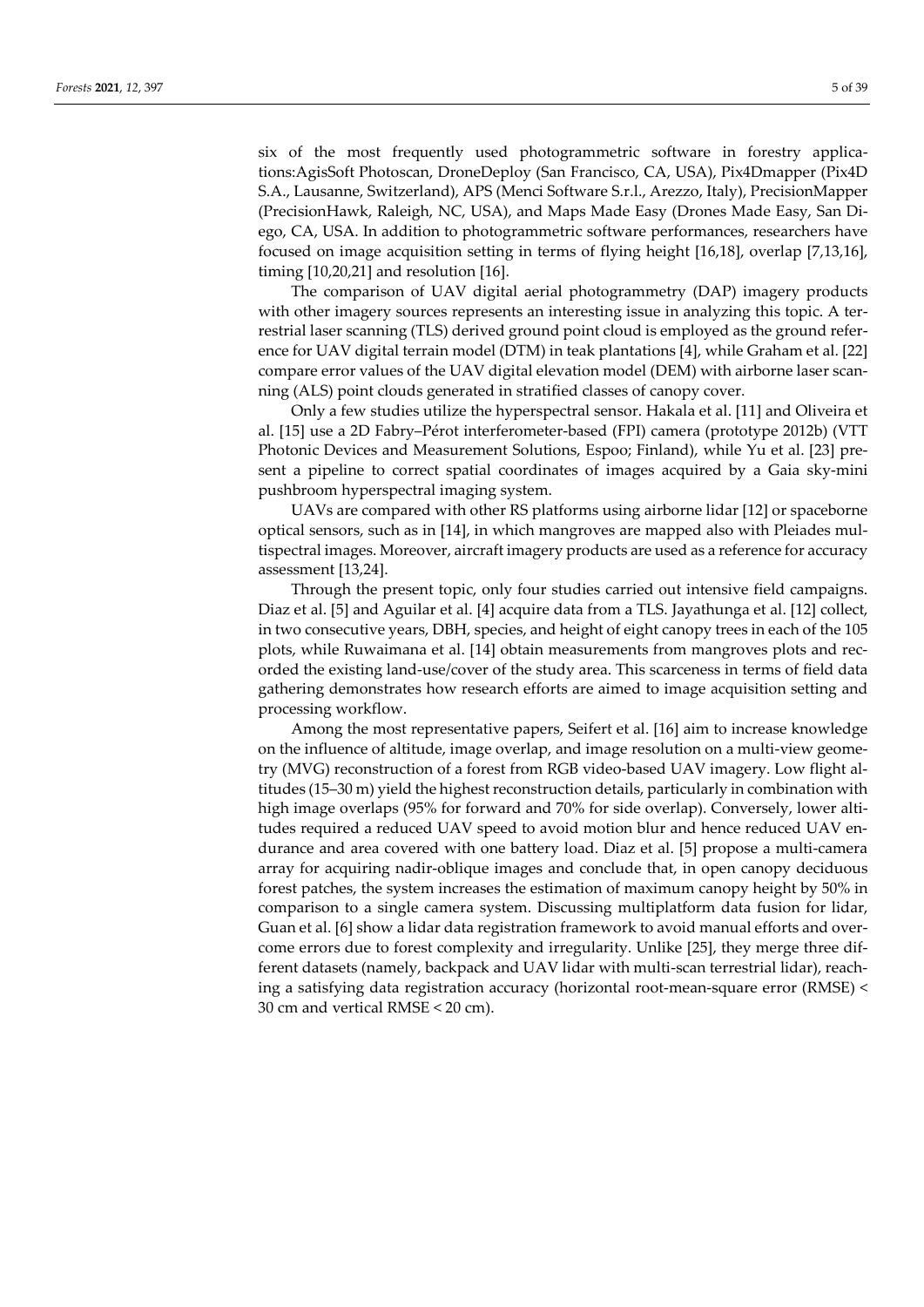**Table 1.** Reviewed studies for setting and accuracy of imagery products topic: sensor, research place, tree species, and photogrammetry software.

| <b>Research Paper</b>          | <b>Sensor</b>         | Research<br>Place  | <b>Species</b>                                  | Photogrammetry<br>Software                                                               |
|--------------------------------|-----------------------|--------------------|-------------------------------------------------|------------------------------------------------------------------------------------------|
| Fraser and Congalton<br>$[18]$ | RGB                   | <b>USA</b>         | Various                                         | AgiSoft PhotoScan,<br>Pix4Dmapper Pro 3.2                                                |
| Frey et al. [7]                | RGB                   | Germany            | Norway Spruce                                   | AgiSoft PhotoScan                                                                        |
| Goodbody et al. [10]           | Multispectral         | Canada             | Maple, birch                                    | AgiSoft Photoscan                                                                        |
| Hakala et al. [11]             | Hyperspectral         | England            | Unspecified                                     | AgiSoft Photoscan                                                                        |
| Jayathunga et al. [12]         | RGB                   | Japan              | Sakhalin fir (dominant), Various                | AgiSoft Photoscan<br>1.3.2                                                               |
| Ni et al. [13]                 | RGB                   | China              | Larch                                           | AgiSoft Photoscan<br>1.2.2                                                               |
| Ruwaimana et al. [14]          | Multispectral         | Malaysia           | Mangroves                                       | AgiSoft Photoscan                                                                        |
| Aguilar et al. [4]             | RGB                   | Ecuador            | Teak                                            | AgiSoft Photoscan<br>1.4.4                                                               |
| Brach et al. [19]              | RGB                   | Poland             | Unspecified                                     | Various (6)                                                                              |
| Graham et al. [22]             | RGB                   | Canada             | Douglas fir, hybrid spruce, western<br>redcedar | Pix4Dmapper Pro 4.1                                                                      |
| Kellner et al. [20]            | Lidar                 | Czech<br>Republic  | European beech, Norway spruce                   |                                                                                          |
| Oliveira et al. [15]           | Hyperspectral         | Brazil/Finlan<br>d | Tropical forest, birch                          | AgiSoft Photoscan<br>1.2.6                                                               |
| Polewski et al. [25]           | Lidar                 | China              | Metasequoia, poplar                             | LiForest <sup>1</sup>                                                                    |
| Seifert et al. [16]            | RGB (Video)           | Germany            | Norway spruce, sycamore maple, silver<br>birch  | AgiSoft Photoscan<br>1.4.0                                                               |
| Tomastik et al. [17]           | RGB                   | Slovakia           | Beech, larch, Norway spruce                     | AgiSoft Photoscan<br>1.4.6                                                               |
| Wallace et al. [8]             | RGB                   | Chile              | Various                                         | AgiSoft Photoscan<br>1.4.1                                                               |
| Diaz et al. [5]                | RGB                   | Argentina          | Ponderosa pine                                  | MicMac <sup>2</sup> ,<br>Pix4Dmapper Pro<br>3.0.17 and 4.1.24,<br>VisualSFM <sup>3</sup> |
| Fletcher and Mather<br>$[21]$  | RGB,<br>Multispectral | Australia          | Eucalyptus                                      | Pix4Dmapper 4.2.6-<br>4.3.33                                                             |
| Graham et al. [24]             | RGB                   | Canada             | Douglas fir, hybrid spruce, western<br>redcedar | Pix4Dmapper Pro 4.1                                                                      |
| Guan et al. [6]                | Lidar                 | China              | Scots pine, Manchurian red pine                 | LIDAR3601                                                                                |
| Jurjevic et al. [9]            | RGB                   | Croatia            | Various                                         | Agisoft PhotoScan<br>1.4.3                                                               |
| Yu et al. [23]                 | Hyperspectral         | China              | Various                                         | DPW Photomod <sup>4</sup>                                                                |

<sup>1</sup> GreenValley International, Berkeley, CA, USA<sup>2</sup> Free and open source software (Rupnik et al. 2017) https://github.com/micmacIGN/micmac 3 Free for personal, non-profit or academic use (Wu, 2013) http://ccwu.me/vsfm/ <sup>4</sup> Racurs, Moscow, Russia. Abbreviations: RGB = Red Blue Green

# *3.3. Tree Detection and Inventory Parameters*

Most of the papers analyzed in the present review are classified within the tree detection and inventory parameters topic, consisting of 95 research works (Table 2). The topic encompasses a wide range of research issues. Detection techniques and inventory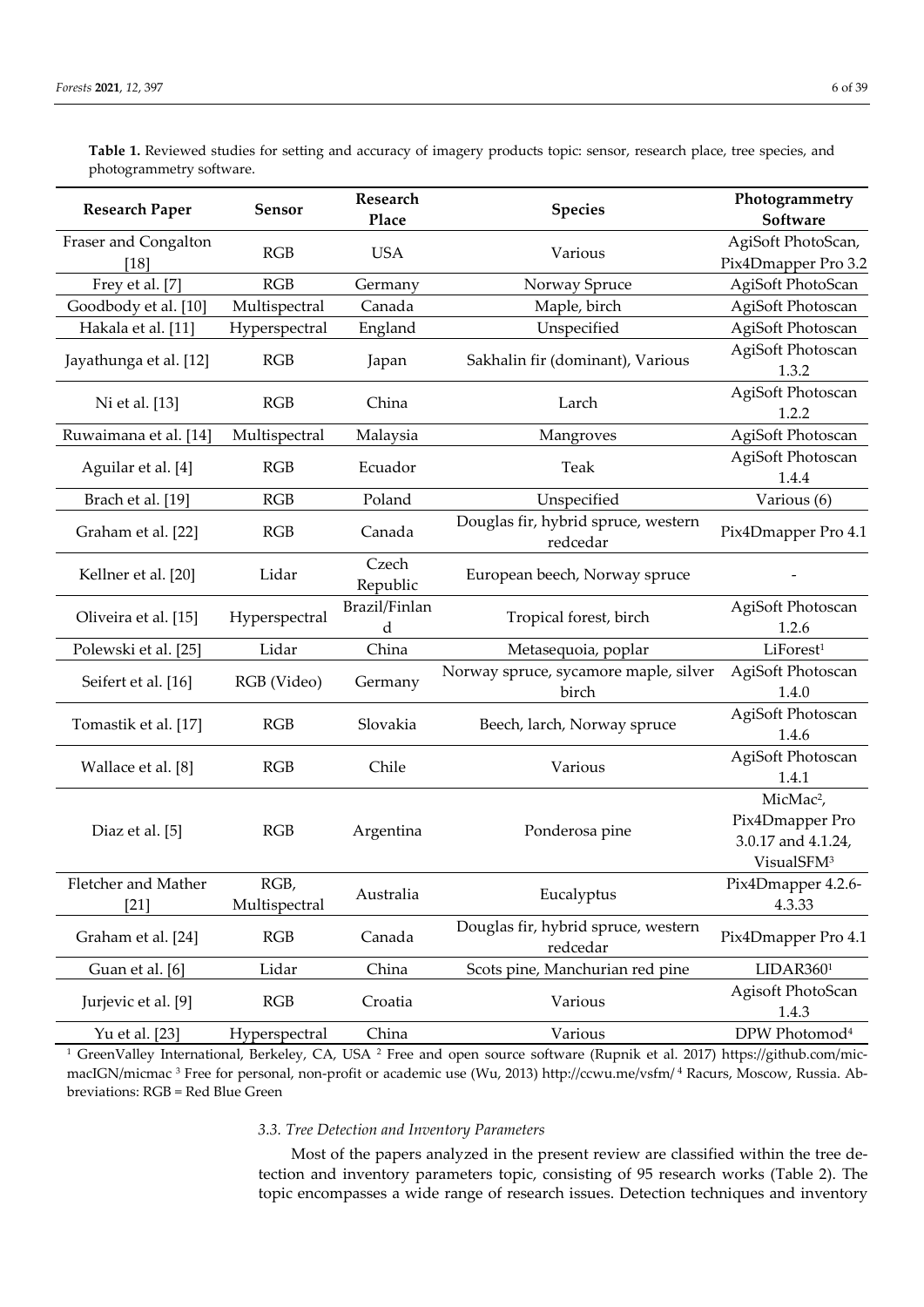parameter extraction are often joint together in the workflow of the reviewed studies. Detection mainly concerns the localization of a single whole tree through the forest structure both in planted [26–28] and in natural/irregular forests [29–31]. In some case, even newly grown leaves [32,33], seedling [34], stump [35], fallen log [36], and forest gaps [37] are the detected target. Moreover, detection (especially for crown) may be followed by object classification [38–41]. The more frequent inventory parameters extracted in the reviewed studies, alone or as a combination, are height [42–47], DBH [48–53], crown diameter [54– 57], Leaf Area Index (LAI) [58–60], and thermal data [61–63]. In addition to the common tree features, tasks regarding phenology [64,65], phenotyping [66–68], light behavior [69,70], photosynthetically active radiation [71], and solar radiation to infer on seedling growth [72] are also accomplished. Furthermore, the first group of dendrometric characteristics is often related to works that have practical or technology transfer purposes.

More than half of the papers (49) use specific algorithms or machine learning techniques to automatically detect, segment, and classify trees. Many studies segment tree crown through the watershed algorithm [39,73–78] and similar ones, such as the inverse watershed [79,80] and the marker-controlled watershed [54,81–83]. Others use convolutional neural networks (CNN) based on existing architectures [38,41,84,85] or novel ones [86]. Comparison among segmentation techniques is also carried out [87–90]. As shown in Table 2, the mainstream software tools are eCognition (Trimble Geospatial, Westminster, CO, USA), Matlab (MathWorks, Natick, MA, USA) and R (with LidR and rLidar packages) (free software https://www.r-project.org/).

Forest hyperspectral applications are quite limited in this topic (only four papers). Image recording is carried out with customized solutions [78,91,92] or with an off-theshelf sensor, i.e., FireflEYE 185 (Cubert GmbH, Germany) [93].

Regarding other RS platform comparison/use (13 papers), authors focus mainly on the use of aircraft ALS as opposed to UAV–DAP for estimating tree height [94,95] and canopy features [96,97]. Satellite images are used as ancillary data for observing plant phenology [98] and calculating new spectral indexes [93]; on the contrary, St-Onge and Grandin [99] utilize a spaceborne sensor as the main data source for measuring individual tree height.

About 70% of the research works gather field data. For the sake of brevity, only a few papers that stress this issue (citing the word "field" in the title) are briefly reported— Hentz et al. [74] and Ganz et al. [77] measure height on standing trees, while Jin et al. [100] also record age and DBH, together with height.

By highlighting the most interesting works, Gu et al. [83] focus on segmentation routine. In particular, they compare the accuracy of segmentation using structural versus spectral information, concluding that single tree crowns segmented using the spectral lightness are more accurate compared to a canopy height model (CHM) approach. Abdollahnejad et al. [79] consider successfully the extrapolation of the UAV data to a larger area, using a correlation with Pleiades satellite  $(R^2 = 0.94)$ . Finally, recent research [101] analyzes three data sources (field survey, UAV–DAP, and UAV–ALS) to measure height and DBH in a high-value timber forest; about tree height, the authors conclude that UAV–DAP could underestimate this inventory parameter, while traditional field height measurement is likely to be influenced by individual species.

**Table 2.** Reviewed studies for tree detection and inventory parameters topic: sensor, tree species, segmentation algorithm/object detection method, software for object detection, other remote sensing (RS) platforms use/comparison, and field data gathering.

| <b>Research Paper</b>        | Sensor | <b>Species</b> | Segmentation/Object<br><b>Detection Algorithm</b> | Software | Field<br>Data |
|------------------------------|--------|----------------|---------------------------------------------------|----------|---------------|
| Abdollahnejad et al.<br>[72] | RGB    | Scots pine     |                                                   |          |               |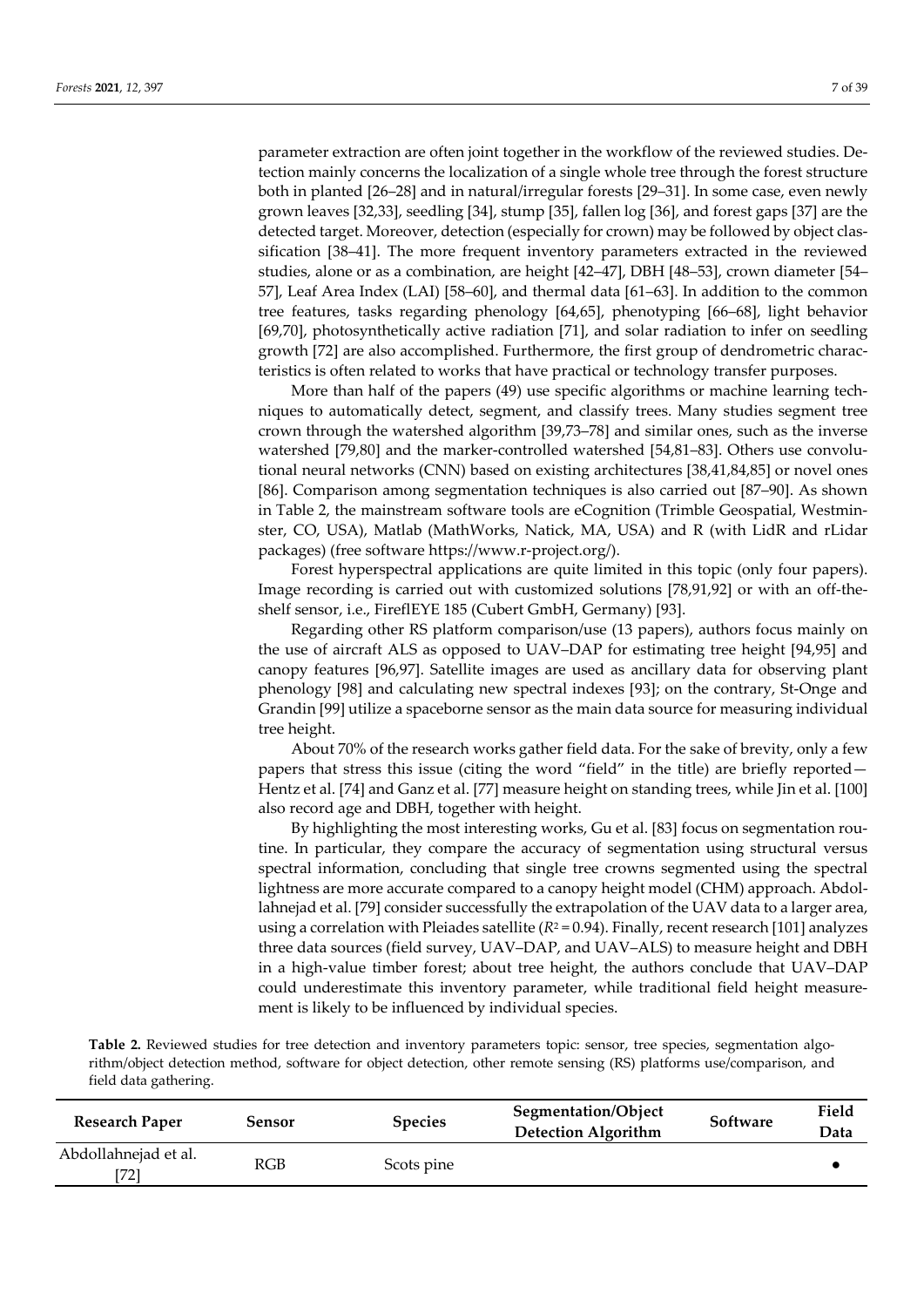| Abdollahnejad et al.<br>$[79]$  | RGB           | Scots pine                            | Inverse watershed                                                 | ArcGIS <sup>1</sup>              |           |
|---------------------------------|---------------|---------------------------------------|-------------------------------------------------------------------|----------------------------------|-----------|
| Alexander et al. [29]           | <b>RGB</b>    | Tropical forest                       |                                                                   |                                  |           |
| Bagaram et al. [37]             | RGB           | Beech, Turkey oak                     | Contrast split<br>segmentation                                    | eCognition<br>Developer          |           |
| Balsi et al. [73]               | Lidar         | Hazel                                 | Watershed                                                         |                                  |           |
| Carr and Slyder<br>$[102]$      | RGB           | Various                               | Iteratively growing from<br>seed points)                          | Customized tool                  |           |
| Chen et al. [33]                | RGB           | Tropical savanna                      | Constrained energy<br>minimization/Otsu<br>method                 |                                  |           |
| Demir [28]                      | RGB           | Stone pine                            |                                                                   |                                  | $\bullet$ |
| Fankhauser et al.<br>$[45]$     | RGB           | Ponderosa pine,<br>lodgepole pine     |                                                                   |                                  |           |
| Feduck et al. [34]              | RGB           | White spruce,<br>lodgepole pine       | <b>CART</b><br>algorithm/Multiresolution $70^{2}/e$ Cognition 9.1 | Salford Predictive<br>Modeler v. |           |
| Goodbody et al. [39]            | <b>RGB</b>    | Various                               | Watershed by immersion<br>segmentation/Random<br>forest (OBIA)    |                                  |           |
| Guerra-Hernandez<br>et al. [94] | RGB           | Eucaliptus                            |                                                                   |                                  |           |
| Guo et al.[60]                  | Multispectral | Mangrove                              |                                                                   |                                  |           |
| Hentz et al.[74]                | RGB           | Eucalyptus, Loblolly<br>pine          | Watershed                                                         | ArcGIS 10.4                      |           |
| Huang et al. [81                | RGB           | Fragrant olive,<br>Buddist pine       | Marker-controlled<br>watershed                                    | Matlab                           |           |
| Iizuka et al. [61]              | Thermal, RGB  | Acacia crassicarpa<br>Northern wattle |                                                                   |                                  |           |
| Iizuka et al. [75]              | RGB           | Japanese cypress                      | Watershed                                                         | SAGA-GIS <sup>3</sup> 5.0.0      | $\bullet$ |
| Kattenborn et al. [52]          | RGB           | Southern beech                        |                                                                   |                                  | $\bullet$ |
| Klosterman et al.<br>[98]       | RGB           | Oak, maple                            |                                                                   |                                  |           |
| Kuzelka and Surovy<br>$[51]$    | RGB           | Norway spruce,<br>European beech      |                                                                   |                                  |           |
| Lin et al. [32]                 | RGB           | Big leaved mahogany                   |                                                                   |                                  |           |
| Mayr et al. [76]                | RGB           | Savannah                              | Watershed                                                         | SAGA-GIS                         | $\bullet$ |
| Medauar et al. [103]            | Multispectral | Eucaliptus                            |                                                                   |                                  |           |
| Mokros et al. [49]              | RGB           | Beech                                 |                                                                   |                                  | $\bullet$ |
| Morales et al. [85]             | RGB           | Moriche palm                          | CNN semantic level<br>segmentation                                |                                  |           |
| Puliti et al. [35]              | RGB           | Unspecified                           | Iterative region growing                                          | R software                       | $\bullet$ |
| Qiu et al. [104]                | RGB           | Pear                                  | Seed region growing                                               | -                                |           |
| Rosca et al. [92]               | Hyperspectral | Tropical forest                       |                                                                   |                                  | $\bullet$ |
| Shin et al. [105]               | Multispectral | Ponderosa pine                        | Top-to-bottom region<br>growing                                   | R software                       |           |
| Thomson et al. [91]             | Hyperspectral | Tropical forest                       |                                                                   |                                  | $\bullet$ |
| Webster et al. [62]             | Thermal, RGB  | Norway spruce                         |                                                                   |                                  |           |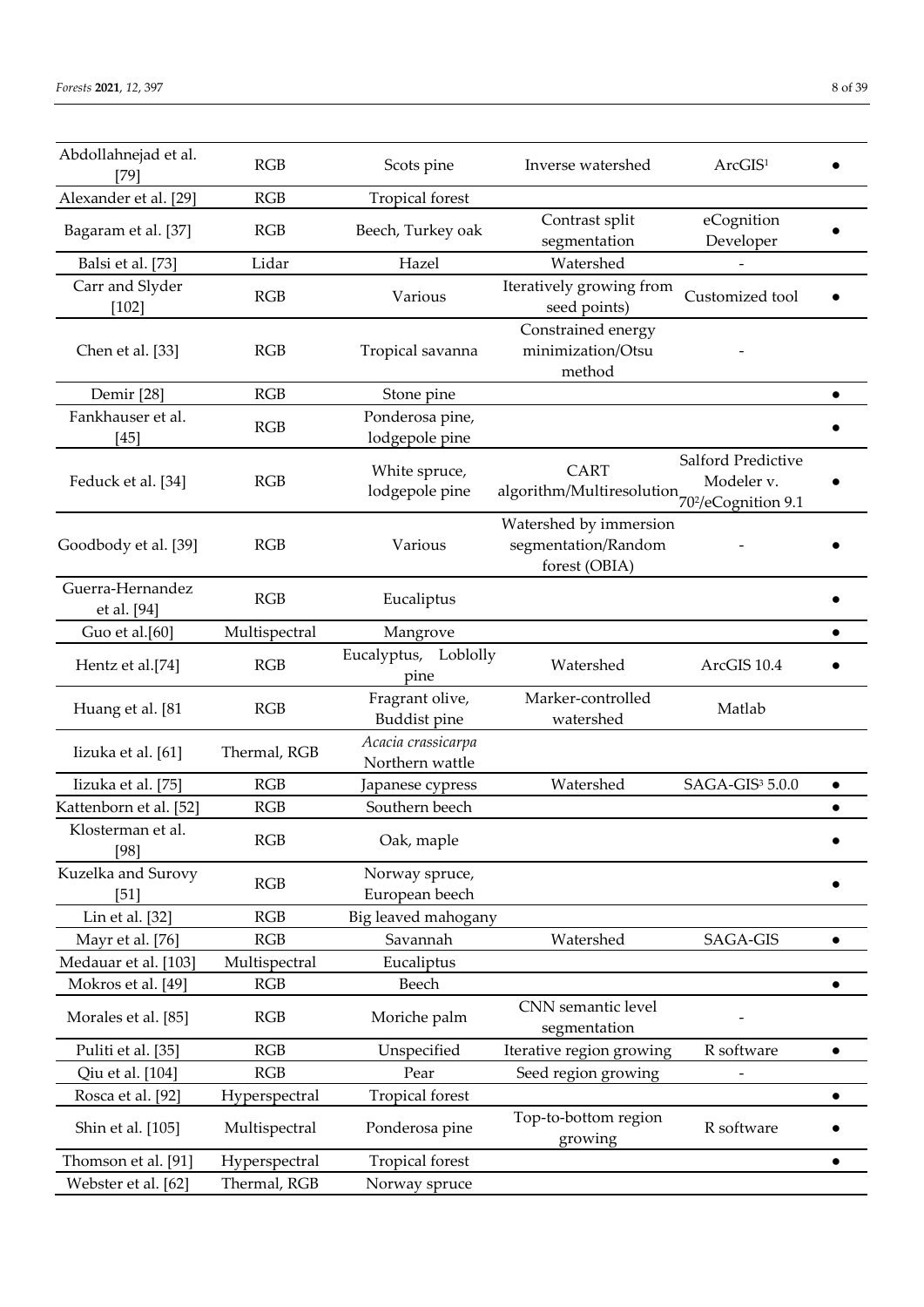| Yan et al. [106]<br>Blonder et al. [68] | Lidar<br>Multispectral<br>RGB | Metasequoia, poplar<br>Quaking aspen | <b>Improved NCut</b><br>segmentation/Marker<br>controlled watershed<br>Larch, Siberian pine, Marker-controlled inverse | Microsoft Visual<br>Studio 2013 <sup>4</sup><br>(programed using<br>$C^{++}$ ) and<br><b>MATLAB</b><br>2016a/ArcGIS 10.2<br>R software | $\bullet$ |
|-----------------------------------------|-------------------------------|--------------------------------------|------------------------------------------------------------------------------------------------------------------------|----------------------------------------------------------------------------------------------------------------------------------------|-----------|
| Brieger et al. [54]                     |                               | Siberian spruce                      | watershed                                                                                                              |                                                                                                                                        |           |
| Carl et al. [40]                        | RGB, Multispectral            | <b>Black locust</b>                  | OBIA with<br>multiresolution<br>segmentation/CNN<br>developed by the authors                                           | eCognition<br>Developer/Python                                                                                                         |           |
| Chakraborty et al.<br>$[107]$           | RGB                           | Unspecified                          | Multi-resolution                                                                                                       | eCognition<br>Developer                                                                                                                |           |
| Chung et al. [95]                       | RGB                           | Various                              |                                                                                                                        |                                                                                                                                        | $\bullet$ |
| dos Santos et al. [38]                  | RGB                           | Dipteryx alata                       | Faster R-CNN, YOLOv3, Base codes freely<br>RetinaNet                                                                   | available                                                                                                                              |           |
| Durfee et al. [108]                     | Multispectral                 | Juniper                              |                                                                                                                        |                                                                                                                                        | $\bullet$ |
| Fawcett et al. [109]                    | RGB                           | Oil palm                             | Centroidal Voronoi<br>tessellation                                                                                     | R software                                                                                                                             |           |
| Ganz et al. [77]                        | Lidar, RGB                    | Douglas fir                          | Watershed                                                                                                              |                                                                                                                                        | $\bullet$ |
| <b>Gulci</b> [55]                       | RGB                           | Calabrian pine                       | ForestCAS                                                                                                              | R software                                                                                                                             | $\bullet$ |
| He et al. [43]                          | RGB                           | Cunninghamia, pine                   |                                                                                                                        |                                                                                                                                        |           |
| Huang et al. [46]                       | RGB                           | Various                              |                                                                                                                        |                                                                                                                                        | $\bullet$ |
| Imangholiloo et al.<br>$[78]$           | Hyperspectral, RGB            | Scots pine, Norway<br>spruce         | Watershed                                                                                                              | SAGA-GIS 2.3.2                                                                                                                         |           |
| Jayathunga et al.<br>[96]               | RGB                           | Various                              |                                                                                                                        |                                                                                                                                        |           |
| Krause et al. [44]                      | RGB                           | Scots pine                           |                                                                                                                        |                                                                                                                                        | $\bullet$ |
| Lendzioch et al. [59]                   | RGB                           | Norway spruce                        | Manual                                                                                                                 | $\overline{\phantom{a}}$                                                                                                               | $\bullet$ |
| Li et al. [57]                          | Lidar                         | Metasequoia, poplar                  | Top-to-bottom region<br>growing                                                                                        |                                                                                                                                        |           |
| Liang et al. [50]                       | Lidar                         | Scots pine, Norway<br>spruce, birch  |                                                                                                                        |                                                                                                                                        |           |
| Maturbongs et al.<br>$[89]$             | RGB                           | Douglas fir                          | Variable window filter,<br>Graph-theoretical,<br>Watershed                                                             | R software, Tree<br>Extraction<br>software, ArcGIS<br>10.5.1                                                                           |           |
| Nuijten et al. [82]                     | Multispectral                 | Various                              | Marker-controlled<br>watershed                                                                                         | R software                                                                                                                             |           |
| Panagiotidis et al.<br>$[36]$           | RGB                           | Norway spruce, Scots<br>pine         | Canny approach edge<br>detection/Hough<br>transformation                                                               | Matlab 2017b                                                                                                                           |           |
| Park et al. [65]                        | RGB                           | Tropical forest                      | Stochastic gradient tree<br>Boosting                                                                                   | R software                                                                                                                             |           |
| Puliti et al. [97]                      | RGB                           | Norway spruce, Scots<br>pine         |                                                                                                                        |                                                                                                                                        |           |
| Rissanen et al. [69]                    | RGB                           | Various                              |                                                                                                                        |                                                                                                                                        | $\bullet$ |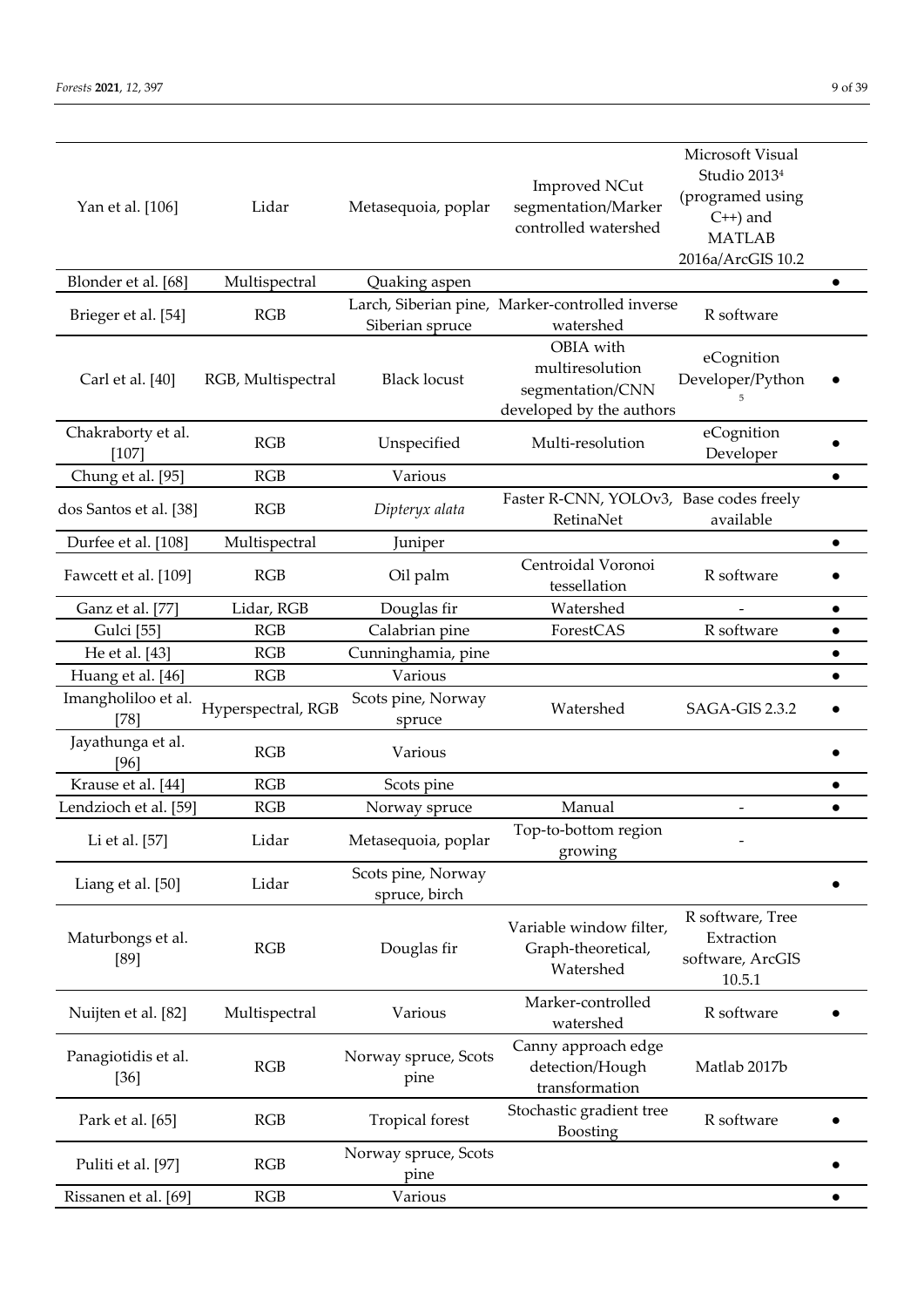| Santini et al. [66]           | Thermal,<br>Multispectral, RGB | Aleppo pine                                           |                                                                                                      |                   |           |
|-------------------------------|--------------------------------|-------------------------------------------------------|------------------------------------------------------------------------------------------------------|-------------------|-----------|
| Santini et al. [67]           | Multispectral                  | <b>Black</b> pine                                     |                                                                                                      |                   | $\bullet$ |
| Schneider et al. [110]        | Lidar                          | Beech, tropical forest                                |                                                                                                      |                   |           |
| Shashkov et al. [111]         | RGB                            | Pine, birch, spruce, fir                              |                                                                                                      |                   |           |
| St-Onge and<br>Grandin [99]   | RGB                            | <b>Black spruce</b>                                   |                                                                                                      |                   |           |
| Tian et al. [42]              | RGB                            | Metasequoia                                           |                                                                                                      |                   | $\bullet$ |
| Wang et al. [26]              | RGB                            | Oil palm                                              | HOG features and SVM<br>classifier                                                                   |                   |           |
| Wu et al. [87]                | Lidar                          | Kew tree                                              | Watershed, Polynomial<br>fitting, Individual tree<br>crown segmentation,<br>Point cloud Segmentation |                   |           |
| Xu et al. [31]                | RGB                            | Saxaul                                                |                                                                                                      |                   |           |
| Xu et al. [93]                | Hyperspectral                  | Manchurian red pine,<br>larch                         |                                                                                                      |                   |           |
| Yancho et al. [112]           | Lidar                          | Western hemlock,<br>Western red-cedar,<br>Douglas fir | Modified top-to-bottom<br>region growing                                                             | R software        |           |
| Yilmaz and Gungor<br>[90]     | RGB                            | Various                                               | Polynomial fitting based<br>methodology                                                              | Matlab            |           |
| Yin and Wang et al.<br>$[56]$ | Lidar                          | Mangrove                                              | Seeded region growing,<br>Marker controlled<br>watershed                                             | Matlab 2017a      |           |
| Yurtseven et al. [41]         | RGB                            | Various                                               | OBIA (unspecified)                                                                                   | eCognition        |           |
| Zhang et al. [58]             | RGB                            | Dahurian larch, white<br>birch, aspen                 | Algorithm by Liu, 2017                                                                               |                   |           |
| Zeng et al. [71]              | Lidar                          | Cyclocarya paliurus                                   |                                                                                                      |                   | $\bullet$ |
| Apostol et al. [113]          | RGB                            | Norway spruce, beech                                  | Multiresolution<br>segmentation/OBIA                                                                 | eCognition ver. 7 |           |
| Balkova et al. [80]           | Multispectral                  | Beech, spruce, fir                                    | Inverse watershed                                                                                    |                   |           |
| Brullhardt et al. [70]        | <b>RGB</b>                     | Various                                               |                                                                                                      |                   |           |
| Chen et al. [84]              | Lidar                          | Unspecified                                           | <b>Fully CNN</b>                                                                                     |                   |           |
| Dalla Corte et al.<br>[48]    | Lidar                          | Camden white gum                                      |                                                                                                      |                   |           |
| D'Odorico et al. [64]         | Multispectral                  | White spruce                                          |                                                                                                      |                   |           |
| Dong et al. [114]             | Lidar                          | Various                                               | Graph-based<br>segmentation                                                                          |                   |           |
| du Toit et al. [115]          | Lidar                          | Douglas fir                                           | Top-to-bottom region<br>growing                                                                      | R software        |           |
| Gil-Docampo et al.<br>[30]    | Multispectral                  | Scots pine, birch,<br>rowan                           |                                                                                                      |                   |           |
| Gu et al. [83]                | RGB                            | Various                                               | Marker-controlled<br>watershed                                                                       |                   |           |
| Hastings et al. [88]          | Lidar                          | Various                                               | 5 algorithms available in<br>lidR package                                                            | R software        |           |
| Hu et al. [86]                | RGB                            | Larch                                                 | Neural network<br>developed by the authors                                                           |                   |           |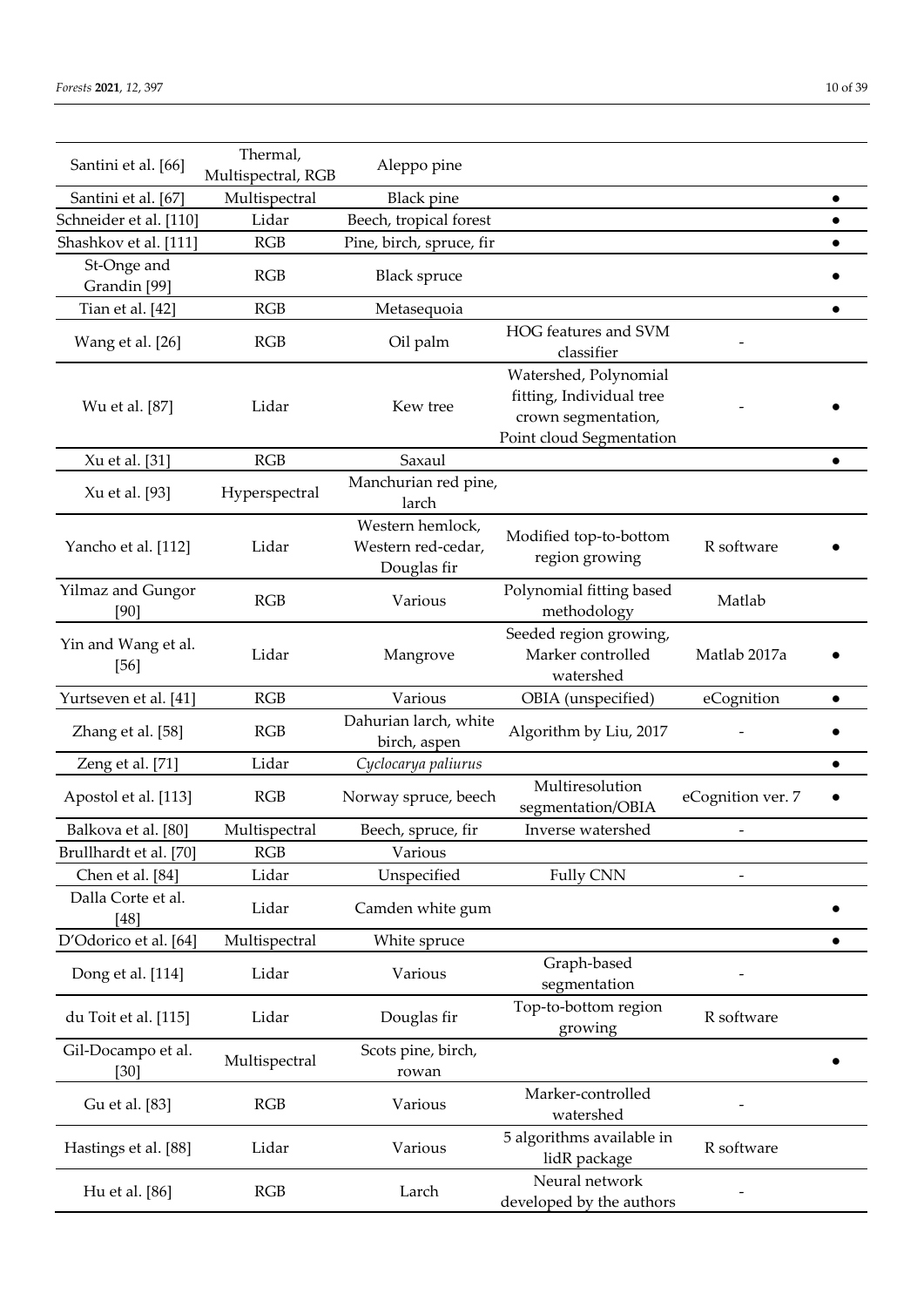| <b>Isibue and Pingel</b><br>$[116]$ | RGB                       | Various                                             |                                                             |              |  |
|-------------------------------------|---------------------------|-----------------------------------------------------|-------------------------------------------------------------|--------------|--|
| Jin et al. [100]                    | RGB                       | Pines, Japanese larch,<br>Manchurian fir            |                                                             |              |  |
| Jurado et al. [117]                 |                           | RGB, Multispectral Oak, pine, eucalyptus            | K-means clustering<br>algorithm                             |              |  |
| Krisanski et al. [53]               | RGB                       | White peppermint                                    |                                                             |              |  |
| Kuzelka et al. [118]                | Lidar                     | Norway spruce, Scots<br>pine                        | Voronoi diagram                                             |              |  |
| Li et al. [119]                     | RGB                       | Mongolian pine, larch                               | Superpixel segmentation,<br>half-Gaussian fitting<br>method | Matlab 2018a |  |
| Marzahn et al. [63]                 | Thermal,<br>Multispectral | Various                                             |                                                             |              |  |
| Moe et al. [101]                    | <b>RGB</b>                | Monarch birch, castor<br>aralia, Japanese oak       |                                                             |              |  |
| Picos et al. [27]                   | Lidar                     | Eucalyptus                                          |                                                             |              |  |
| Vanderwel et al. [47]               | RGB                       | Lodgepole pine, white<br>spruce, trembling<br>aspen |                                                             |              |  |
| Yan et al. [120]                    | Lidar                     | Metasequoia, poplar                                 | Self-adaptive bandwidth<br>mean shift                       | Matlab 2016a |  |

<sup>1</sup> ESRI, Redlands, CA, USA <sup>2</sup> Minitab LLC, State College, PA, USA <sup>3</sup> System for Automated Geoscientific Analyses, free software (Böhner et al. 2006) https://sourceforge.net/projects/saga-gis/ 4 Microsoft, Redmond, WA, USA <sup>5</sup> Free software https://www.python.org/. Abbreviations: CART = Classification and Regression Trees; OBIA = Object-Based Image Analysis; CNN = Convolutional Neural Network; NCut = Normalized Cut; R-CNN = Region Based Convolutional Neural Network; YOLO = You Only Look Once; HOG = Histogram of Oriented Gradients; SVM = Support Vector Machine

The symbol ● indicates field data gathering in the research

## *3.4. Aboveground Biomass/Volume Estimation*

Biomass estimation is certainly encompassed in the topic of inventory parameters, but considering its importance in research and professional forestry from an economic and ecological point of view, we choose to report the related results in a dedicated section. Moreover, this choice is corroborated by the high number of selected papers (45) (Table 3). All reviewed studies start from one or more remote-sensed basic inventory parameters (i.e., height, DBH, crown diameter) and then estimate the biomass. When it comes to biomass, most papers refer to AGB (43%) and volume (31%), in particular, to stem volume [121–125]. Other authors refer to biomass as carbon stock [126–129], pruning wood biomass [130], or woody debris volume [131].

Once biophysical parameters such as DBH, height, or canopy diameter have been estimated by UAV, biomass can be calculated mainly in two ways—through allometric equations or targeted models. Allometric equations provide an efficient way to estimate biomass but require genus- or species-specific equations. Nevertheless, numerous studies use allometric equations from the literature [128,132–139]. The other way through which biomass can be estimated is represented by general (multi-species) and often newly developed models. The most popular models among the reviewed studies are represented by simple or multiple linear regression models [124,127,130,140–146]. It is worth noting that machine learning regression techniques are also exploited, in particular, random forest regression [122,126,147,148], support vector regression [122,126,149], and k-nearest neighbors [150], and artificial neural network model [126].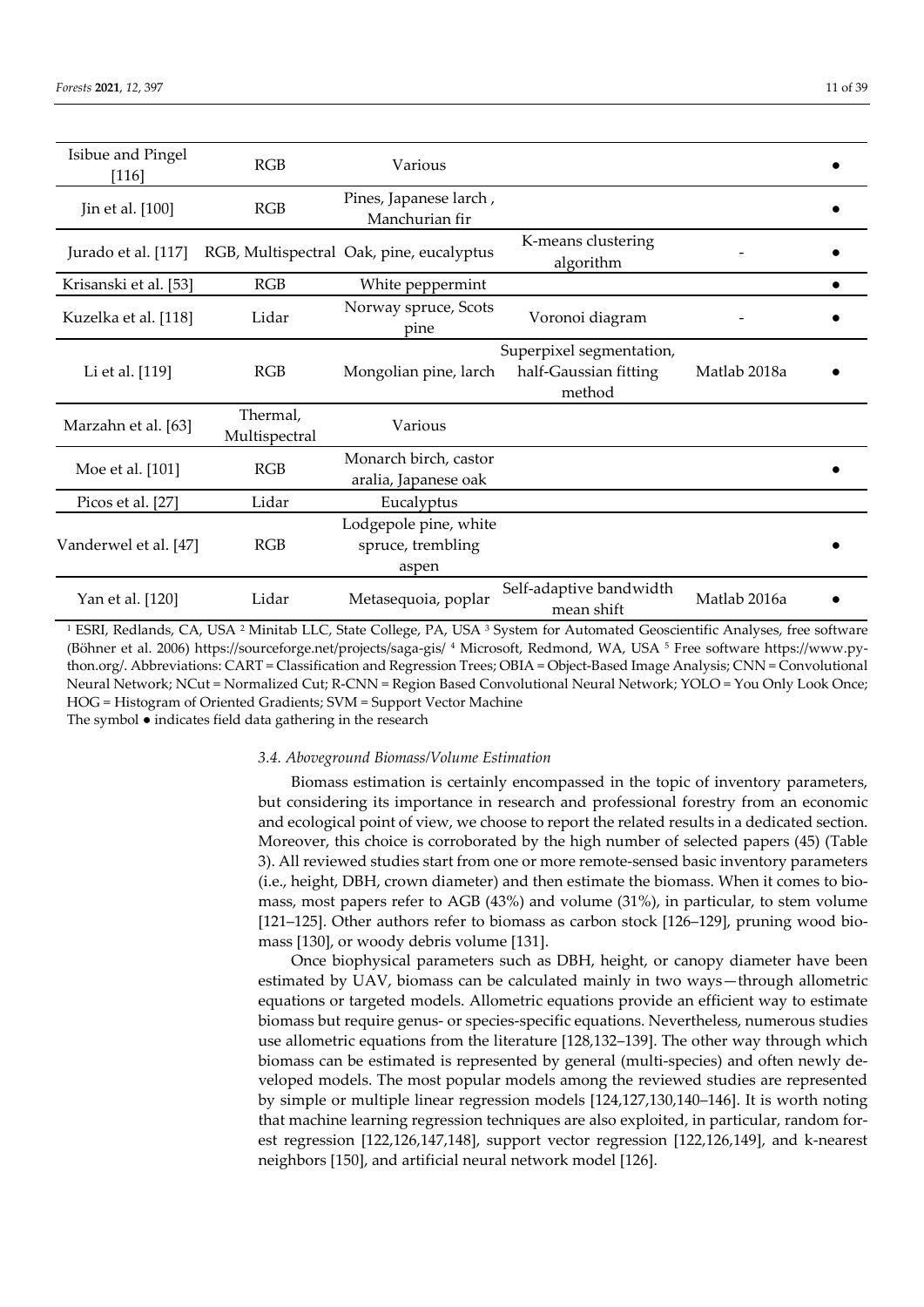For retrieving single tree basic features, many studies (46%) utilize segmentation algorithms. As in Section 3.3, the watershed algorithm and its variants are the most used [122,125,130,135,137,145,151–154].

The hyperspectral sensor is used only by Zou et al. [155]. They collect hyperspectral images to predict the growth rate of a Chinese fir (*Cunninghamia lanceolate)* plantation through a 176-band off-the-shelf camera (Gaiasky-mini2-VN, Zuolihanguang, Beijing, China).

Overall, 38% of the reviewed studies handle images gathered from other RS platforms. Manned aircraft are always equipped with a lidar sensor for establishing a reference dataset [156], for comparing results in respect to UAV [124,127,135,140,142,152], or for constructing reliable DTMs [140,148,157]. Instead, satellite platforms are exploited to upscale biomass estimation generated by UAV to broader areas. Both optical and radar sensors carried by different platforms are used, such as Sentinel-2, WorldView-2, and Gao fen-2 (optical) and ALOS-2, PALSAR-2, Sentinel-1, and Gaofen-3 SAR (radar) [122,147,149].

All the selected studies, except for a few (seven papers), present field data. Following the selection criterion reported in Section 3.3, five articles are highlighted. Together with the measurement of common tree inventory parameter (DBH, height, crown diameter) [123,129,132,138,158,159], a tough task consisting of mangrove species recognition is accomplished by Otero et al. [132] and Wang et al. [158]. Moreover, Fernandes et al. [129] take several soil samples for carbon content analysis and measure directly in the field the aboveground fresh weight of the endemic grey willow (*Salix atrocinerea*), in which no allometric equation was found.

Regarding the handful of newsworthy papers, Hyyppa et al. [121] compute stem volume using lidar in a regular conifer stand with a relative RMSE of 10.1%, compared to TLS. The peculiarity is that data are obtained with an under-canopy flying UAV that was manually piloted with the help of video goggles receiving a live video feed from the onboard camera. Puliti et al. [138] assess the growing stock volume through UAV–ALS by wondering if it can be carried out without field data. Using field data only for independent validation, they conclude that the need for fieldwork can be reduced only to the acquisition of some data for quality control. Regarding carbon dynamics simulation, Fujimoto et al. [160] develop an end-to-end process based on UAV–SfM and the individual model FORMIND 3.2 (free software, http://formind.org/model/). They visualize carbon dynamics with a time horizon up to 2100, inferring that the investigated forest will bear a reasonable demand for timber.

**Table 3.** Reviewed studies for aboveground biomass (AGB)/volume estimation topic: sensor, tree species, biomass parameter, allometric equation/modeling method, segmentation algorithm, other RS platforms use/comparison, and field data gathering.

| <b>Research</b><br>Paper   | Sensor                      | <b>Species</b>                                            | <b>Biomass</b><br>Parameter             | Allometric<br>Equation/Modeling Segmentation<br>Method | Crown<br>Algorithm       | <b>Other RS</b><br>Platform<br>Use/Compari Data<br>son | Field     |
|----------------------------|-----------------------------|-----------------------------------------------------------|-----------------------------------------|--------------------------------------------------------|--------------------------|--------------------------------------------------------|-----------|
| Alonzo et al.<br>151]      | RGB                         | Black spruce, white<br>spruce, birch, aspen               | AGB                                     | Sum of individual<br>crown volumes                     | Watershed,<br>Mean-shift |                                                        |           |
| Giannetti et<br>al. [140]  | Lidar,<br>Multispectr<br>al | Beech, silver fir,<br>Norway spruce,<br>Scots pine, birch | Growing<br>stock volume                 | Multivariate linear<br>regression models<br>(3)        |                          | Aircraft                                               |           |
| Jayathunga et<br>al. [141] | RGB                         | Various                                                   | Merchantable<br>volume,<br>carbon stock | Generalized linear<br>mixed model                      |                          | Helicopter                                             | $\bullet$ |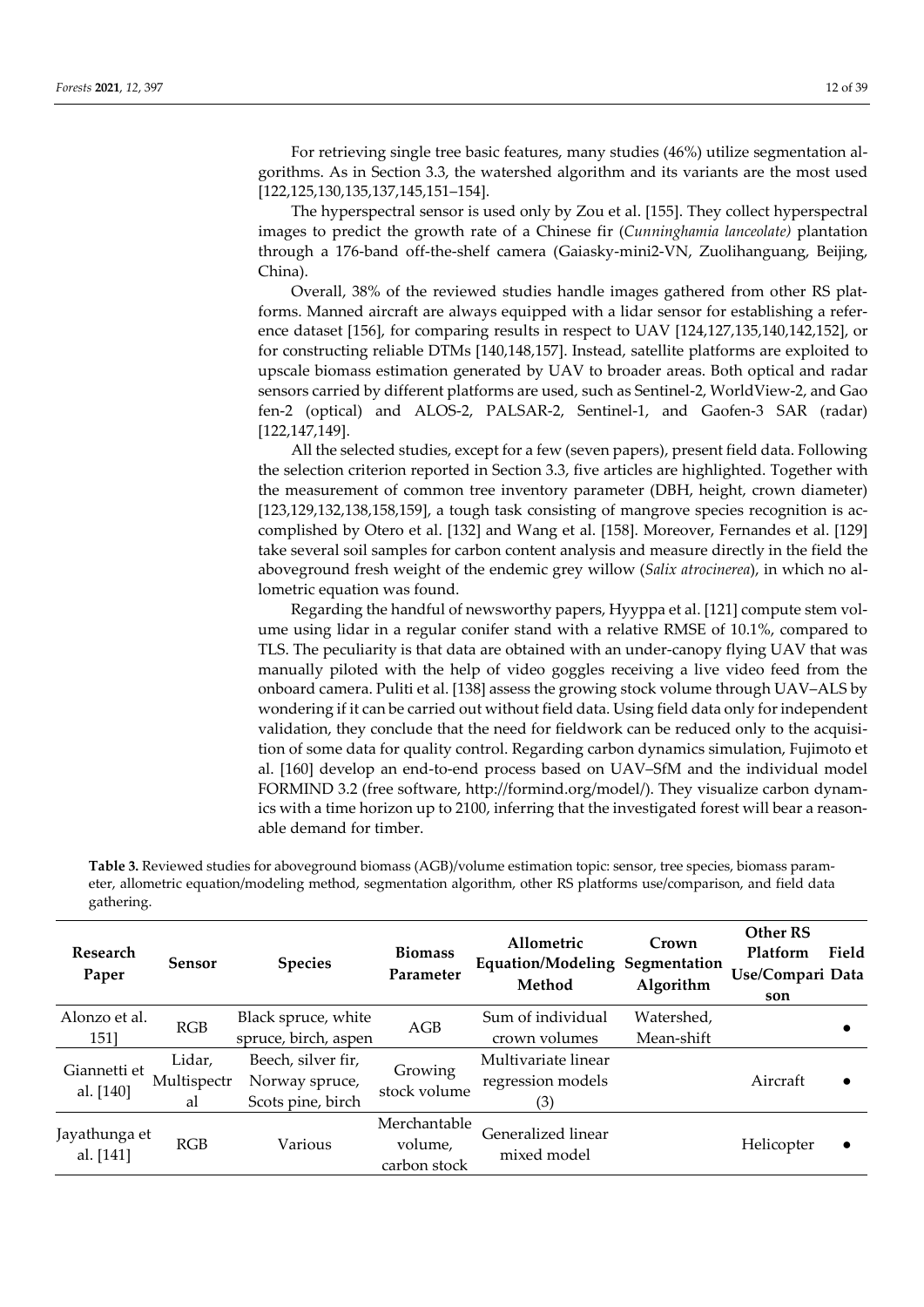| Lin et al.<br>$[161]$                | RGB                                    | Minjiang fir                                 | AGB                             | New allometric<br>equation (predictor<br>variable: H)                                                      | Multi-<br>resolution<br>segmentation          |           |  |
|--------------------------------------|----------------------------------------|----------------------------------------------|---------------------------------|------------------------------------------------------------------------------------------------------------|-----------------------------------------------|-----------|--|
| Liu et al.<br>$[150]$                | Lidar                                  | Kew tree                                     | AGB                             | Partial least squares,<br>K-nearest neighbors<br>models                                                    | Point cloud<br>segmentation                   |           |  |
| Otero et al.<br>[132]                | RGB                                    | Mangroves                                    | AGB                             | Allometric equation<br>by Ong et al. (2004)                                                                |                                               |           |  |
| Pena et al.<br>[133]                 | RGB,<br>Multispectr<br>al              | Poplar                                       | Dry biomass                     | Biomass = $a$ (DBH) <sup>2</sup><br>xH                                                                     |                                               |           |  |
| Puliti et al.                        | RGB                                    | Norway spruce,                               | Growing                         | Hierarchical model-                                                                                        |                                               | Satellite |  |
| $[157]$                              |                                        | Scots pine, birch                            | stock volume                    | based inference                                                                                            |                                               | (main)    |  |
| Brede et al.<br>[153]                | Lidar                                  | Beech, oak, Norway<br>spruce, fir            | Volume                          | TreeQSM method                                                                                             | Marker-<br>controlled<br>inverse<br>watershed |           |  |
| Cao et al.<br>$[162]$                | Lidar, RGB                             | Dawn redwood,<br>poplar                      | AGB                             | Exponential<br>predictive models<br>(3)                                                                    |                                               |           |  |
| Domingo et Multispectr<br>al. [142]  | al                                     | <b>Tropical</b> forest                       | <b>Biomass</b><br>(generic)     | Multiple linear<br>regression models<br>(5)                                                                |                                               |           |  |
| Fujimoto et<br>al. [160]             | RGB                                    | Cypress, cedar                               | AGB                             | FORMIND model                                                                                              | ForestCAS                                     |           |  |
| Gonzalez-<br>al. [134]               | RGB,<br>Jaramillo et Multispectr<br>al | Tropical forest                              | AGB                             | Allometric equation<br>by Chave et al.<br>(2005), NDVI-based<br>equation by Das and<br>Singh (2014)        |                                               |           |  |
| Guerra-<br>Hernandez et<br>al. [152] | RGB                                    | Eucalyptus                                   | Growing<br>stock volume         | Power function<br>models (2)                                                                               | Watershed                                     | Aircraft  |  |
| Jayathunga et<br>al. [148]           | RGB                                    | Erman's birch<br>(dominant),<br>Sakhalin fir | Living<br>biomass               | Simple/multiple<br>linear regression<br>model, Random<br>Forest                                            |                                               | Aircraft  |  |
| Li et al. [126]                      | RGB                                    | Mangroves                                    | Above<br>ground<br>carbon stock | Random Forest,<br><b>Support Vector</b><br>Regression, Artificial<br>Neural Network<br>(Regression models) | Multi-<br>resolution<br>segmentation          |           |  |
| McClelland et,<br>al. [127]          | Lidar, RGB                             | Various                                      | Carbon<br>content               | Functional and<br>linear model by<br>Zhao et al. 2009                                                      |                                               | Aircraft  |  |
| Navarro et al.<br>[149]              | RGB                                    | Red mangrove                                 | AGB                             | Support vector<br>regression models<br>(2)                                                                 | ForestCAS                                     | Satellite |  |
| Ni et al. [156]                      | RGB                                    | Larch (dominant),<br>birch, aspen            | AGB                             | Power function<br>models (3)                                                                               |                                               | Aircraft  |  |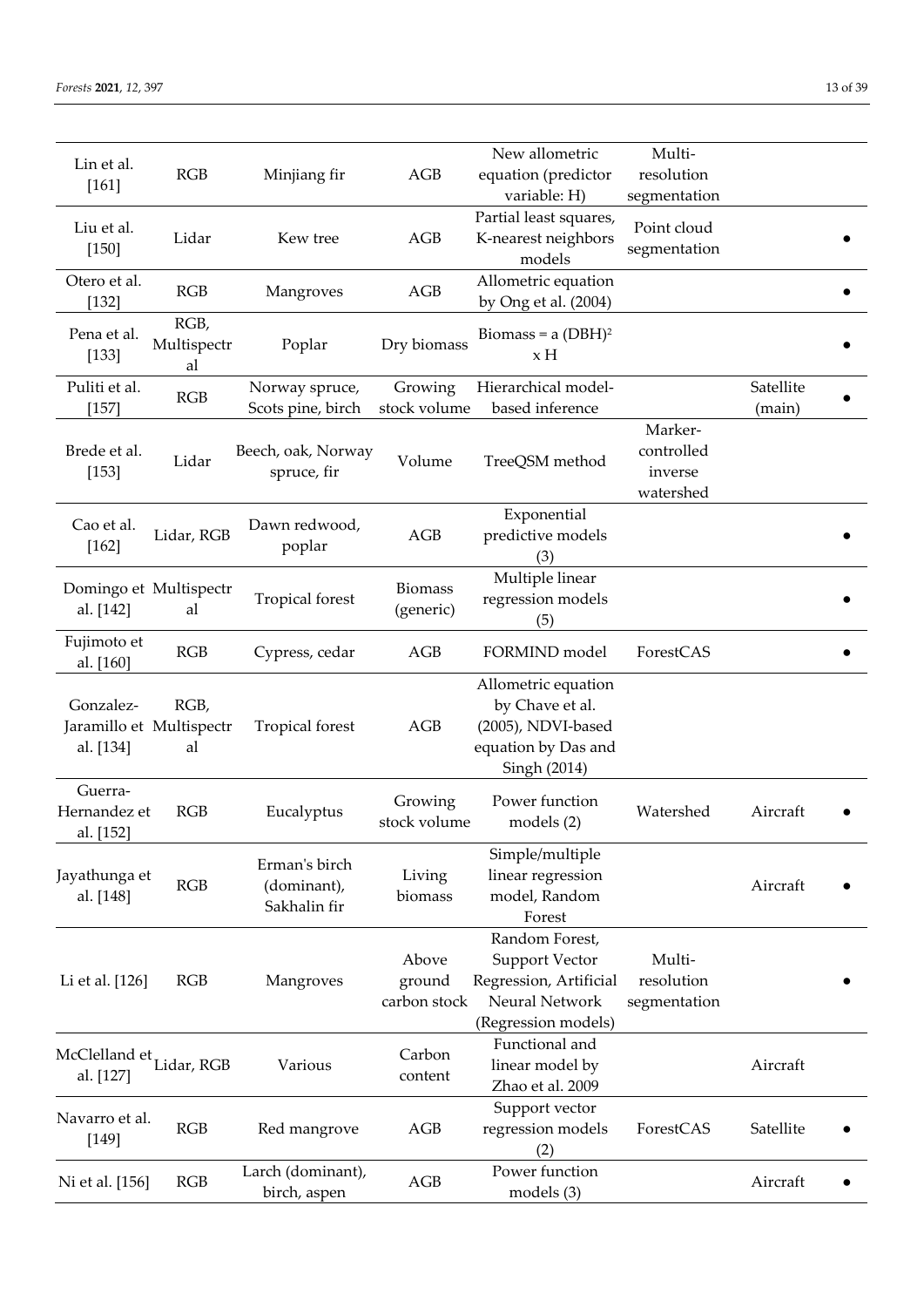| Ota et al.<br>[163]           | RGB                                 | Teak                                                    | AGB                         | Type 1 Tobit model                                                    |                                       |           |
|-------------------------------|-------------------------------------|---------------------------------------------------------|-----------------------------|-----------------------------------------------------------------------|---------------------------------------|-----------|
| Qiu et al.<br>$[154]$         | Lidar                               | Mangroves                                               | AGB                         | Individual tree-<br>based inference<br>method                         | Marker-<br>controlled<br>watershed    | Satellite |
| Shen et al.<br>$[164]$        | RGB,<br>Multispectr<br>al           | Kew tree                                                | Volume                      | Partial least squares<br>regression models<br>(2)                     |                                       |           |
| Swinfield et<br>al. [128]     | Lidar,<br>RGB,<br>Multispectr<br>al | Tropical forest                                         | d carbon<br>density         | Abovegroun Allometric equation<br>by Jucker et al.<br>(2017)          |                                       |           |
| Tian et al.<br>[159]          | Lidar                               | Euphrates poplar                                        | <b>Biomass</b><br>(generic) | Customized<br>allometric model for<br>GLAS lidar                      |                                       |           |
| Vaglio Laurin<br>et al. [135] | RGB                                 | Tropical forest                                         | AGB                         | Allometric equation<br>by Chave et al.<br>(2014)                      | Watershed                             | Aircraft  |
| Wang et al.<br>[139]          | Lidar                               | Various                                                 | AGB                         | Finnish species-<br>specific allometric<br>equations                  | Algorithm by<br>Wang et al.<br>(2016) |           |
| Wang et al.<br>$[165]$        | Lidar                               | Mangroves                                               | AGB                         | G~LiDAR model                                                         |                                       |           |
| Windrim et<br>al. [131]       | RGB                                 | Radiata pine                                            | Woody<br>debris<br>volume   | $V = \pi (d^2/4) L$<br>(cylinder volume)                              | Convolutional<br>Neural<br>Network    |           |
| Xu et al. [146] Lidar, RGB    |                                     | Japanese zelkova,<br>Paper mulberry,<br>Blue sandlewood | Volume, AGB                 | Multivariate linear<br>regression                                     |                                       |           |
| Zou et al.<br>$[155]$         | Hyperspect<br>ral                   | Chinese fir                                             | <b>Biomass</b><br>(generic) |                                                                       |                                       |           |
| et al. [130]                  | Di Gennaro Multispectr<br>al        | Sweet chestnut                                          | Pruning<br>wood<br>biomass  | Linear model                                                          | Watershed                             |           |
| d'Oliveira et<br>al. [143]    | Lidar                               | Rubber tree,<br>Brazil nut                              | AGB                         | Multiple linear<br>regression models<br>(2)                           |                                       | Aircraft  |
| Fernandes et<br>al. [129]     | RGB,<br>Multispectr<br>al           | Various                                                 | Carbon stock                | Non-linear<br>regression model                                        |                                       |           |
| Hyyppa et al.<br>$[121]$      | Lidar                               | Scots pine                                              | Stem volume                 | Method by Hyyppä<br>et al. (2020)                                     |                                       |           |
| Iizuka et al.<br>$[122]$      | RGB                                 | Japanese cypress                                        |                             | Random forest<br>Stem volume regression, Support<br>vector regression | Watershed                             | Satellite |
| Jones et al.<br>$[144]$       | RGB                                 | Gray mangrove                                           | <b>Biomass</b><br>(generic) | Linear regression<br>models                                           |                                       |           |
| Kotivuori et<br>al. [123]     | <b>RGB</b>                          | Unspecified                                             | Stem volume                 | Non-linear<br>regression model                                        |                                       | Aircraft  |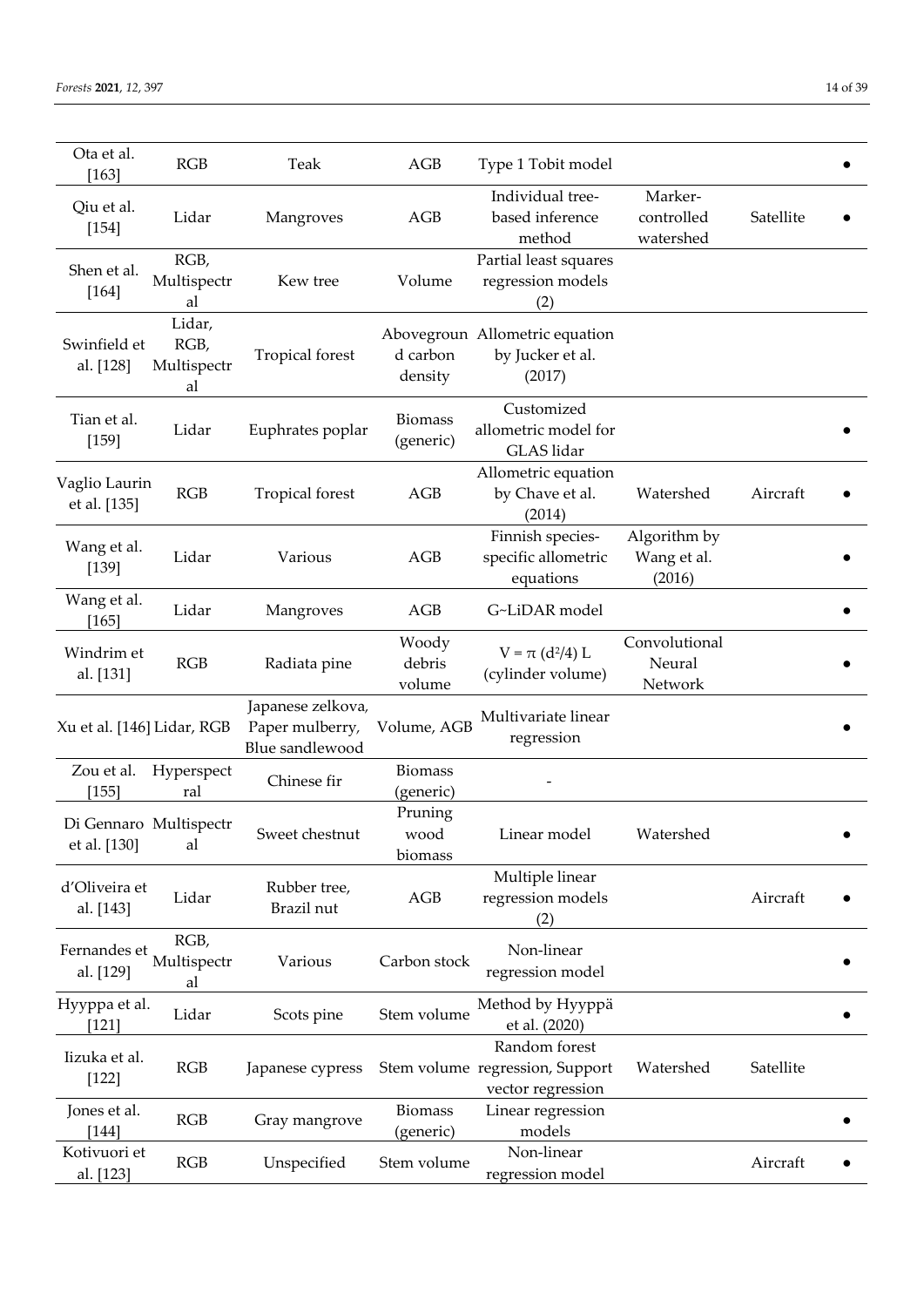| Lu et al. [136]           | Lidar      | <b>Black locust</b>                 | AGB                         | Allometric equation<br>by the Chinese state<br>forestry<br>administration   | Point cloud<br>segmentation                   |           |  |
|---------------------------|------------|-------------------------------------|-----------------------------|-----------------------------------------------------------------------------|-----------------------------------------------|-----------|--|
| Navarro et al.<br>$[137]$ | RGB        | Gray mangrove                       | AGB                         | Allometric equations<br>by Owers et al.<br>$(2018)$ and Fu and<br>Wu (2011) | Marker-<br>controlled<br>watershed            |           |  |
| Puliti et al.<br>[138]    | Lidar      | Scots pine, Norway<br>spruce, birch | Growing<br>stock volume     | Species-specific<br>allometric models                                       | Algorithm by<br>Dalponte and<br>Coomes (2016) |           |  |
| Puliti et al.<br>[122]    | Lidar, RGB | Radiata pine                        | Stem volume                 | Multiple linear<br>regression models                                        |                                               | Aircraft  |  |
| Wang et al.<br>[158]      | Lidar      | Mangroves                           | AGB                         | G~LiDAR~S2<br>model                                                         |                                               | Satellite |  |
| Yrttimaa et<br>al. [125]  | RGB        | <b>Scots Pine</b>                   | Stem volume                 | Stem taper curve                                                            | Marker-<br>controlled<br>watershed            |           |  |
| Zhou et al.<br>[145]      |            | Lidar, RGB Larch, Chinese pine      | <b>Biomass</b><br>(generic) | Linear models<br>(stepwise regression<br>method)                            | Watershed                                     |           |  |
| Zhu et al.<br>[147]       | RGB        | Sonneratia apetala                  | AGB                         | Random forest<br>regression                                                 |                                               | Satellite |  |

Abbreviations: AGB = Aboveground Biomass; DBH = Diameter at Breast Height; H = Height; NDVI = Normalized Difference Vegetation Index; GLAS = Geoscience Laser Altimeter System.

## *3.5. Pest and Disease Detection*

Pest and disease detection is the least represented topic in this review (17 papers) (Table 4). The researchers dealing with this issue mainly focus on coniferous forests (59%) and in particular on various species of pine [166–172] and Norway spruce (*Picea abies*) [173–175]. A broad range of pathogenic organisms are investigated, including insects [167–169,175–177], fungi [172–174,178], bacteria [179], and nematodes [170,171]. Other target stressors for plants are represented by the hemiparasitic plant (*Amyema miquelii*) [180] and herbicide-induced stress [166], while Padua et al. [181] discuss a case study regarding three key plagues affecting sweet chestnut (*Castanea sativa*).

UAV imagery products are mostly generated by using RGB sensors, also in combination with hyperspectral, multispectral, and thermal ones (53%). Hyperspectral sensors are used mainly in the wavelength range from visible to near-infrared (450–950 nm) but with a different number of spectral channels and hyperspectral imaging systems. Thus, a prototype FPI hyperspectral camera with 24 bands is used in [175], an off-the-shelf Headwall Nano-Hyperspec (Headwall Photonics Inc., Bolton, MA, USA) in [178], while Zhang et al. [168] compose their hyperspectral system with a UHD 185 imaging spectrometer (Cubert GmbH, Ulm, Baden-Württemberg, Germany).

Other RS platform products are exploited for several purposes within this topic. Regarding aircraft, Smigaj et al. [172] acquire a lidar dataset to calculate CHM and then multiple structural metrics, while Nasi et al. [175] use the same hyperspectral sensor mounted both on a UAV and on a Cessna aircraft to compare images with a different spatial extent. Multispectral imagery from spaceborne sensors is used in combination with UAV products to increase the monitored area for detection of physiological stress by using RapidEye [166] and Landsat 8 [167].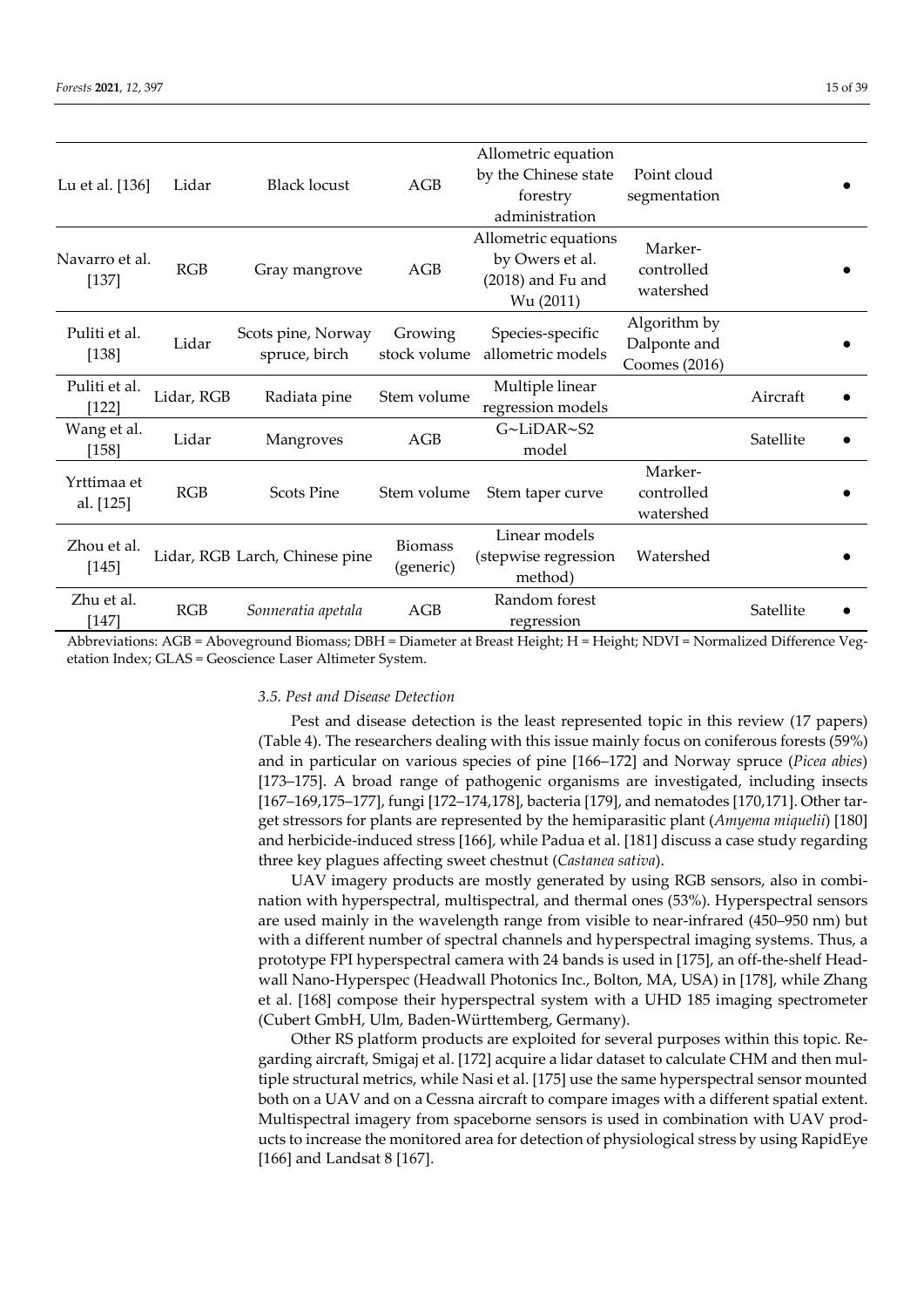The fieldworks and surveys are mainly aimed at recognizing the presence/severity of the stress-induced damages. Moreover, fundamental dendrometric variables, such as DBH and tree height [173,175,180], and weather parameters [172], are surveyed.

Regarding the most interesting researches, the authors have selected the papers by Kloucek et al. [176], Cardil et al. [169], and Smigaj et al. [172]. Kloucek et al. [176] evaluate the possibilities of UAV-mounted RGB and modified near-infrared sensors to detect bark beetle infestation (*Ips typographus*) at different stages for individual trees. They assess the severity of infestation damages through various vegetation indexes and perform recognition of still green but already infested trees (so-called green attack), using a retrospective time series. Instead, for quantifying pine processionary moth (*Thaumetopoea pityocampa*) defoliation, the results by Cardil et al. [169] show the effectiveness of using NDVI (Normalized Difference Vegetation Index) in mixed forests; moreover, they gain a high accuracy (81.8%) in classifying automatically pines among non-defoliated, partially defoliated, and completely defoliated trees. Using a thermal sensor in a Scots pine (*Pinus sylvestris*) monoculture plantation, Smigaj et al. [172] monitor changes in the forest physiological status due to the red band needle blight (*Dothistroma septosporum*). They find a fairly good correlation between canopy temperature depression and disease levels (*R*<sup>2</sup> up to 0.41), which may be related to loss of cellular integrity, necrosis, and desiccation.

**Table 4.** Reviewed studies for pest and disease detection topic: sensor, research place, tree species, type of pest/disease/stress, and field data gathering.

| Research<br>Paper               | Sensor                 | Research<br>Place     | <b>Species</b>                   | <b>Type of Stressor</b>                                                                                                                                             | Field<br>Data |
|---------------------------------|------------------------|-----------------------|----------------------------------|---------------------------------------------------------------------------------------------------------------------------------------------------------------------|---------------|
| Brovkina et al.<br>[173]        | Multispectral          | Czech<br>Republic     | Norway spruce                    | Honey fungus<br>(Armillaria ostoyae)                                                                                                                                |               |
| Dash et al.<br>$[166]$          | Multispectral          | <b>New</b><br>Zealand | Radiata pine                     | Herbicide-induced<br>stress                                                                                                                                         |               |
| Ganthaler et al.<br>[174]       | <b>RGB</b>             | Austria               | Norway spruce                    | Needle bladder rust<br>(Chrysomyxa<br>rhododendri)                                                                                                                  |               |
| Maes et al.<br>$[180]$          | RGB, Thermal Australia |                       | Grey box, red<br>ironbark        | Box mistletoe<br>(Amyema miquelii)                                                                                                                                  |               |
| Nasi et al. [175] Hyperspectral |                        | Finland               | Norway spruce                    | European spruce<br>bark beetle (Ips<br>typographus)                                                                                                                 |               |
| Otsu et al. [167]               | RGB                    | Spain                 | <b>Black pine, Scots</b><br>pine | Pine processionary<br>moth (Thaumetopoea<br>pityocampa)                                                                                                             |               |
| Padua et al.<br>[181]           | Multispectral          | Portugal              | Sweet chestnut                   | Chestnut ink disease<br>(Phytophthora<br>cinnamomi), chestnut<br>blight (Cryphonectria<br>parasitica), oriental<br>chestnut gall wasp<br>(Dryocosmus<br>kuriphilus) |               |
| Sandino et al.<br>$[178]$       | RGB,<br>Hyperspectral  | Australia             | Paperbark tea<br>trees           | Myrtle rust<br>(Austropuccinia psidii)                                                                                                                              |               |
| Zhang et al.<br>[168]           | Hyperspectral          | China                 | Manchurian red<br>pine           | Chinese pine<br>caterpillar<br>(Dendrolimus<br>tabulaeformis)                                                                                                       |               |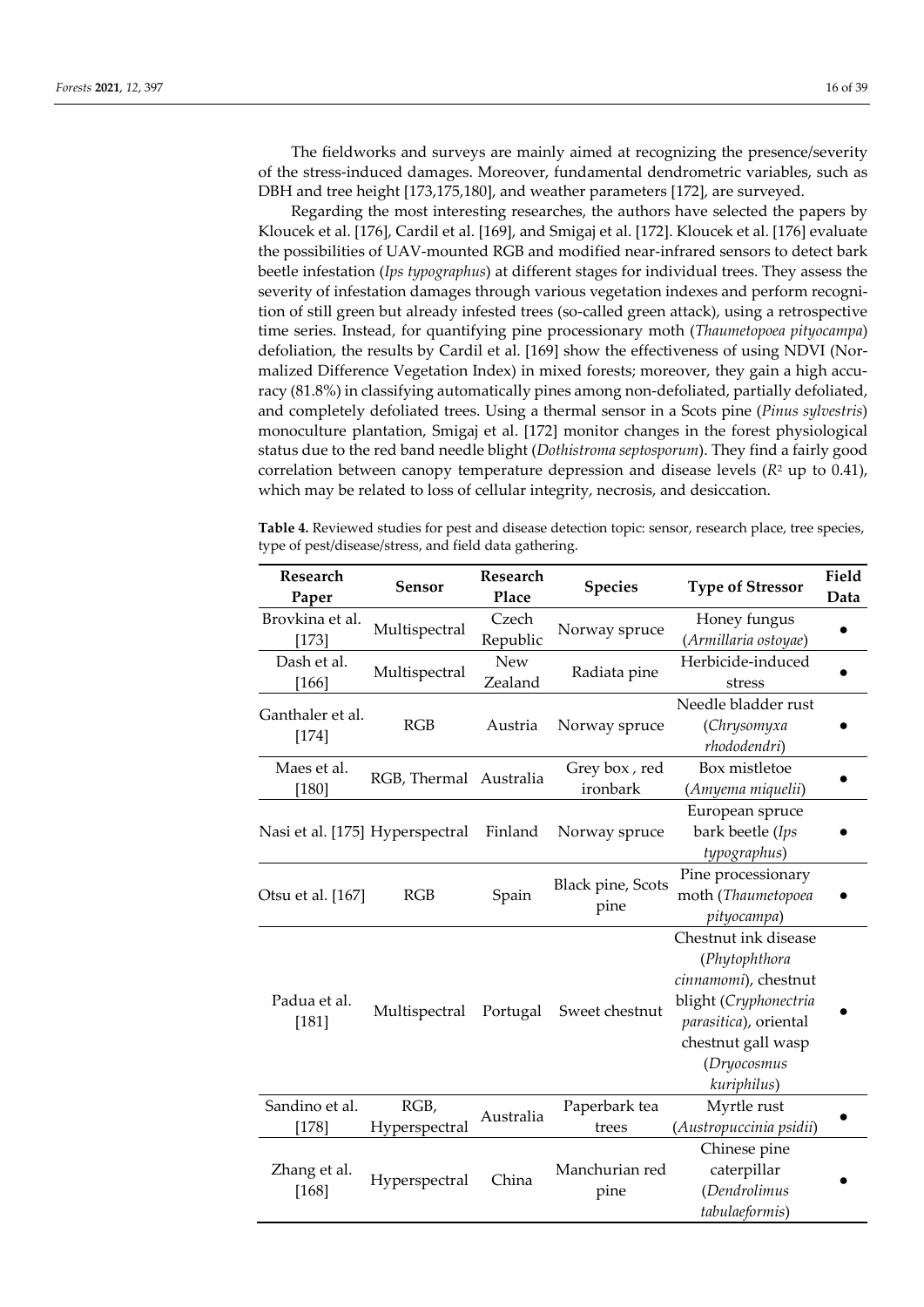| Barmpoutis et<br>al. [182] | RGB                   | Greece            | Fir                                                  | Stress (general)                                        |
|----------------------------|-----------------------|-------------------|------------------------------------------------------|---------------------------------------------------------|
| Cardil et al.<br>$[164]$   | Multispectral         | Spain             | Scots pine, holm<br>oak                              | Pine processionary<br>moth (Thaumetopoea<br>pityocampa) |
| Dell et al. [179]          | RGB                   | Malaysia          | Red mahogany                                         | Bacterial wilt<br>(Ralstonia spp.)                      |
| Jung and Park<br>$[170]$   | Multispectral         | Korea             | Pine                                                 | Pine wilt disease<br>(Bursaphelenchus<br>xylophilus)    |
| Kloucek et al.<br>$[176]$  | RGB,<br>Multispectral | Czech<br>Republic | Norway spruce,<br>mountain-ash,<br>beech, silver fir | European spruce<br>bark beetle (Ips<br>typographus)     |
| Lee and Park<br>$[171]$    | RGB                   | Korea             | Pine                                                 | Pine wilt disease<br>(Bursaphelenchus<br>xylophilus)    |
| Safonova et al.<br>$[177]$ | RGB                   | Russia            | Siberian fir<br>(dominant)                           | Four-eyed fir bark<br>beetle (Polygraphus<br>proximus)  |
| Smigaj et al.<br>[172]     | Thermal               | Scotland          | Scots pine                                           | Red band needle<br>blight (Dothistroma<br>septosporum)  |

#### *3.6. Species Recognition and Invasive Plant Detection*

The selected papers (24) and their recognition goals are listed in Table 5. Within this topic, all the UAV applications are carried out in natural/irregular forests and distributed among all the continents, except for Africa. There are also two types of "special" study sites, such as arboretum [183,184] and plant nursery [185]. Moreover, it should also be noted that the complete range of UAV–mountable optical sensors, both passive and active, are successfully utilized for species detection goals throughout the selected papers.

A total of nine research works aim to identify invasive plants, especially in places where the biodiversity rate is high, such as in subtropical and tropical forests (Ecuador, Chile, Costa Rica, Malaysia), in mountain zones (China), orisolated ecosystems (New Zealand). The invasive plants that were chosen as targets belong to perennial creepers, i.e., lianas and bitter vine (*Mikania micrantha)* [186–188], conifers, i.e., *Pinus spp*. [189,190], and broad-leaved trees, i.e., *Acacia spp.* [190,191] and black locust (*Robinia pseudoacacia)* [192].

Crown segmentation algorithms and object detection methods are widely tested and discussed for species detection. The most used automatic segmentation method is the multiresolution segmentation algorithm [193–196]. Machine learning techniques are especially exploited to recognize and classify plant species. Among the most frequent, there are support vector machine [183,188,197–200], random forest [184,189,191,193,194,201], convolutional neural networks [192,202–204] and k-nearest neighbor [184,188,199,205]. Performing machine learning algorithms, authors are supported by different software packages, such as eCognition [188,194,198], ENVI (Harris Geospatial Solutions, Boulder, CO, USA) [183,185], and R [191,206].

Applications of the hyperspectral sensor are numerous within this topic (eight papers). Hyperspectral cameras, which are exploited for detecting spectral futures of different tree species, can be classified into two major groups. Many authors use commercial solutions, such as Cubert UHD 185 [199], Senop Rikola (Rikola Ltd., Oulu, Finland) [201,204], and two FPI-based models by Senop [196,205]. Conversely, the UAVs that were flown by Tuominen et al. [184] and Nezami et al. [202] mount FPI-based prototype cam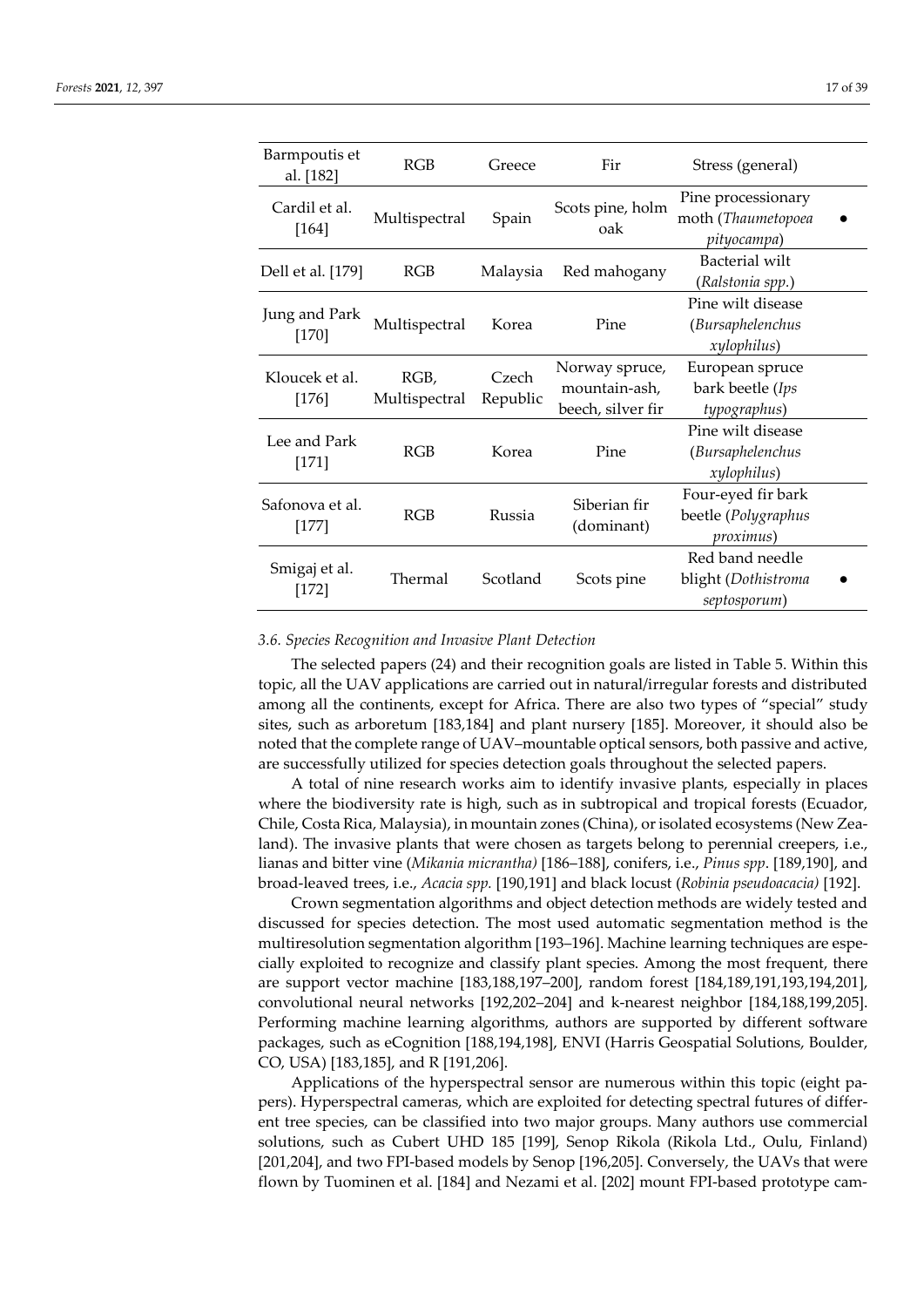eras. All the cited hyperspectral cameras acquire images from the visible to the near-infrared spectral range, except Tuominen et al. [184], who use also a short-wave infrared hyperspectral sensor.

In this section, the comparison/use of other RS platforms refers to few cases mainly because of the hitch to accomplish tree species identification task by airborne or spaceborne sensors, often associated with a low spatial resolution. Nevertheless, Rivas-Torres et al. [195] use Landsat 8 fusion imagery to obtain the vegetation map of the Galapagos archipelago, while Kattenborn et al. [190] test the upscaling of the UAV-estimated species cover to the spatial scale of Sentinel-1 and Sentinel-2. Aircraft are used to obtain ALSderived CHM [201] and both lidar and multispectral datasets to compare them with the same acquired by UAV [189].

All the studies carrying field campaigns (13) survey features of the target plant, such as species [183,196,199,200], flower counting [191], crown shape [193], liana load [186] and spectral signals [198]. Additionally, other tree-related parameters are gathered, i.e., height, DBH, health status, and age [189,197,201,205,206].

Among the noteworthy papers, mangrove species discrimination through NDVI is performed by Yaney-Keller et al. [197]. At 100 cm/pixel resolution, UAV-derived tree metrics result not statistically different from ground measurements, unlike at 10 cm/pixel, indicating lower accuracy as the resolution becomes extremely fine. In freshly new research work, Casapia et al. [206] quantify the abundance of non-timber palm species, i.e., they delineate palm crowns using color and textural information and then test four different machine learning techniques, yielding the best results with the random forest classifier (85% overall accuracy). Moving to European forests, de Sa et al. [191] seek to map the invasion of Portuguese coastal areas by an alien species (Sydney golden wattle, *Acacia longifolia*) through its flowering. The authors generate flower presence/absence maps using supervised random forest but the correlation between the number of in-field counted flowers and the area covered by flowering result weak.

**Crown** 

| Research<br>Paper            | Sensor                            | Research<br>Place | Recognition goal                                                         | <b>Target Species</b>                            | Segmentation/Object<br>Detection                                           | Field<br>Data |
|------------------------------|-----------------------------------|-------------------|--------------------------------------------------------------------------|--------------------------------------------------|----------------------------------------------------------------------------|---------------|
| Cao et al.<br>[199]          | Hyperspectral                     | China             | Classification of seven mangrove species                                 | Mangroves                                        | Bottom-up region-<br>merging/K-nearest neighbor,<br>support vector machine |               |
| de Saet al.<br>[191]         |                                   |                   | Multispectral Portugal Mapping an invasive plant through its flowering   | Sydney golden<br>wattle                          | Random forest                                                              |               |
| Franklin and<br>Ahmed [193]  | Multispectral Canada              |                   | Classification of 4 hardwood species                                     | Aspen, white birch,<br>sugar maple, red<br>maple | Multi-resolution/Random<br>forest                                          |               |
| Gini et al.<br>[185]         | Multispectral                     | Italy             | Classification of 11 species in a plant nursery                          | Various                                          | Maximum likelihood<br>classifier                                           |               |
| Komarek et<br>al. [183]      | RGB,<br>Multispectral,<br>Thermal | Czech<br>Republic | Classification of tree, shrub, and herbaceous<br>species in an arboretum | Various (arboretum)                              | Edge method/Support<br>vector machine                                      |               |
| Liu et al.<br>[198]          | Multispectral                     | China             | Detection of an endangered tree species                                  | Firmiana danxiaensis                             | SVM/Bottom-up region-<br>merging                                           |               |
| Mishra et al.<br>[194]       | Multispectral                     | Nepal             | Mapping tree and shrub species along the<br>Himalayan ecotone            | Himalayan fir, bell<br>rhododendron              | Multi-resolution, spectral<br>difference<br>segmentation/Random forest     |               |
| Rivas-Torres<br>et al. [195] | RGB                               | Ecuador           | Mapping native and invasive vegetation in the<br>Galapagos Islands       | Various                                          | Multi-resolution/Fuzzy<br>membership function                              |               |
| al. [205]                    | Saarinen et Hyperspectral,<br>RGB | Finland           | Quantifying deciduous species richness as a<br>biodiversity indicator    | Scots pine, Norway<br>spruce, birch, alder       | Watershed/K-nearest<br>neighbor                                            |               |
| Tuominen et .<br>al. [184]   | Hyperspectral Finland             |                   | Recognition of 26 tree species in an arboretum                           | Various (arboretum)                              | K-nearest neighbor, random<br>forest                                       |               |

**Table 5.** Reviewed studies for species recognition and invasive plant detection topic: sensor, research place, recognition goal, target species, crown segmentation algorithm/object detection method, and field data gathering.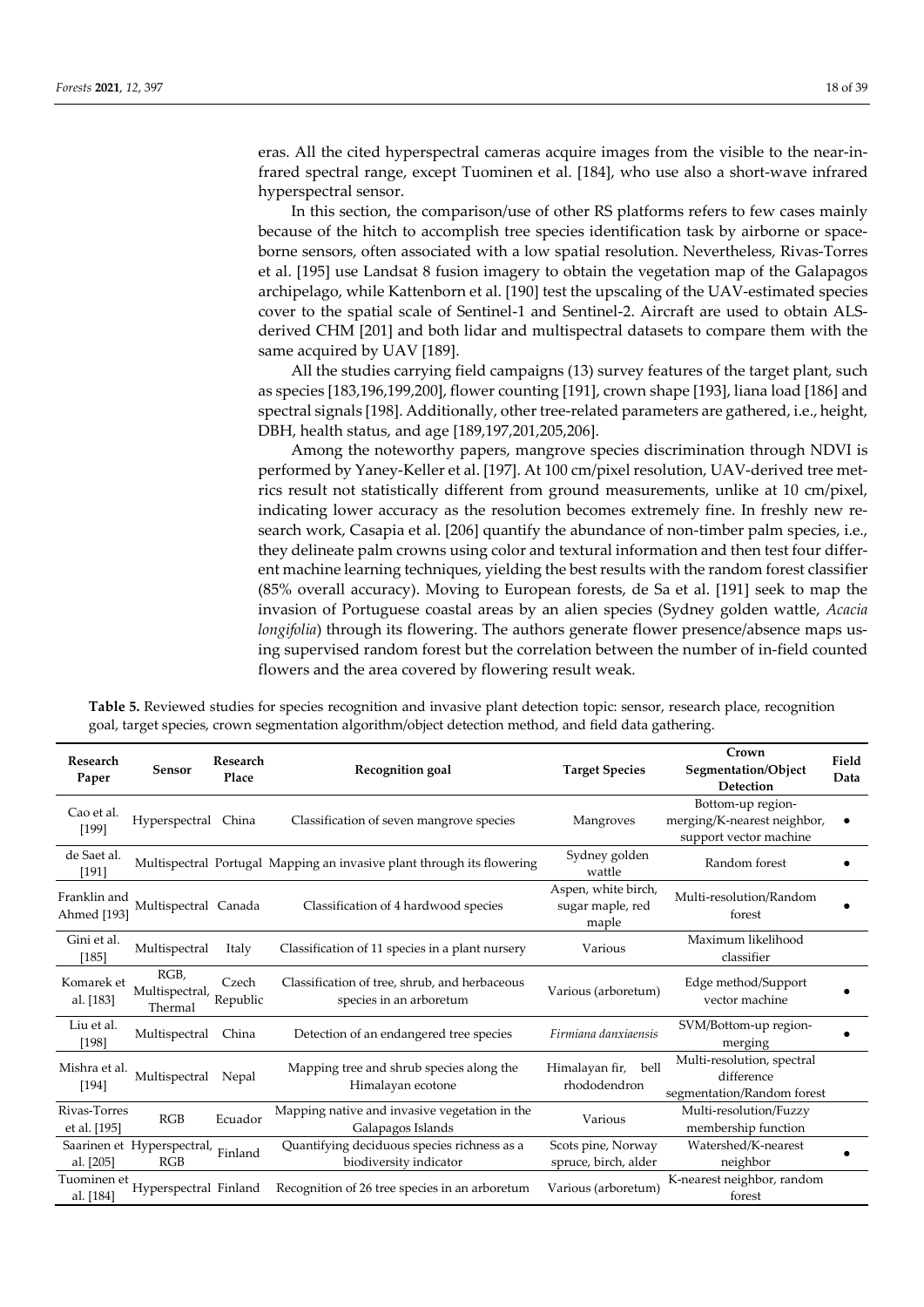| Dash et al.                  | Lidar,                              | New            | Detection of invasive exotic conifers in New                                                                  | Scots pine, ponderosa                       | Random forests, logistic                                                             |  |
|------------------------------|-------------------------------------|----------------|---------------------------------------------------------------------------------------------------------------|---------------------------------------------|--------------------------------------------------------------------------------------|--|
| [189]                        | Multispectral Zealand               |                | Zealand                                                                                                       | pine                                        | regression.                                                                          |  |
| Kattenborn<br>et al. [190]   | RGB                                 | Chile          | Mapping woody invasive species in Chile                                                                       | Radiata pine, gorse,<br>Silver wattle       | Maximum entropy                                                                      |  |
| [200]                        | Sothe et al. Hyperspectral,<br>RGB  | Brazil         | Classification of 12 tree species in a subtropical<br>forest                                                  | Subtropical forest                          | Support vector machine                                                               |  |
| Waite et al.<br>[186]        | RGB                                 | Malaysia       | Assessing liana infestation in a tropical forest                                                              | Liana (tropical forest)                     |                                                                                      |  |
| Wu et al.<br>[188]           | RGB                                 | China          | Mapping an invasive plant in a mountain area                                                                  | Bitter vine                                 | Support vector machine,<br>classification and regression<br>tree, K-nearest neighbor |  |
| Yaney-Keller<br>et al. [197] | Multispectral                       | Costa<br>Rica  | NDVI discrimination between the 7 most<br>abundant mangrove species                                           | Mangroves                                   | Support vector machine                                                               |  |
| Yuan et al.<br>[187]         | Thermal,<br>Multispectral           | Costa<br>Rica  | Detection of liana-infested areas in a tropical<br>forest                                                     | Liana (tropical forest)                     |                                                                                      |  |
| Casapia et al.<br>[206]      | RGB                                 | Peru           | Identifying and quantifying economically<br>important palm tree species                                       | Palms                                       | Region growing and<br>merging/Various (4)                                            |  |
| Kattenborn<br>et al. [203]   | RGB                                 | New<br>Zealand | Mapping (i) tree species in primary forests, (ii)<br>woody plant invasion, and (iii) vegetation<br>succession | Various                                     | CNN semantic segmentation                                                            |  |
| Kentsch et al.<br>[192]      | RGB                                 | Japan          | Detection of an invasive broadleaf tree in a<br>coniferous coastal forest                                     | <b>Black locust</b>                         |                                                                                      |  |
| Miyoshi et al.<br>$[204]$    | Hyperspectral                       | Brazil         | Identifying single-tree species in a highly<br>vegetated area                                                 | Queen palm                                  | <b>CNN</b>                                                                           |  |
| Miyoshi et al.<br>[201]      |                                     |                | Hyperspectral Brazil Identifying 8 tree species in a highly diverse forest                                    | Various                                     | Random forest                                                                        |  |
| $[202]$                      | Nezami et al. Hyperspectral,<br>RGB |                | Finland Classifying 3 major tree species in a boreal forest                                                   | Scots pine, Norway<br>spruce, silver birch. | 3D convolutional neural<br>networks                                                  |  |
| Sothe et al.<br>[196]        | Hyperspectral Brazil                |                | Classifying 16 tree species in subtropical forest<br>fragments                                                | Various                                     | Multiresolution region<br>growing/Various (4)                                        |  |

## *3.7. Conservation, Restoration, and Fire Monitoring*

Conservation, restoration, and fire monitoring is a composite topic, and it presents multiple research issues, consisting of 24 papers in total (Table 6). Generally, firefighting has the highest number of scientific works and in particular the post-fire monitoring. This activity is conducted mainly for damage assessment with a multispectral sensor [207–210] and with RGB for planning rehabilitation measures [211]. In only one case [212], fire prevention activity is carried out with the help of a lidar sensor in the characterization of the forest fuels. For conservation targets, UAVs mount an RGB camera for predicting treerelated microhabitats [213], while a multispectral sensor is used in different case studies of plant conservation [214].

Restoration monitoring is a challenging task that can be tackled effectively through UAV. The core issue is the monitoring of restoration in planted [215–217] or natural [218] forests. Thus, in planted forests, mine site revegetation is remotely sensed [219] and detection of conifer seedlings in seismic lines in natural woodland [220].

In this section, drones are never equipped with a hyperspectral sensor.

Satellite platforms are utilized both for comparing multispectral datasets in respect to UAV in the burned landscape [207] and for testing different land-use classifiers with SPOT6 [221] and Pleiades [208] imagery. On the contrary, UAV-acquired images are used as validation dataset to assess the effectiveness of satellite in post-fire monitoring [210] and in tracking the spring phenology in trees [222]. Moreover, UAV products are examined for compensating for the fraction of vegetation cover computed with Sentinel-2 images [223]. The use of aircraft is present only in a few studies and it is aimed at gaining ALS–DTM and tree metrics [217] and at generating a hyperspectral dataset with the NASA Glenn HSI2 sensor [221].

Field measurements are widely used within this topic (14 papers). Together with common tree characteristics, such as species [208] and health status [218,224,225], pruning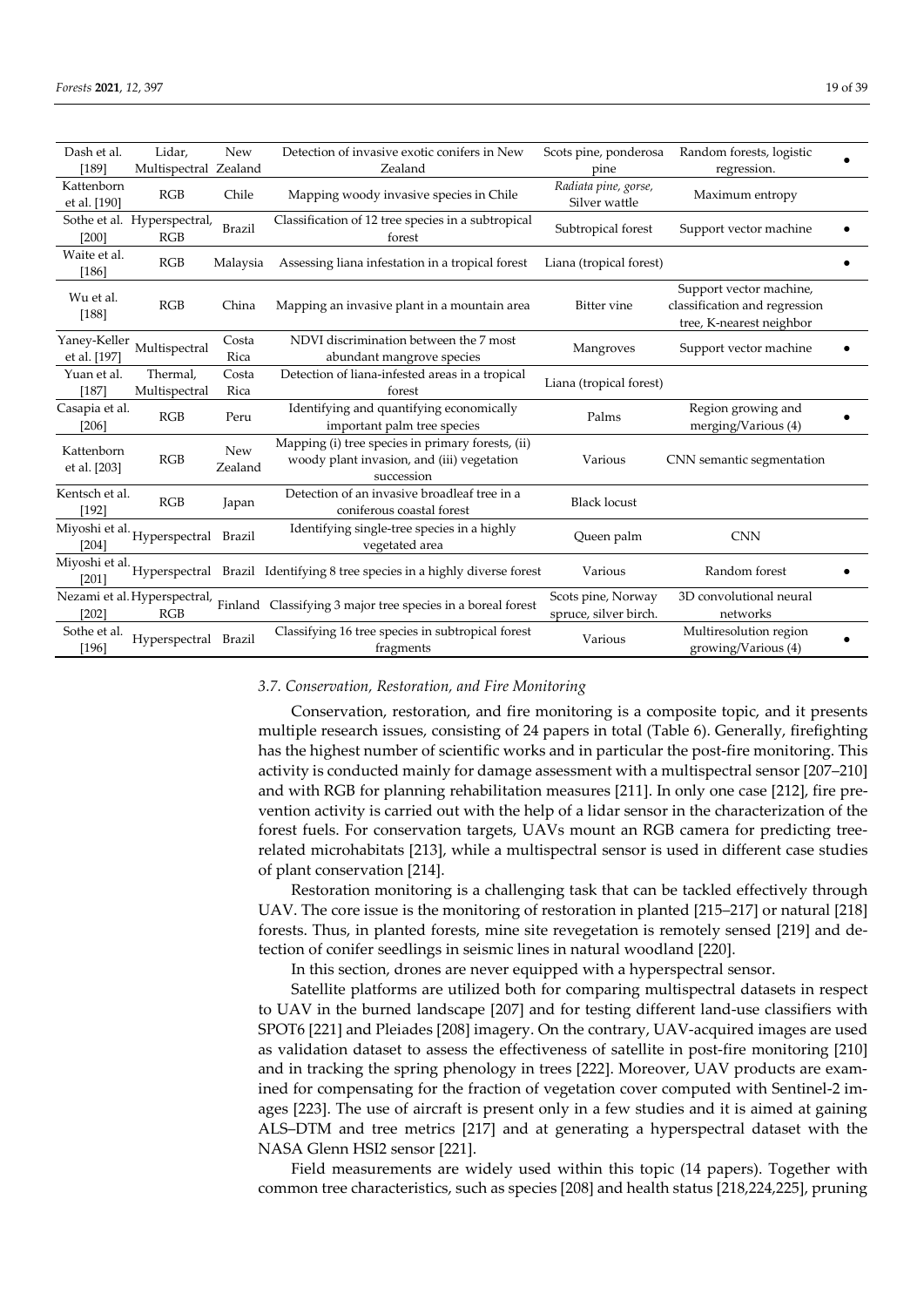height [212], and tree-related microhabitats [213] are also recorded. In land-use case studies, ground truth points for the generation of thematic maps [226,227] and the field reflectance of different land cover types [221] are surveyed.

Regarding the most valuable contributions, Khokthong et al. [224] monitor a biodiversity enrichment assessing the mortality of interplanted trees in an oil palm (*Elaeis guineensis*) monoculture. Although further long-term analysis on other control factors is required, the probability of mortality depends on the amount of oil palm canopy cover, which is related, in turn, to the light requirements of the interplanted species. In a Canadian research study [228], both aspen (*Populus tremuloides*) sucker density and height decrease significantly as the level of skidder traffic intensity increases. Therefore, the authors propose and successfully verify the suitability of using winter harvesting to mitigate severe soil compaction. In the scope of fire prevention, Fernandez-Alvarez et al. [212] identify priority areas in the wildland-urban interface by using a UAV-mounted lidar; this way, parameters of pruning height and tree spacing are automatically and objectively obtained.

**Table 6.** Reviewed studies for conservation, restoration, and fire monitoring topic: sensor, main objective, species, and field data gathering.

| <b>Research Paper</b>               | Sensor                | Main Objective                                                                                          | <b>Species</b>         | Field<br>Data |
|-------------------------------------|-----------------------|---------------------------------------------------------------------------------------------------------|------------------------|---------------|
| Baena et al. [214]                  | Multispectral         | Plant conservation: issues on UAVs use and<br>case studies                                              | Various                |               |
| Fernandez-Guisuraga et al.<br>[207] | Multispectral         | Post-fire monitoring: vegetation survey on<br>burned areas                                              | Maritime pine          |               |
| Nagai et al. [225]                  | RGB                   | Forest disturbance: evaluation of heavy<br>snow damage                                                  | Japanese cedar         |               |
| Roder et al. [218]                  | RGB                   | Post-disturbance monitoring: an inventory<br>of natural regeneration and deadwood                       | Norway spruce          |               |
| Rossi et al. [208]                  | Multispectral         | Post-fire monitoring: delineation of forest<br>cover after mixed-severity fires                         | Various                |               |
| Rupasinghe et al. [221]             | RGB                   | Land use: mapping vegetation of coastal<br>areas                                                        | Riparian<br>vegetation |               |
| Whiteside et al. [219]              | Multispectral         | Restoration: monitoring mine site<br>revegetation at scale                                              | Unspecified            |               |
| Almeida et al. [215]                | Lidar                 | Restoration: quantifying forest changes from<br>a mechanical thinning treatment                         | Various                |               |
| Belmonte et al. [216]               | RGB                   | Restoration: assessing the structure of a<br>mixed-species plantation                                   | Ponderosa pine         |               |
| Berra et al. [222]                  | Multispectral         | Ecosystem monitoring: tracking the<br>temporal dynamics of spring phenology                             | Various                |               |
| De Luca et al. [226]                | Multispectral         | Land use: vegetation layer classification in a<br>structurally complex forest ecosystem                 | Cork oak               |               |
| Fernandez-Alvarez et al. [212]      | Lidar                 | Fire prevention: characterizing the forest<br>fuels in a wildland-urban interface                       | Eucalyptus             |               |
| Fraser and Congalton [227]          | RGB                   | Land use: assessment of thematic map<br>accuracy                                                        | Various                |               |
| Iizuka et al. [223]                 | RGB,<br>Multispectral | Land use: vegetation cover changing in a<br>plantation forest                                           | Northern wattle        |               |
| Khokthong et al. [224]              | RGB                   | Biodiversity enrichment: assessing the<br>mortality of interplanted trees in an oil palm<br>monoculture | Various                |               |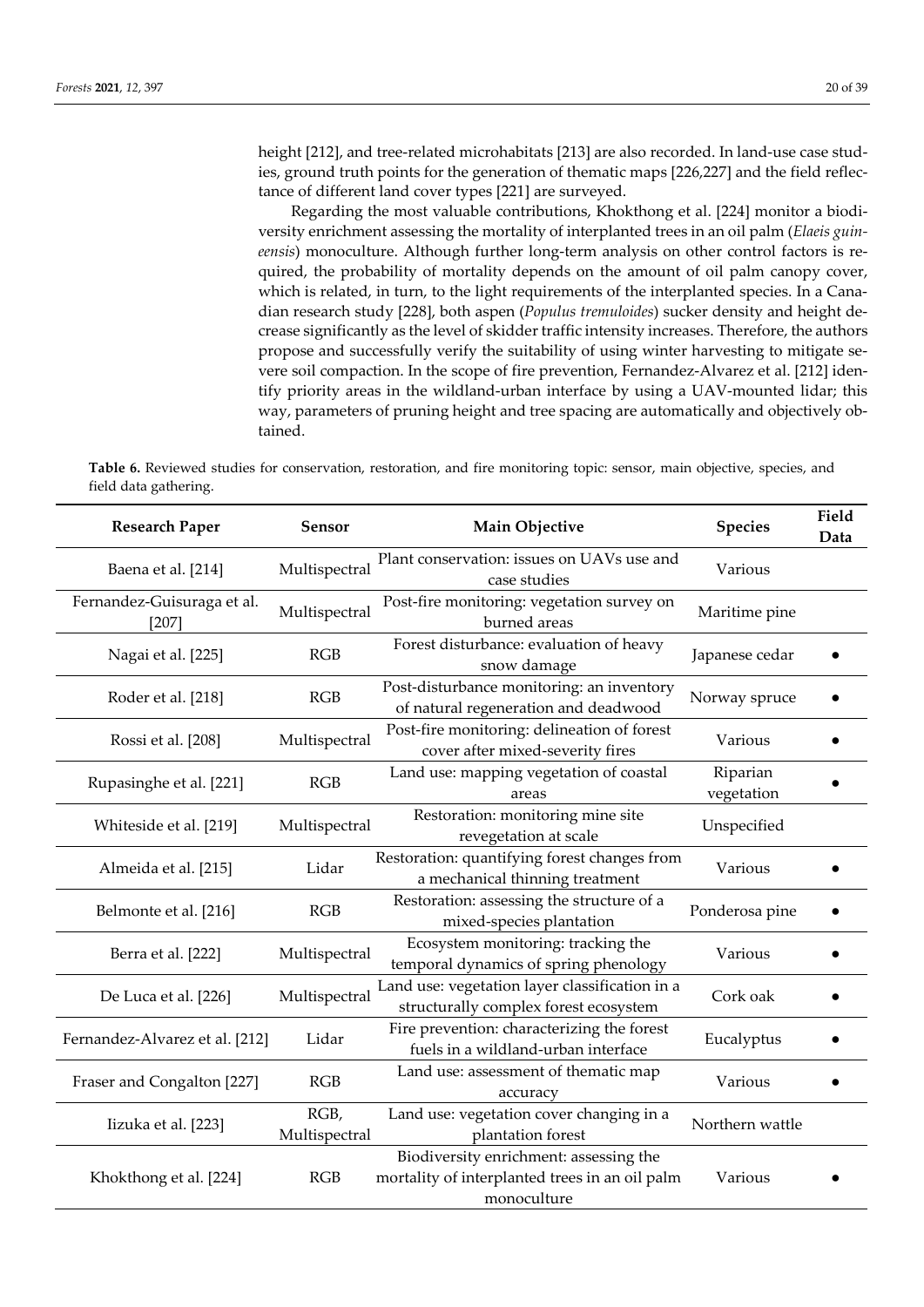|  |  | { | ı |
|--|--|---|---|
|  |  |   |   |

| Paolinelli Reis et al. [217] | Multispectral | Restoration: assessing land cover as an        | Eucalyptus      |  |
|------------------------------|---------------|------------------------------------------------|-----------------|--|
|                              |               | indicator of management interventions          |                 |  |
|                              |               | Post-fire monitoring: planning of adaptive     |                 |  |
| Rossi and Becke [211]        | RGB           | rehabilitation measures                        | Tropical forest |  |
|                              |               | Disturbance mitigation: evaluating suitable    |                 |  |
| Sealey and Van Rees [229]    | Multispectral | practices to lessen soil compaction            | Aspen           |  |
|                              |               |                                                |                 |  |
| Shin et al. [209]            | Multispectral | Post-fire monitoring: classification of forest | Korean red pine |  |
|                              |               | burn severity                                  |                 |  |
|                              |               | Post-fire monitoring: forest fire damage       |                 |  |
| Yeom et al. [230]            | RGB           | assessment                                     | Unspecified     |  |
|                              |               |                                                |                 |  |
|                              |               | Biodiversity conservation: predicting tree-    | European beech, |  |
| Frey et al. [213]            | RGB           | related microhabitats for the selection of     | Norway spruce,  |  |
|                              |               | retention elements                             | silver fir      |  |
|                              |               | Restoration: detection of conifer seedlings in |                 |  |
| Fromm et al. [220]           | RGB           | seismic lines                                  | Various         |  |
|                              |               |                                                |                 |  |
| Padua et al. [210]           | RGB,          | Post-fire monitoring: assessment of the fire   | Various         |  |
|                              | Multispectral | severity and multi-temporal analysis           |                 |  |
|                              |               | Post-disturbance monitoring: effect of         |                 |  |
| Sealey and Van Rees [231]    | RGB           | residual slash coverage on forest              | Trembling aspen |  |
|                              |               | regeneration                                   |                 |  |
|                              |               |                                                |                 |  |

# **4. Discussion**

This section reports the discussions for each topic following the RQs formulated in Section 2.2 as a general guide. Cross issues regarding hyperspectral sensors, comparison with other RS platforms, and gathering and use of field data are argued. Moreover, a comprehensive discussion is dedicated to the application of machine learning techniques. Constraints and opportunities for technology transfer of UAV–RS to a real management context are also debated. Finally, brief considerations are drawn on the costs of different UAV solutions.

In setting and accuracy of imagery products, researchers focus mainly on forward and lateral overlap, acquisition timing through daytime and seasons, view angle, and ground resolution as an outcome of flight altitudes x sensor resolution. It worth noting that although intensifying forward overlap can be performed without any additional cost in UAV campaigns [232], enhancing lateral overlap would bring up the operational cost due to the requirement of more flight lines [233]. In some research works [5,145,161], an oblique angle (off-nadir) is set for image acquisition in association with low fling altitude; this view from the side rather than from the top (nadir) can be challenging in the analysis when using traditional RS algorithms [234]. Nevertheless, off-nadir acquisition can contribute to the completeness of the image reconstruction as evidenced by Nesbit [235]. The most representative imagery products are point cloud, DTM, DEM, and CHM. Moreover, 3D point clouds contain primary structural information to calculate forest attributes. In particular, point clouds by acquiring both ground surface and tree vegetation allow deriving CHM, which represents tree height and one of the main sources for estimation of other forest attributes. When acquiring point cloud for deriving CHM, UAV images are recommended to be acquired during the leaf-on season [236] to avoid negative results, such as image aberration. For UAV data acquisition, there are two major structural sources within the reviewed studies—DAP and ALS. The imagery acquired with DAP is then processed using the SfM technique to obtain a 3D point cloud. Sometimes, forest uniform texture, repeating patterns, and potential movement due to wind can be challenging for SfM matching algorithms, potentially leading to incomplete reconstruction or noisy point clouds [237]. Despite this fact, SfM is widely and successfully applied in forest monitoring. Point clouds derived from UAV–DAP and UAV–ALS are substantially denser than those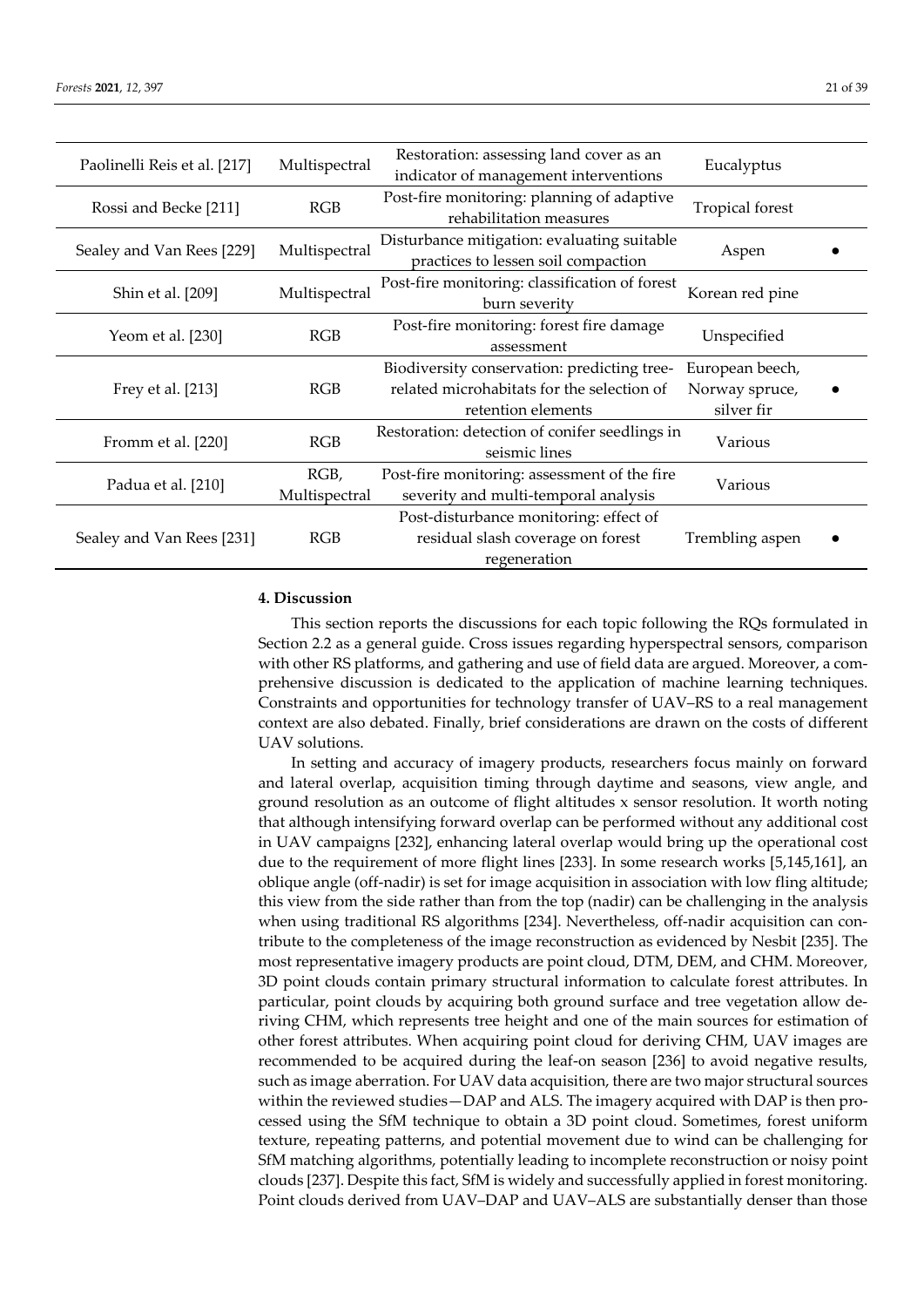acquired by aircraft-mounted ALS; the latter results in a more continuous canopy representation and improved detection of canopy tops [45], even if the 3D quality is strongly related to flight parameters and camera settings [238]. DAP has recently become a very popular technique because it can require only a consumer-grade solution, which often includes an off-the-shelf RGB sensor as resulted by the current review [7,12,19]. As a major drawback in comparison to UAV–ALS, DAP is limited to the characterization of the outer canopy envelope [239], while lidar can acquire the vertical profile of vegetation also operating under-canopy conditions [121]. Finally, photogrammetry software products are quite numerous on the market and new ones are constantly appearing. Surely, they play a fundamental role in UAV product reconstruction, but they present several critical points, such as high demand for computation time/resource, poor availability of opensource solutions, and, sometimes, limited impact on processing workflow by the user.

UAV technologies proved to be a very effective and powerful tool in the modern management of forest inventories. Their applications in this area are based on detecting the entire tree or some specific features, such as newly grown leaves, seedling, stump, fallen log, and forest gaps. Nevertheless, it is worth noting that the number of works dedicated to the evaluation of forest regeneration (seedling) is surprisingly low. This could be considered a shortcoming for forest practitioners who utilize regeneration status as essential information for management decisions, i.e., for replacing damaged seedlings [240]. In parallel, UAV–RS is fully applicated for obtaining accurate information from practical parameters (height, DBH, and crown diameter). The best-described parameter in vegetation assessment is height. Both individual tree delineation or area-based (stand-level) approaches are successfully used for a direct measure of vegetation height. High accuracy in data assessment is obtained also by the two main types of sensors—optical and lidar. In some cases, the reviewed papers investigate research-oriented tasks, such as phenology assessment, phenotyping, and canopy light behavior. The number of scientific papers encompasses within this topic is considerable and their results show a high degree of effectiveness and soundness. This demonstrates how UAV–RS is now a ready-to-use tool applicable in a real management context. Regarding the assessment of forest basic structural parameters, UAV–RS is a quick and reliable technology and research achievements can be made available to forest practitioners. The goal, however, is not entirely accomplished there is a need for more efforts by academia in technology transfer and training of technicians.

UAV–RS provides an alternative for estimating tree biomass on various forest extents in comparison to field surveys. Despite this being an accurate method, collecting and weighing samples of vegetation is time-consuming, labor-intensive, and destructive [241]. In this framework, UAVs can bridge the gap between ground observations and traditional manned aircraft or spaceborne platforms [148]. Tree biomass estimation is performed aiming at two major research goals—environmental assessment and potential profitability of timber. The environmental research goal is pursued in the natural forest where biomass is often estimated as carbon stock [127–129]. More practical issues are conversely addressed and declined in various aspects for estimation of timber biomass, namely, in estimating the merchantable volume of mixed forests [140], assessing AGB of high-value timber and its sustainability over time for logging operations [160], or quantifying pruning biomass as a coproduct for sale in a sweet chestnut orchard [130]. No remote sensing method directly measures biomass. Therefore, researchers use basic variables (height, DBH, crown diameter) to indirectly predict biomass through scaling equations/models, which are themselves developed from a relatively small number of trees that have been measured, harvested, and weighed [20]. Several studies use allometric equations from literature; these equations relate biomass to measurable biophysical parameters (DBH, height, or canopy area) and represent an effective method for biomass estimation. Nevertheless, their use is strictly associated with tree genus or species and their development needs calibration with direct biomass information [242]. The other approach for gathering UAV-derived biomass is represented by general or often customized (newly developed)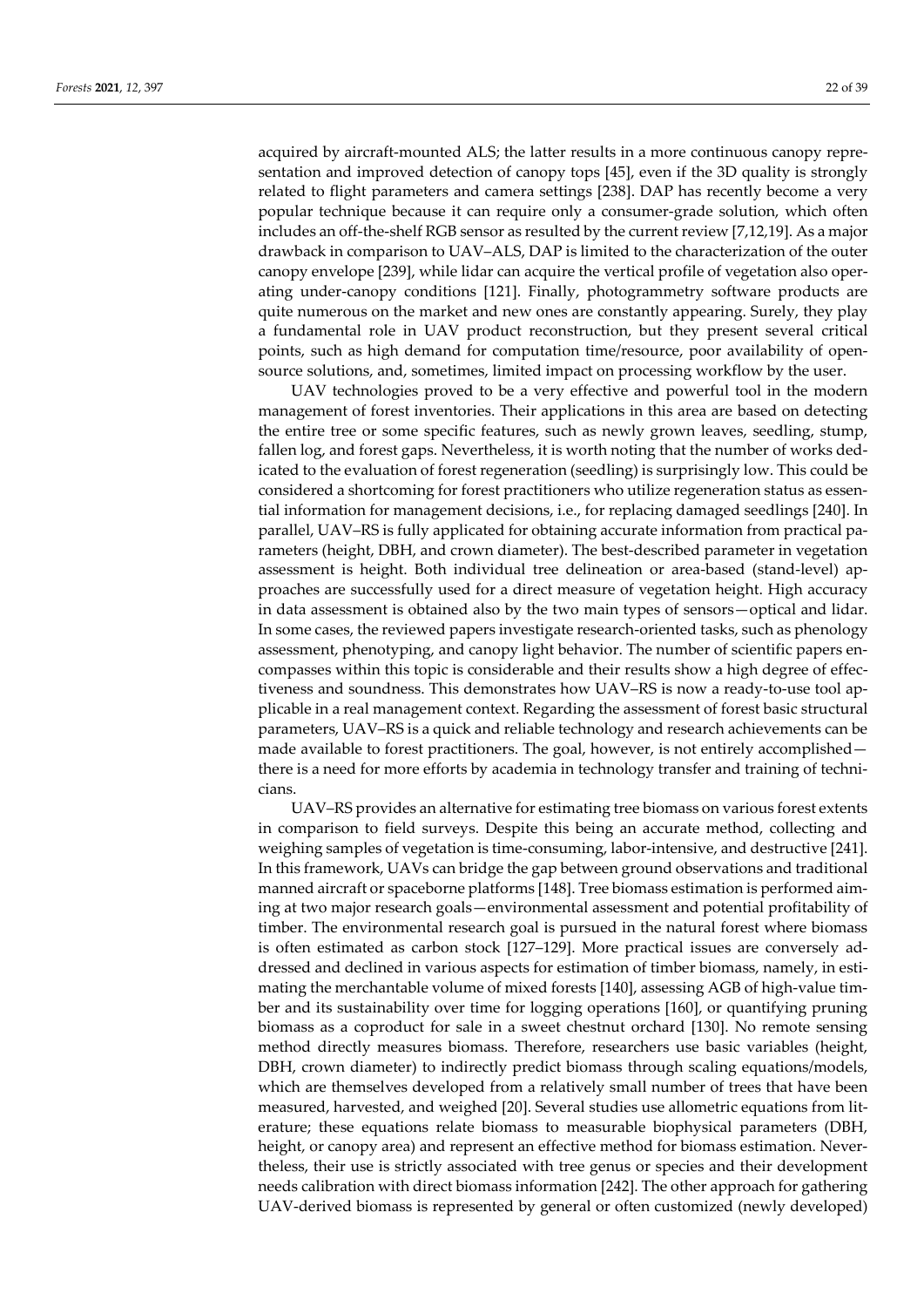models. They require a formal analysis being implemented through a fitting method, mainly simple and multiple linear regression or machine learning regression. Moreover, most or all these models lean on field data for their construction or validation [129,132,138,158], as demonstrated also by the intensive campaigns performed by 82% of the reviewed studies. Despite these critical issues, custom models have the undoubted advantage of being specific to the forested area under investigation. Finally, a possible way to overcome allometry uncertainty could encompass the estimation of wood volume using very high-density laser scans [243].

Considering that threats to forests are globally increasing, monitoring of forest health is of pivotal importance as part of sustainable forest management [244]. When compared with field assessments, UAV–RS may represent a very suitable solution by providing an objective and modulable approach, high spatiotemporal resolution, and quick results [166,237]. Hence, the identification of causal agents inducing the declining forest health becomes imperative. The present review collects papers that mostly deal with biotic stressors, such as insects, fungi, bacteria, and nematodes. In particular, the decay of forest health is mainly due to insects belonging to different orders, such as *Coleoptera* (European spruce bark beetle and four-eyed fir bark beetle), *Lepidoptera* (pine processionary moth and Chinese pine caterpillar), and *Hymenoptera* (oriental chestnut gall wasp). A relevant share of the forested area under investigation is composed of conifer trees, such as Norway spruce and various species of pine. These species are located in different countries (Czech Republic, Austria, Finland, Korea), where forests represent a key environmental and economic asset and where UAV–RS technology can be considered quite widespread for few years. UAV imagery products are mostly generated by using RGB sensors, which can detect reflectance increases in the red and green band of discolored vegetation stressed by a pest or disease [245]. Being sensitive to a decrease in the NIR (Near Infrared) reflectance, multispectral cameras are also used to identify and quantify forest defoliation [246]. Although progress needs to be made in research, UAVs can allow managers to effectively operate to maintain healthy and productive forests, as demonstrated by the reviewed papers.

In species recognition and invasive plant detection topic, all the research applications are carried out in natural/irregular forests, especially in places where the biodiversity rate is high, such as in subtropical and tropical forests, and boreal and cold-temperate woodlands. Species detection involves the classification of few dominant hardwood trees, the recognition of mangrove species and economically important palms, and the discrimination of vegetation types (herbaceous, shrub, and tree). In some cases, researchers perform a proof of concept by detecting more than 10 tree species in a plant nursery [185] and arboretum [184]. Invasive plant identification is also a research issue of great interest isolated and high-biodiverse ecosystems are threatened by perennial creepers, conifers, and broad-leaved trees. Regarding future research, species recognition and invasive plant detection will benefit from the analysis of streamed imagery. Real-time processing will enable timely detection and, in a not very far future, eradication of invasive plant could be performed at the same time together with the identification step [247] (i.e., through spraying drones). In the end, acquiring specific richness and presence of invasive species over time can give information about forest resilience, also after disturbance events, for predicting forest status and its capacity to recover [248].

Conservation, restoration, and fire monitoring is a composite topic comprehending a constellation of scientific issues. Restoration monitoring is performed for mine site revegetation and the evaluation of mechanical thinning. For detection of seedling, drone imagery represents an unrivaled tool by providing ground sampling distance often reaching sub-centimeter level [240]. Land use is declined as thematic map creation or as an indicator of conservation interventions, while studies on biodiversity are addressed to plant conservation, species enrichment, and prediction of tree-related microhabitat. The impacts of logging activities are evaluated in postharvest areas by analyzing the effect of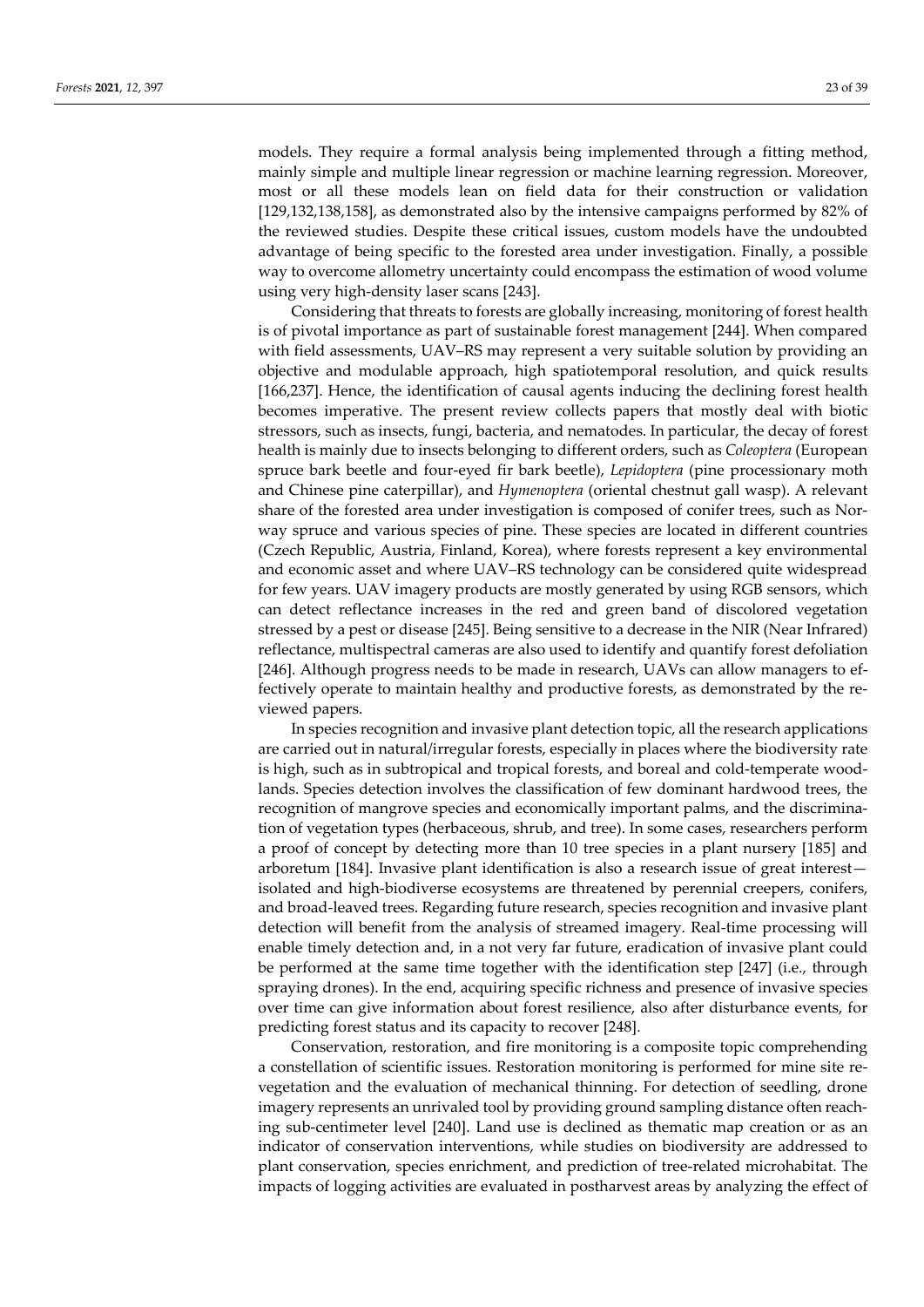residual slash coverage on forest regeneration and the suitable practices to lessen soil compaction. Wildfires are an increasing global concern especially because of global warming and changes in land use [249]. UAV technologies are employed only in one of the reviewed studies for a crucial activity as fire prevention. On the contrary, post-fire monitoring is debated by various studies, especially for planning adaptive rehabilitation measures and for classifying forest burn severity. Since the reflectance of a burned area has higher visible and SWIR (Short-Wave Infrared) values and lower NIR values in comparison to an untouched forest [250], burned vegetation can be determined by classification through a single-time post-fire image. On the contrary, for large and heterogeneous areas, an approach based on temporal comparison of thermal anomalies is considered more reliable [251]. Moreover, post-fire monitoring is essential for preventing the danger of landslides or other secondary disasters [209]. To a broader extent, understanding forest dynamics and drivers of change are pivotal for preservation in a context of rapid change [251]— UAV–RS can regularly acquire up-to-date and affordable data for all the above-mentioned forest conservation purposes. This confirms the findings of Eugenio et al. [252], who state that the use of UAV for ecosystem conservation has gained notoriety in different directions.

The specific combinations of wavelengths identified through hyperspectral sensors could be used to improve forest inventory and health information and increase information about biodiversity and natural disturbances. The present studies review 19 research papers, in total, acquiring UAV imagery utilizing a hyperspectral sensor. Camera technologies vary from off-the-shelf shelf packages to newly developed commercial products not yet on the market (used for test) and customized/prototype solutions. The most used imaging approach is the line scan (i.e., the so-called pushbroom). Species detection (woodland tree/invasive plant) makes the widest use of hyperspectral sensors (42% of the reviewed studies within this topic). A performance assessment of vegetation indexes retrieved through the hyperspectral sensor and a correct waveband region selection are key factors to identify different species [253]. Moreover, the wavebands selected for classification are influenced by taxonomic and structural features of the plant and the methods and scale at which hyperspectral imagery is acquired [254]. Nowadays, there is a fast-growing trend observed recently in hyperspectral research in terms of technological developments (data collection, data resolution, spatial coverage, and processing) and in the application domain, where multidisciplinary approaches emerged, including forestry applications [255]. Nevertheless, hyperspectral sensors are not yet available, especially in many developing countries, because of the high market prices of commercial packages. This deprives forest managers of a potential monitoring tool whose characteristics could be used to promptly block disease outbreaks or the diffusion of invasive species in tropical and subtropical woodland.

The comparison between UAV and other RS platforms is crucial for understanding how different technologies are used and for selecting the most suitable solution for research and management purposes. Spaceborne platforms are mainly employed for upscaling results derived from UAV to broader areas and as a source of complementary data or in multi-temporal forest monitoring. In a few cases, satellite images are used as the main data source. Manned aircraft, often equipped with lidar, are used for providing reference datasets or for comparing images with a different spatial extent. It is worth mentioning that a new generation of high spatial resolution satellites with a revisit time of less than a week is coming to the fore [256], together with new sources of open satellite imagery, such as Landsat and Sentinel-2 [257]. Despite all of these developments, compared to satellites, UAV flexibility makes them more suited to acquire local imagery promptly at a very high spatial resolution [258]. Compared to manned aircraft, instead, UAVs represent a growing alternative to commercial airplanes, which are more expensive also than crew-based field campaigns for a typical forest extent [127]. In 2015, Tang and Shao [1] have already reasonably anticipated that the role of drone remote sensing would have overtaken manned aircraft in the near future. Moreover, small unmanned aerial platforms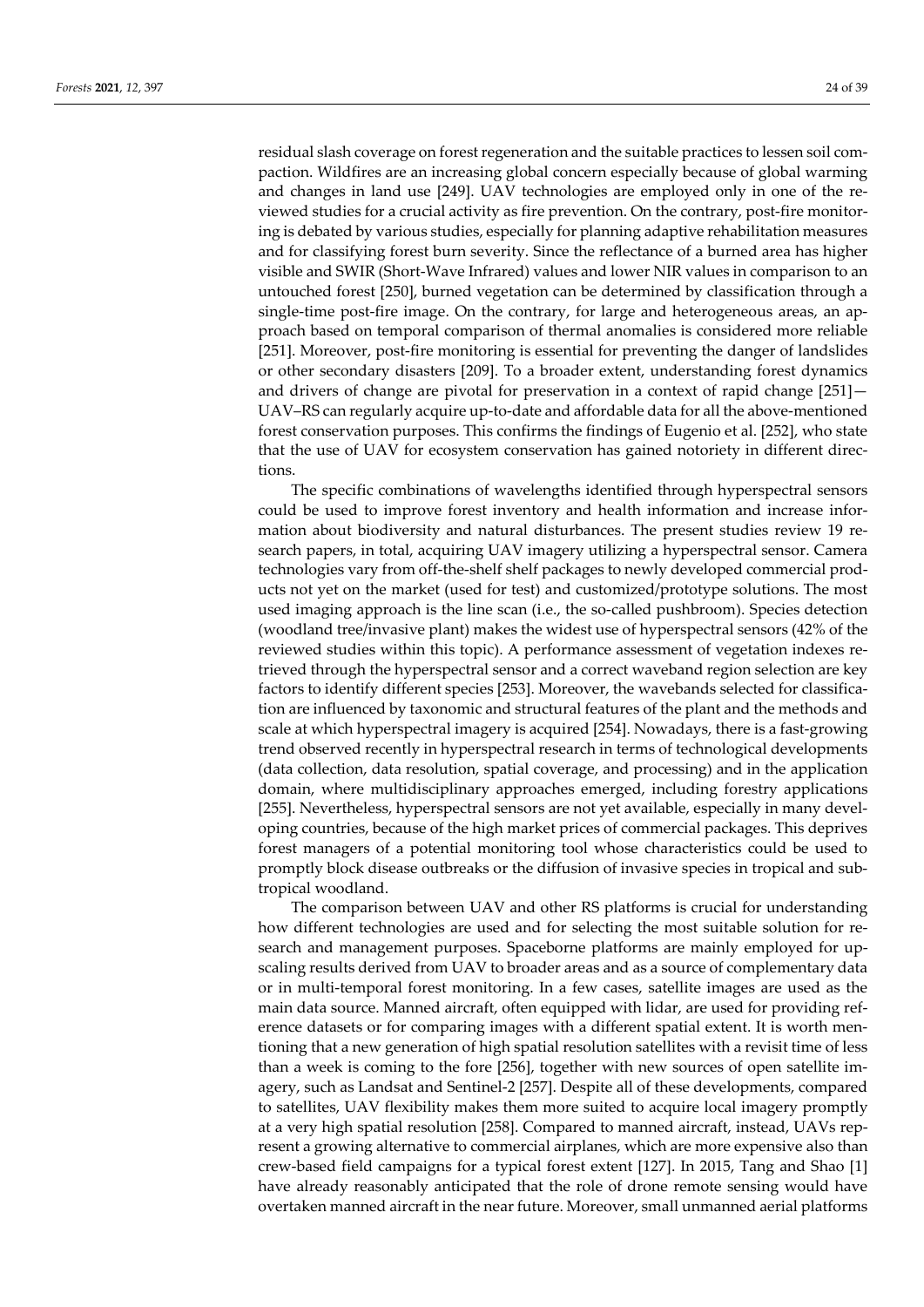have the advantage of being able to be flown in response to specific events (post-fire monitoring, disease outbreak) and can also fly under a cloudy sky [259]. However, above all it is to be highlighted that, especially in professional forestry, the RS platform choice must be guided by the specific purposes of the activity, considering also the technical skills and resources required for data management and processing.

More than 60% of studies through the entire dataset collect ground data. Field campaigns are carried out to gather mainly basic inventory parameters (DBH, height, crown diameter), tree species, or health status. In several studies, also ground control points are acquired through GPS (Global Positioning System) for the geometric calibration of UAVderived imagery products. Ground measurements of woodland features consume substantial resources in terms of both time and cost at any spatial scale. Moreover, in-field surveys are de facto impossible over large spatial and temporal scales [260]. Nevertheless, field data gathering still plays a crucial role in forest monitoring and management. They are often labeled as "ancillary data," but this definition seems a bit reductive, considering their importance. Among the reviewed studies, they are indeed collected and used for dataset validation, accuracy assessment, result comparison, and regression analysis in biomass estimation. Few studies [123,138] try not to use field data but, necessarily, they are obligated to rely on previous surveys or collect new measurements for comparing results or validating their workflow.

The implementation of automatic processes is crucial to extract information and provide forest inventories from remote sensing data [261]. Object-based image analysis (OBIA) is usually composed of two main phases, namely, (1) image segmentation and (2) feature extraction and classification. [262]. Crown segmentation algorithms and object detection methods are intensively exploited through inventory parameters, biomass estimation, and species recognition to automatically detect, segment, and classify trees. Image segmentation is a critical and important step in the OBIA process. Most of the approaches for individual tree crown delineation utilize interpretation of CHM derived from photogrammetric or lidar 3D point cloud by applying different algorithms, such as the watershed algorithm and its variants, the multiresolution segmentation algorithm, and existing or new developed convolutional neural networks architectures. Machine learning offers great potential for the efficient processing of remote sensing data, and it is often used for final object classification in OBIA. These techniques are especially exploited to recognize and classify plant species. Among the most frequent, there are support vector machines, random forest, and convolutional neural networks. Automatic tree detection is a complex process in imagery processing. Different types and numerous objects could be identified through UAV images; therefore, robust algorithms are required to correctly detect the targeted objects [263]. Performing crown segmentation and machine learning algorithms, authors are supported by different software packages both proprietary applications, i.e., eCognition, Matlab, and ENVI, and open-source applications, i.e., R (especially with LidR and rLidar packages). Through built-in algorithms, they can identify objects from UAV imagery exploiting spatial, spectral, and texture forest characteristics and thus extract specific tree features [264]. Machine learning algorithms are efficient tools and ensure standardization of the process. Their results are not necessarily more correct than those achieved through visual interpretation. However, they can handle automatically massive workloads, thus allowing to extend monitoring over large forested areas—this is one of the undoubted advantages that has boosted their use in UAV forest monitoring. Nevertheless, the implementation and use of automatic processes for image analysis have some weak points. One of the major obstacles is the perceived lack of interpretability of these methods, which are often considered to be black-box models [265]. The full replicability of the results using such techniques is made difficult by complex workflows (sometimes also for researchers!) and by proprietary software that limits the ability to understand some processing outcomes [21]. This weak point strongly hinders the technology transfer of image automatic analysis and limits the fruition for professional users to the mere acceptance of the results rather than to the understanding of the entire processing workflow.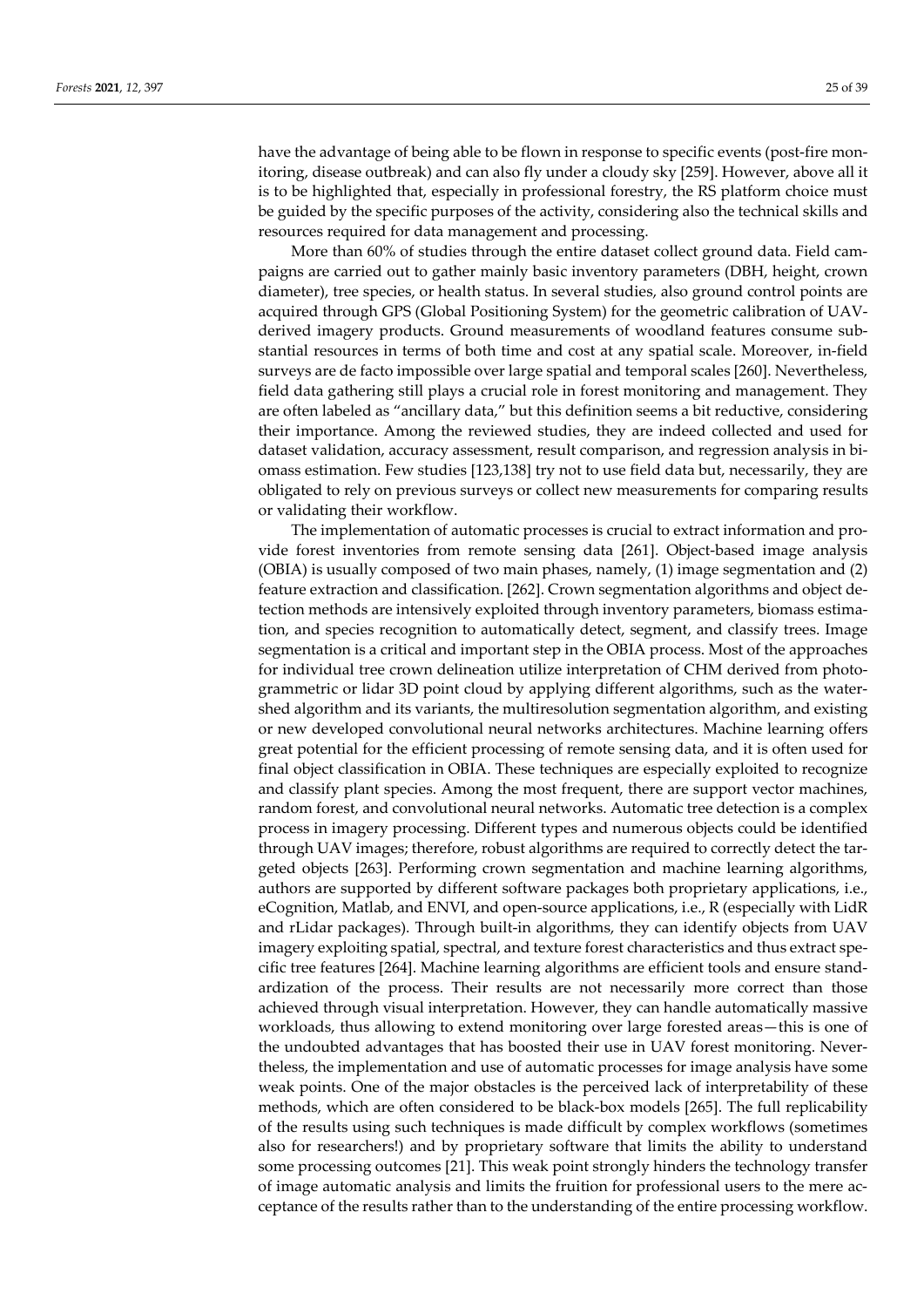Hereafter, this discussion section brainstorms two general aspects of UAV–RS forestry research—technology transfer and operational costs.

Research in forestry remote sensing often has an applied perspective, as demonstrated by numerous reviewed papers (39%) containing in the abstract words related to management. Tackling the challenges of knowledge transfer from scientists to managers is a key issue for the development of sustainable forestry. Hence, it is of pivotal importance to focus on how remote sensing advances can be converted into valuable and available tools to forest managers. They are doubtful about the operational potential of RS techniques [266]. The objectives of technology transfer are often quite tough to define by mutual consent of researchers and managers. To obtain the best achievements, there is a need for explicit space for collaboration and sometimes it is required to challenge the work routine of managers for seeking adapted solutions [267]. This process could be assisted by a technology transfer professional and a pool of scientists with different expertise to avoid narrow solutions. In the case of UAV platforms, researchers can be considered both RS data producers and RS tool developers. As data producers, they can provide affordable and easy-to-use datasets; as developers, they can implement tailored tools using raw data and interacting closely with forest managers [268]. Therefore, after the identification of the objectives, researchers bear most of the burden of developing new solutions to make RS more accessible to professionals. The final step in conveying RS techniques is the evaluation by final users. Tailored tools must be easy to use and integrated into existing workflows [266]. Moreover, feedback from practitioners on real use and gained results is fundamental also for continuously improving the proposed solutions. Having said that, what are the concrete actions to improve the technology transfer process? For sure, one of the pillars on which technology transfer must be based is training. It can also be carried out through remote classes including at the same time in-person visits by specialists to forestry companies. Secondly, the tailored processing routines developed by researchers should be embedded into flexible and interoperable open-source toolboxes. These tools could be a foundation that forest stakeholders could adapt to specific projects [268]. Thirdly, it is necessary to facilitate access to RS data to broaden the user base, also by implementing open and user-friendly environments to handle data [269]. This issue concerns particularly forest management in developing countries considering that expertise in RS data acquisition and analysis is mainly held by stakeholders of wealthier countries [270]. Part I of the present review [3] reported on how UAV–RS research studies are poor in places where the forest heritage is enormous (especially in Africa and South America) technology transfer is essential, but, in these cases, its success does not depend only on researchers' efforts but involves all forestry stakeholders, especially public organisms.

UAV platform and sensor technologies are constantly evolving; moreover, forest monitoring can be considered a niche sector compared to other UAV civilian applications. Therefore, a thorough cost analysis of UAV for forest application is not easy to complete nor is it one of the main objectives of this study. However, it can be stated that simple remote sensing approaches can be sometimes deployed with only minor investment [268]. Nevertheless, the fixed costs are often relatively high, and implementing a remote sensing approach can be prohibitive for forest stakeholders. Global costs include designing the operational plan, deploying the platform, and acquiring processing software. Not least, performing certain analyses requires technical skills, and therefore, external trained staff or training course for in-house personnel are required. Below, some examples of budget assessment for UAV in forestry applications are reported. Padua et al. [271] estimate costs of UAV systems in small areas (up to 50 ha) as follows: EUR 10,000 for disease detection and identification (multispectral), EUR 3000 for vegetation height maps (optical), and EUR 2000 for biomass estimation (optical). For broader areas (up to 5 km2), the estimated costs are EUR 30,000 and EUR 25,000 for forest inventory (lidar) and post-fire burn area estimation (multispectral), respectively. In the Canadian boreal forest, Chen et al. [272] measure vegetation height for 30 sites on seismic lines (overall extension of ca. 3 ha). They estimate a total cost, including field crew, of about EUR 9300 for UAV–ALS and EUR 6800 for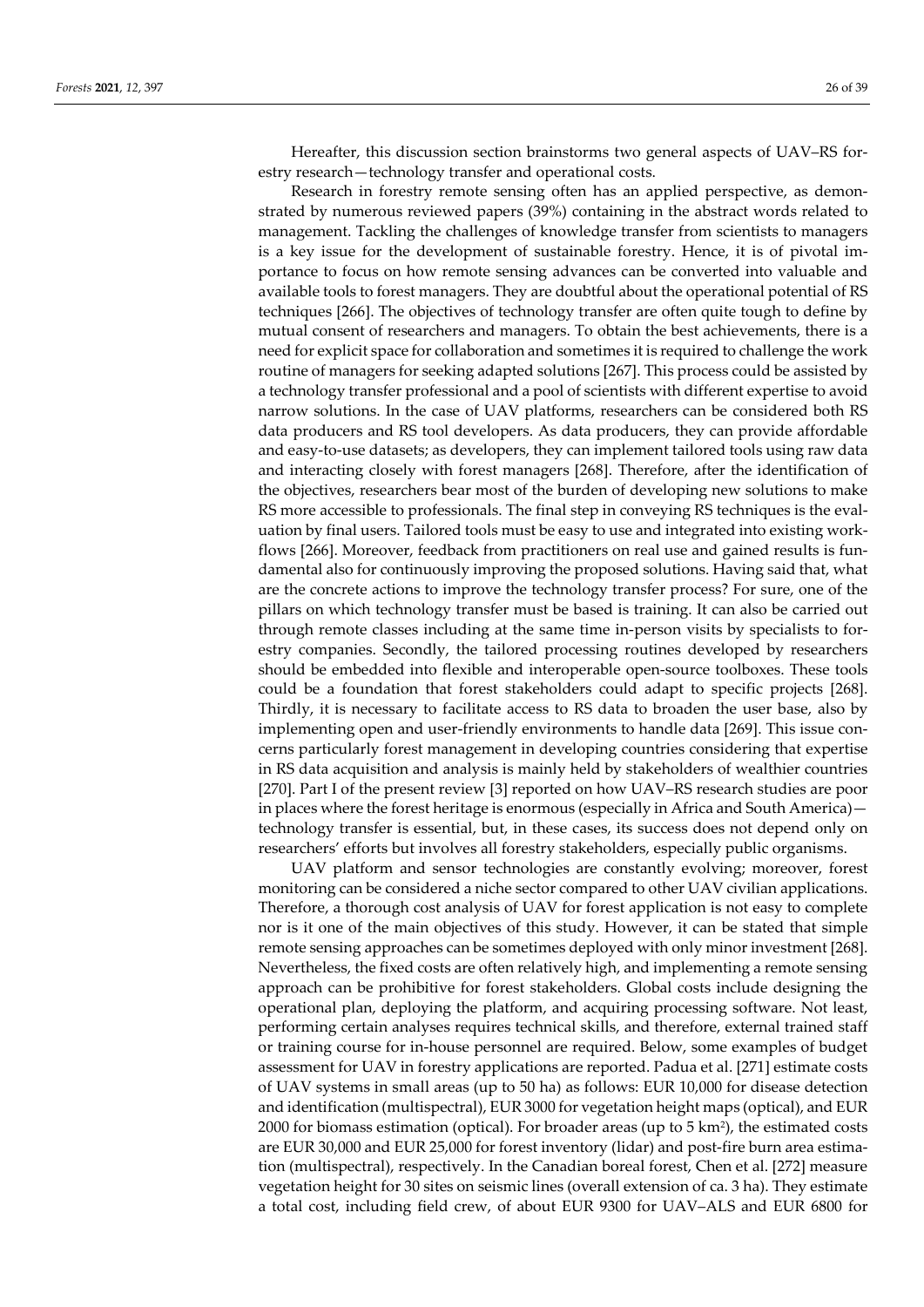UAV–DAP. A possible solution for reducing costs of UAV–RS could be represented by high-performing and fully free software for image processing, which is increasingly appearing on the market or customized full packages, directly usable by final users. This last hypothesis, even if more suitable, seems to be more difficult to pursue due to the different missions of stakeholders involved in forest management. Moreover, UAV-forestry narrow market provides relatively limited opportunities for companies to develop tools adapted to any specific goals of woodland monitoring. This is why the authors hope for greater collaboration among companies, researchers, and forestry stakeholders to implement new solutions that are increasingly suited to the needs of forest management.

#### **5. Conclusions**

The present study analyzes a substantial body of literature by gathering a comprehensive dataset (227 articles) dealing with UAV forest remote sensing over a recent timespan (2018–mid–2020). This Part II of the review discusses specific technical issues of applying UAV–RS research in different forest ecosystems. As reported also in Part I [3], the final assessment presents many positives, but few weak points also emerge.

UAV–RS contributes to understanding forest ecosystems better by allowing insights into forest status and dynamics. Regarding strong points, UAV data acquisition is based mainly on two consolidated structural sources, i.e., DAP and ALS. SfM processing technique is particularly exploited and investigated with positive results by the reviewed papers. UAV–RS is fully applicated for obtaining accurate information from practical parameters (height, DBH, and crown diameter) with a considerable number of researches dealing with this topic. Their effectiveness and soundness demonstrate that UAV–RS is now ready to be applied in a real management context. Researchers have made a lot of effort to estimate tree biomass, especially through allometric custom models, which have the undoubted advantage of being specific to the forested area under investigation.

Nevertheless, challenges still exist regarding both purely technical (real-time image processing, hyperspectral sensor spreading, RS platform interoperability) and general issues (i.e., flight regulatory regime, technology transfer), and they can hinder UAV–RS progress. Therefore, improvable and unclear issues require additional research. To help managers maintaining healthy and productive forests, the number of articles tackling pest and disease detection should be greatly increased. Real-time species recognition should be desirable for an on-the-flight detection and timely eradication of invasive plants, by merging the steps of image acquisition and processing. Even though huge efforts are being made in this direction, great potentials remain to be explored for the hyperspectral sensor. Hyperspectral imagery is too little used. Novel applications for species recognition or pest and disease detection should be based on the capability of acquiring spectral signature, which is linked with tree characteristics and status. Greater interoperability would be desirable between UAV and freely available satellite data, even if they are not always easy to access for professionals. Spaceborne imagery could be used as a screening tool to pinpoint forest anomalies and then, where problems or peculiarities arise, UAVs could be deployed to perform in-depth monitoring. Although field data are widely gathered throughout the reviewed papers, they should be leveraged more for model validation, especially when using UAV to predict vegetation biomass as this guarantees robust and transferable results. The use of automatic processes for image analysis is certainly destined to grow and represents a leap forward for UAV–RS forest monitoring—sometimes they seem to be black boxes due to the poor flexibility of proprietary software and the complexity of workflow. These aspects can be very challenging and can hinder the technology transfer and thus the full understanding (conscious fruition) of non-specialist users, such as forest managers and professionals.

While the technical skills of researchers are appropriate for addressing the complexity of forest UAV–RS, there is still a lot that can be accomplished to bridge the gap between academia and forest stakeholders. For improving technology transfer, researchers should develop approaches that are robust to slightly different contexts and that take advantage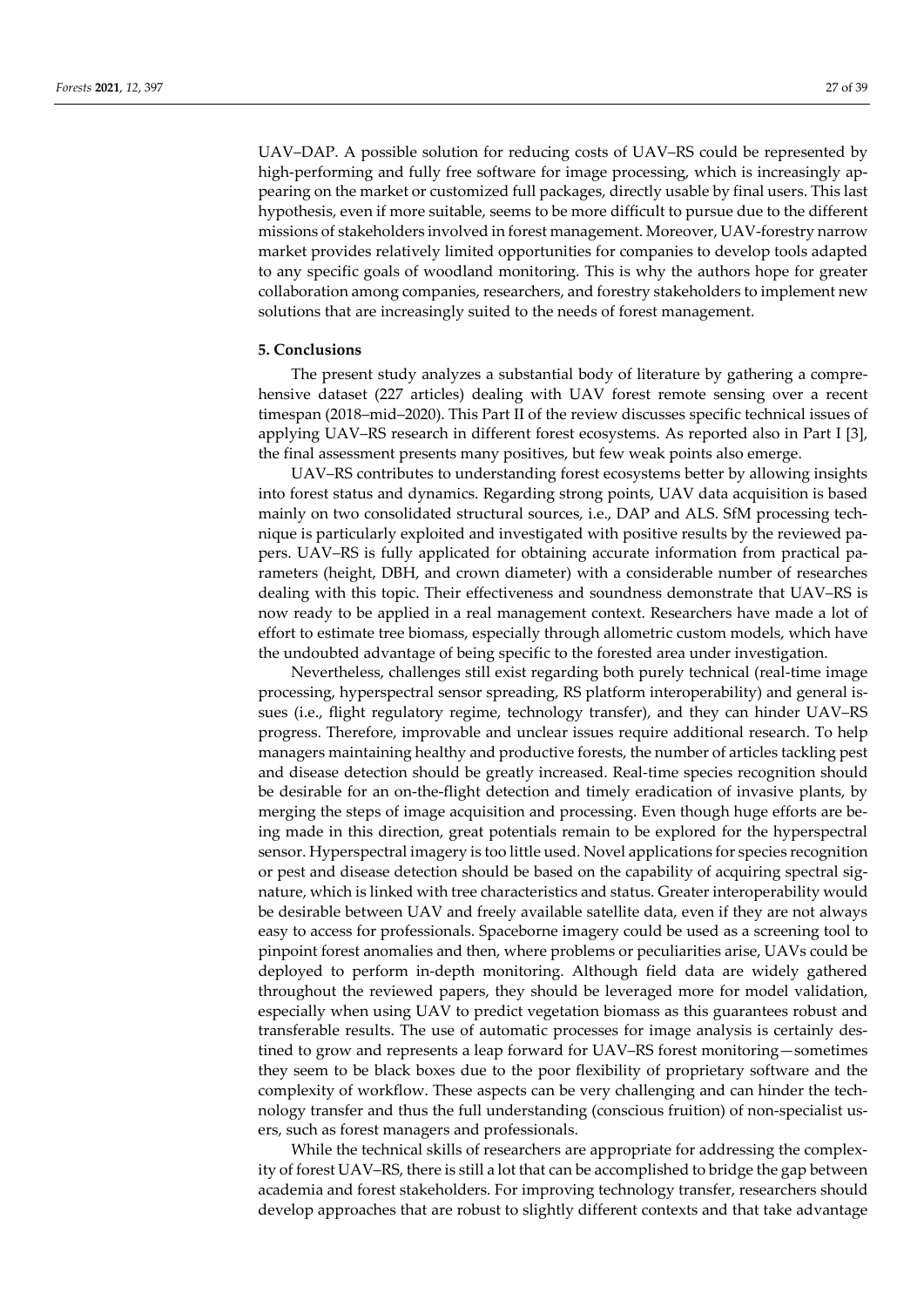of easy-to-collect data. Additionally, processing routines tailored to stakeholder needs should be embedded into flexible and interoperable open-source tools. To boost the technology transfer, there is also a need for funding through public and dedicated resources. Moreover, cooperation projects could help the spread of RS monitoring in some areas where it is lacking and where its use could be strongly recommended to help manage and protect the huge forest heritage. Of course, the burden of technology transfer cannot be entirely borne by researchers, and for this reason, the authors hope for an effective collaboration among all forestry stakeholders to develop new solutions increasingly tailored to forest management.

In completing this review, the authors came across only a few studies (here not encompassed) dealing with the use of UAV as a tool of forestry operations. These are limited to aerial seeding [273,274] and to pesticide spraying [275], which, for the sake of completeness, is not yet allowed in large areas within the European Union. Nevertheless, the rapid advancement of UAV–RS seems to be unstoppable, and developing unmanned operating platforms could be one of the new frontiers of UAV research in forestry applications.

**Author Contributions:** Conceptualization, R.D., P.T., S.F.D.G., and A.M.; methodology, R.D., P.T., S.F.D.G., and A.M.; software, R.D.; formal analysis, R.D.; investigation, R.D.; data curation, R.D.; writing—original draft preparation, R.D.; writing—review and editing, R.D., P.T., S.F.D.G., and A.M.; visualization, R.D.; supervision, P.T., S.F.D.G., and A.M. All authors have read and agreed to the published version of the manuscript.

**Funding:** This research received no external funding.

**Institutional Review Board Statement:** Not applicable.

**Informed Consent Statement:** Not applicable.

**Data Availability Statement:** The data presented in this study are available in the research articles displayed all along the text or summarized in Table 1 of Part I [3].

**Conflicts of Interest:** The authors declare no conflict of interest.

# **References**

- 1. Tang, L.; Shao, G. Drone Remote Sensing for Forestry Research and Practices. *J. For. Res.* **2015**, *26*, 791–797, doi:10.1007/s11676-015-0088-y.
- 2. Ruiz, M.; Santos, L.; Van der Elstraeten, A. *Drones for Community Monitoring of Forests. New Technologies for Self-Management of Indigenous Territories in Panama*; 2018; FAO, Panama City, Panama.
- 3. Dainelli, R.; Toscano, P.; Di Gennaro, S.F.; Matese, A. Recent advances in Unmanned Aerial Vehicles forest remote sensing– A systematic review. Part I: A general framework. *Forests* **2021**, *12*, 327. doi.org/10.3390/f12030327.
- 4. Aguilar, F.J.; Rivas, J.R.; Nemmaoui, A.; Peñalver, A.; Aguilar, M.A. UAV-based digital terrain model generation under leafoff conditions to support teak plantations inventories in tropical dry forests. A case of the coastal region of Ecuador. *Sensors*  **2019**, *19*, doi:10.3390/s19081934.
- 5. Díaz, G.M.; Mohr-Bell, D.; Garrett, M.; Muñoz, L.; Lencinas, J.D. Customizing unmanned aircraft systems to reduce forest inventory costs: Can oblique images substantially improve the 3D reconstruction of the canopy? *Int. J. Remote Sens.* **2020**, *41*, 3480–3510, doi:10.1080/01431161.2019.1706200.
- 6. Guan, H.; Zhang, J.; Ma, Q.; Liu, M.; Wu, F.; Guo, Q.; Su, Y.; Hu, T.; Wang, R.; Ma, Q.; et al. A Novel Framework to Automatically Fuse Multiplatform LiDAR Data in Forest Environments Based on Tree Locations. *IEEE Trans. Geosci. Remote Sens.* **2020**, *58*, 2165–2177, doi:10.1109/TGRS.2019.2953654.
- 7. Frey, J.; Kovach, K.; Stemmler, S.; Koch, B. UAV photogrammetry of forests as a vulnerable process. A sensitivity analysis for a structure from motion RGB-image pipeline. *Remote Sens.* **2018**, *10*, doi:10.3390/rs10060912.
- 8. Wallace, L.; Bellman, C.; Hally, B.; Hernandez, J.; Jones, S.; Hillman, S. Assessing the ability of image based point clouds captured from a UAV to measure the terrain in the presence of canopy cover. *Forests* **2019**, *10*, 1–14, doi:10.3390/f10030284.
- 9. Jurjević, L.; Gašparović, M.; Milas, A.S.; Balenović, I. Impact of UAS image orientation on accuracy of forest inventory attributes. *Remote Sens.* **2020**, *12*, doi:10.3390/rs12030404.
- 10. Goodbody, T.R.H.; Coops, N.C.; Hermosilla, T.; Tompalski, P.; Pelletier, G. Vegetation phenology driving error variation in digital aerial photogrammetrically derived Terrain Models. *Remote Sens.* **2018**, *10*, 1–15, doi:10.3390/rs10101554.
- 11. Hakala, T.; Markelin, L.; Honkavaara, E.; Scott, B.; Theocharous, T.; Nevalainen, O.; Näsi, R.; Suomalainen, J.; Viljanen, N.; Greenwell, C.; et al. Direct Reflectance Measurements from Drones: Sensor Absolute Radiometric Calibration and System Tests for Forest Reflectance Characterization. *Sensors* **2018**, *18*, doi:10.3390/s18051417.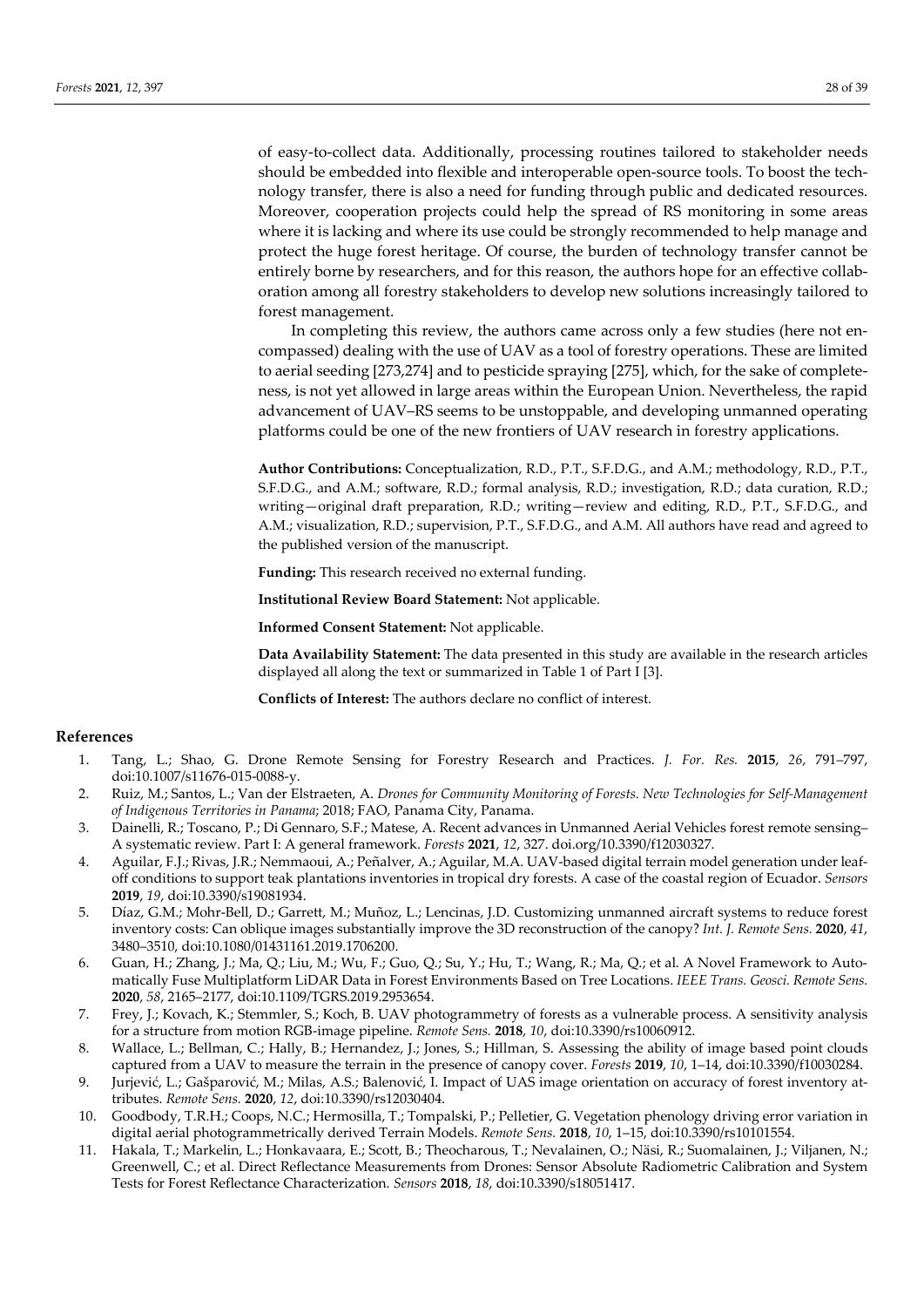- 12. Jayathunga, S.; Owari, T.; Tsuyuki, S. Evaluating the performance of photogrammetric products using fixed-wing UAV imagery over a mixed conifer-broadleaf forest: Comparison with airborne laser scanning. *Remote Sens.* **2018**, *10*, doi:10.3390/rs10020187.
- 13. Ni, W.; Sun, G.; Pang, Y.; Zhang, Z.; Liu, J.; Yang, A.; Wang, Y.; Zhang, D. Mapping Three-Dimensional Structures of Forest Canopy Using UAV Stereo Imagery: Evaluating Impacts of Forward Overlaps and Image Resolutions with LiDAR Data as Reference. *IEEE J. Sel. Top. Appl. Earth Obs. Remote Sens.* **2018**, *11*, 3578–3589, doi:10.1109/JSTARS.2018.2867945.
- 14. Ruwaimana, M.; Satyanarayana, B.; Otero, V.; Muslim, A.M.; Muhammad Syafiq, A.; Ibrahim, S.; Raymaekers, D.; Koedam, N.; Dahdouh-Guebas, F. The advantages of using drones over space-borne imagery in the mapping of mangrove forests. *PLoS ONE* **2018**, *13*, 1–22, doi:10.1371/journal.pone.0200288.
- 15. Oliveira, R.A.; Tommaselli, A.M.G.; Honkavaara, E. Generating a hyperspectral digital surface model using a hyperspectral 2D frame camera. *ISPRS J. Photogramm. Remote Sens.* **2019**, *147*, 345–360, doi:10.1016/j.isprsjprs.2018.11.025.
- 16. Seifert, E.; Seifert, S.; Vogt, H.; Drew, D.; van Aardt, J.; Kunneke, A.; Seifert, T. Influence of drone altitude, image overlap, and optical sensor resolution on multi-view reconstruction of forest images. *Remote Sens.* **2019**, *11*, doi:10.3390/rs11101252.
- 17. Tomaštík, J.; Mokroš, M.; Surový, P.; Grznárová, A.; Merganič, J. UAV RTK/PPK method-An optimal solution for mapping inaccessible forested areas? *Remote Sens.* **2019**, *11*, doi:10.3390/RS11060721.
- 18. Fraser, B.T.; Congalton, R.G. Issues in Unmanned Aerial Systems (UAS) data collection of complex forest environments. *Remote Sens.* **2018**, *10*, doi:10.3390/rs10060908.
- 19. Brach, M.; Chan, J.C.W.; Szymański, P. Accuracy assessment of different photogrammetric software for processing data from low-cost UAV platforms in forest conditions. *IForest* **2019**, *12*, 435–441, doi:10.3832/ifor2986-012.
- 20. Kellner, J.R.; Armston, J.; Birrer, M.; Cushman, K.C.; Duncanson, L.; Eck, C.; Falleger, C.; Imbach, B.; Král, K.; Krůček, M.; et al. New Opportunities for Forest Remote Sensing Through Ultra-High-Density Drone Lidar. *Surv. Geophys.* 2019, *40*, 959– 977, doi:10.1007/s10712-019-09529-9.
- 21. Fletcher, A.; Mather, R. Hypertemporal imaging capability of uas improves photogrammetric tree canopy models. *Remote Sens.* **2020**, *12*, 1–26, doi:10.3390/RS12081238.
- 22. Graham, A.; Coops, N.C.; Wilcox, M.; Plowright, A. Evaluation of ground surface models derived from unmanned aerial systems with digital aerial photogrammetry in a disturbed conifer forest. *Remote Sens.* **2019**, *11*, doi:10.3390/rs11010084.
- 23. Yu, R.; Lyu, M.; Lu, J.; Yang, Y.; Shen, G.; Li, F. Spatial coordinates correction based on multi-sensor low-altitude remote sensing image registration for monitoring forest dynamics. *IEEE Access* **2020**, *8*, 18483–18496, doi:10.1109/AC-CESS.2020.2968335.
- 24. Graham, A.N.V.; Coops, N.C.; Tompalski, P.; Plowright, A.; Wilcox, M. Effect of ground surface interpolation methods on the accuracy of forest attribute modelling using unmanned aerial systems-based digital aerial photogrammetry. *Int. J. Remote Sens.* **2020**, *41*, 3287–3306, doi:10.1080/01431161.2019.1694722.
- 25. Polewski, P.; Yao, W.; Cao, L.; Gao, S. Marker-free coregistration of UAV and backpack LiDAR point clouds in forested areas. *ISPRS J. Photogramm. Remote Sens.* **2019**, *147*, 307–318, doi:10.1016/j.isprsjprs.2018.11.020.
- 26. Wang, Y.; Zhu, X.; Wu, B. Automatic detection of individual oil palm trees from UAV images using HOG features and an SVM classifier. *Int. J. Remote Sens.* **2019**, *40*, 7356–7370, doi:10.1080/01431161.2018.1513669.
- 27. Picos, J.; Bastos, G.; Míguez, D.; Alonso, L.; Armesto, J. Individual tree detection in a eucalyptus plantation using unmanned aerial vehicle (UAV)-LiDAR. *Remote Sens.* **2020**, *12*, doi:10.3390/rs12050885.
- 28. Demir, N. Using UAVs for detection of trees from digital surface models. *J. For. Res.* **2018**, *29*, 813–821, doi:10.1007/s11676- 017-0473-9.
- 29. Alexander, C.; Korstjens, A.H.; Hankinson, E.; Usher, G.; Harrison, N.; Nowak, M.G.; Abdullah, A.; Wich, S.A.; Hill, R.A. Locating emergent trees in a tropical rainforest using data from an Unmanned Aerial Vehicle (UAV). *Int. J. Appl. Earth Obs. Geoinf.* **2018**, *72*, 86–90, doi:10.1016/j.jag.2018.05.024.
- 30. Gil-Docampo, M.L.; Ortiz-Sanz, J.; Martínez-Rodríguez, S.; Marcos-Robles, J.L.; Arza-García, M.; Sánchez-Sastre, L.F. Plant survival monitoring with UAVs and multispectral data in difficult access afforested areas. *Geocarto Int.* **2020**, *35*, 128–140, doi:10.1080/10106049.2018.1508312.
- 31. Xu, J.; Gu, H.; Meng, Q.; Cheng, J.; Liu, Y.; Jiang, P.; Sheng, J.; Deng, J.; Bai, X. Spatial pattern analysis of Haloxylon ammodendron using UAV imagery-A case study in the Gurbantunggut Desert. *Int. J. Appl. Earth Obs. Geoinf.* **2019**, *83*, 101891, doi:10.1016/j.jag.2019.06.001.
- 32. Lin, C.; Chen, S.Y.; Chen, C.C.; Tai, C.H. Detecting newly grown tree leaves from unmanned-aerial-vehicle images using hyperspectral target detection techniques. *ISPRS J. Photogramm. Remote Sens.* **2018**, *142*, 174–189, doi:10.1016/j.isprsjprs.2018.05.022.
- 33. Chen, S.Y.; Lin, C.; Tai, C.H.; Chuang, S.J. Adaptive window-based constrained energy minimization for detection of newly grown tree leaves. *Remote Sens.* **2018**, *10*, doi:10.3390/rs10010096.
- 34. Feduck, C.; McDermid, G.J.; Castilla, G. Detection of coniferous seedlings in UAV imagery. *Forests* **2018**, *9*, 1–15, doi:10.3390/f9070432.
- 35. Puliti, S.; Talbot, B.; Astrup, R. Tree-stump detection, segmentation, classification, and measurement using Unmanned aerial vehicle (UAV) imagery. *Forests* **2018**, *9*, doi:10.3390/f9030102.
- 36. Panagiotidis, D.; Abdollahnejad, A.; Surový, P.; Kuželka, K. Detection of fallen logs from high-resolution UAV images. *New Zeal. J. For. Sci.* **2019**, *49*, doi:10.33494/nzjfs492019x26x.
- 37. Bagaram, M.B.; Giuliarelli, D.; Chirici, G.; Giannetti, F.; Barbati, A. UAV remote sensing for biodiversity monitoring: Are forest canopy gaps good covariates? *Remote Sens.* **2018**, *10*, 1–28, doi:10.3390/rs10091397.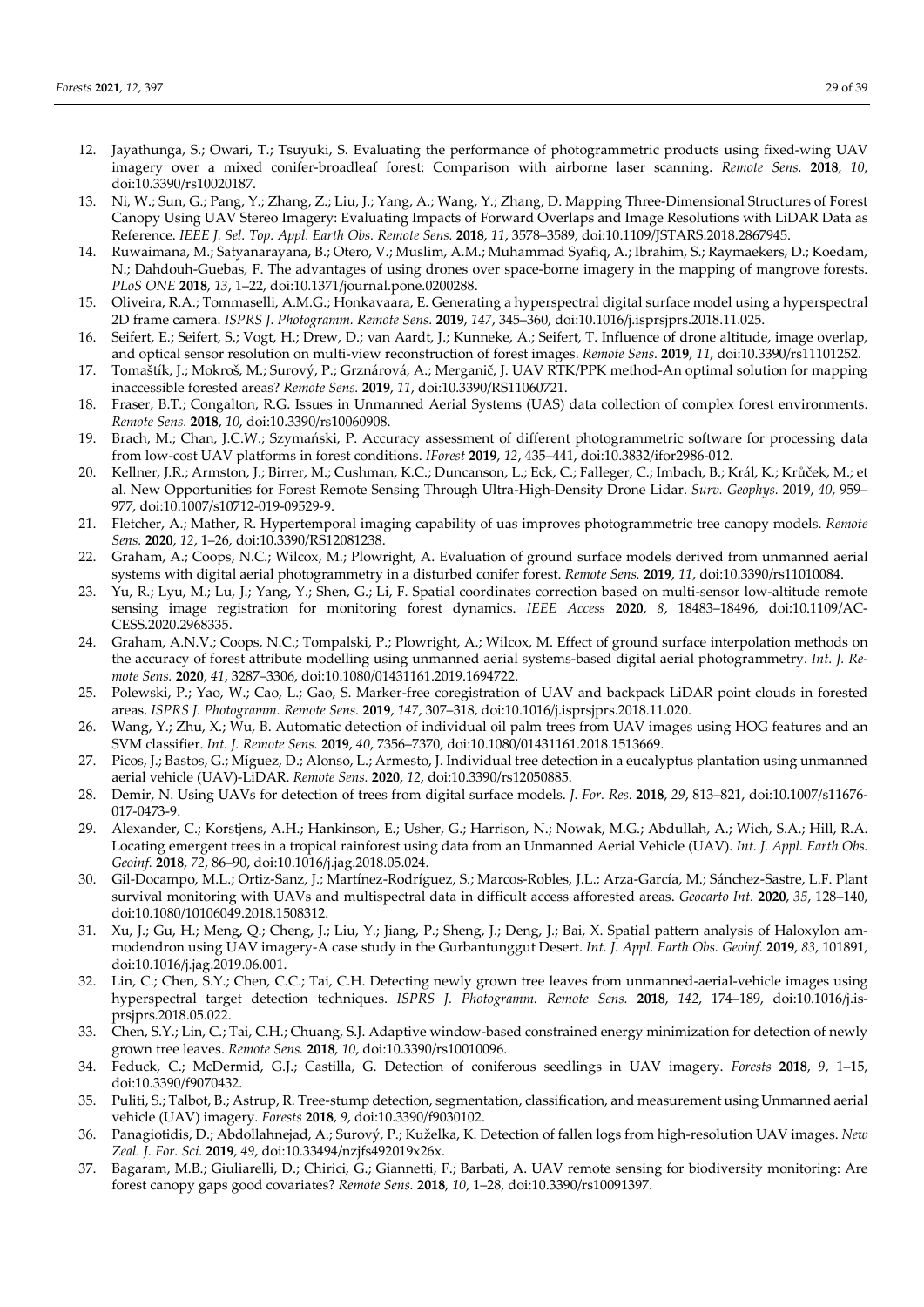- 38. dos Santos, A.A.; Marcato Junior, J.; Araújo, M.S.; Di Martini, D.R.; Tetila, E.C.; Siqueira, H.L.; Aoki, C.; Eltner, A.; Matsubara, E.T.; Pistori, H.; et al. Assessment of CNN-based methods for individual tree detection on images captured by RGB cameras attached to UAVS. *Sensors* **2019**, *19*, 1–11, doi:10.3390/s19163595.
- 39. Goodbody, T.R.H.; Coops, N.C.; Hermosilla, T.; Tompalski, P.; Crawford, P. Assessing the status of forest regeneration using digital aerial photogrammetry and unmanned aerial systems. *Int. J. Remote Sens.* **2018**, *39*, 5246–5264, doi:10.1080/01431161.2017.1402387.
- 40. Carl, C.; Lehmann, J.R.K.; Landgraf, D.; Pretzsch, H. Robinia pseudoacacia L. in short rotation coppice: Seed and stump shoot reproduction as well as UAS-based spreading analysis. *Forests* **2019**, *10*, doi:10.3390/f10030235.
- 41. Yurtseven, H.; Akgul, M.; Coban, S.; Gulci, S. Determination and accuracy analysis of individual tree crown parameters using UAV based imagery and OBIA techniques. *Meas. J. Int. Meas. Confed.* **2019**, *145*, 651–664, doi:10.1016/j.measurement.2019.05.092.
- 42. Tian, J.; Dai, T.; Li, H.; Liao, C.; Teng, W.; Hu, Q.; Ma, W.; Xu, Y. A novel tree height extraction approach for individual trees by combining TLS and UAV image-based point cloud integration. *Forests* **2019**, *10*, 1–17, doi:10.3390/f10070537.
- 43. He, H.; Yan, Y.; Chen, T.; Cheng, P. Tree height estimation of forest plantation in mountainous terrain from bare-earth points using a DoG-coupled radial basis function neural network. *Remote Sens.* **2019**, *11*, doi:10.3390/rs11111271.
- 44. Krause, S.; Sanders, T.G.M.; Mund, J.P.; Greve, K. UAV-based photogrammetric tree height measurement for intensive forest monitoring. *Remote Sens.* **2019**, *11*, 1–18, doi:10.3390/rs11070758.
- 45. Fankhauser, K.E.; Strigul, N.S.; Gatziolis, D. Augmentation of traditional forest inventory and Airborne laser scanning with unmanned aerial systems and photogrammetry for forest monitoring. *Remote Sens.* **2018**, *10*, 1–17, doi:10.3390/rs10101562.
- 46. Huang, H.; He, S.; Chen, C. Leaf abundance affects tree height estimation derived from UAV images. *Forests* **2019**, *10*, doi:10.3390/f10100931.
- 47. Vanderwel, M.C.; Lopez, E.L.; Sprott, A.H.; Khayyatkhoshnevis, P.; Shovon, T.A. Using aerial canopy data from UAVs to measure the effects of neighbourhood competition on individual tree growth. *For. Ecol. Manage.* **2020**, *461*, 117949, doi:10.1016/j.foreco.2020.117949.
- 48. Dalla Corte, A.P.; Rex, F.E.; de Almeida, D.R.A.; Sanquetta, C.R.; Silva, C.A.; Moura, M.M.; Wilkinson, B.; Zambrano, A.M.A.; da Cunha Neto, E.M.; Veras, H.F.P.; et al. Measuring individual tree diameter and height using gatoreye highdensity UAV-lidar in an integrated crop-livestock-forest system. *Remote Sens.* **2020**, *12*, doi:10.3390/rs12050863.
- 49. Mokroš, M.; Liang, X.; Surový, P.; Valent, P.; Čerňava, J.; Chudý, F.; Tunák, D.; Saloň, Š.; Merganič, J. Evaluation of Close-Range Photogrammetry Image Collection Methods for Estimating Tree Diameters. *ISPRS Int. J. Geo-Information* **2018**, *7*, 93, doi:10.3390/ijgi7030093.
- 50. Liang, X.; Wang, Y.; Pyörälä, J.; Lehtomäki, M.; Yu, X.; Kaartinen, H.; Kukko, A.; Honkavaara, E.; Issaoui, A.E.I.; Nevalainen, O.; et al. Forest in situ observations using unmanned aerial vehicle as an alternative of terrestrial measurements. *For. Ecosyst.* **2019**, *6*, doi:10.1186/s40663-019-0173-3.
- 51. Kuželka, K.; Surový, P. Mapping forest structure using uas inside flight capabilities. *Sensors* **2018**, *18*, doi:10.3390/s18072245.
- 52. Kattenborn, T.; Hernández, J.; Lopatin, J.; Kattenborn, G.; Fassnacht, F.E. Pilot study on the retrieval of DBH and diameter distribution of deciduous forest stands using cast shadows in uav-based orthomosaics. *ISPRS Ann. Photogramm. Remote Sens. Spat. Inf. Sci.* **2018**, *4*, 93–99, doi:10.5194/isprs-annals-IV-1-93-2018.
- 53. Krisanski, S.; Taskhiri, M.S.; Turner, P. Enhancing methods for under-canopy unmanned aircraft system based photogrammetry in complex forests for tree diameter measurement. *Remote Sens.* **2020**, *12*, 1–21, doi:10.3390/rs12101652.
- 54. Brieger, F.; Herzschuh, U.; Pestryakova, L.A.; Bookhagen, B.; Zakharov, E.S.; Kruse, S. Advances in the derivation of Northeast Siberian forest metrics using high-resolution UAV-based photogrammetric point clouds. *Remote Sens.* **2019**, *11*, doi:10.3390/rs11121447.
- 55. Gülci, S. The determination of some stand parameters using SfM-based spatial 3D point cloud in forestry studies: An analysis of data production in pure coniferous young forest stands. *Environ. Monit. Assess.* **2019**, *191*, doi:10.1007/s10661-019- 7628-4.
- 56. Yin, D.; Wang, L. Individual mangrove tree measurement using UAV-based LiDAR data: Possibilities and challenges. *Remote Sens. Environ.* **2019**, *223*, 34–49, doi:10.1016/j.rse.2018.12.034.
- 57. Li, J.; Yang, B.; Cong, Y.; Cao, L.; Fu, X.; Dong, Z. 3D forest mapping using a low-cost UAV laser scanning system: Investigation and comparison. *Remote Sens.* **2019**, *11*, 1–21, doi:10.3390/RS11060717.
- 58. Zhang, D.; Liu, J.; Ni, W.; Sun, G.; Zhang, Z.; Liu, Q.; Wang, Q. Estimation of Forest Leaf Area Index Using Height and Canopy Cover Information Extracted from Unmanned Aerial Vehicle Stereo Imagery. *IEEE J. Sel. Top. Appl. Earth Obs. Remote Sens.* **2019**, *12*, 471–481, doi:10.1109/JSTARS.2019.2891519.
- 59. Lendzioch, T.; Langhammer, J.; Jenicek, M. Estimating snow depth and leaf area index based on UAV digital photogrammetry. *Sensors* **2019**, *19*, doi:10.3390/s19051027.
- 60. Guo, X.; Wang, L.; Tian, J.; Yin, D.; Shi, C.; Nie, S. Vegetation horizontal occlusion index (VHOI) from TLS and UAV image to better measure mangrove LAI. *Remote Sens.* **2018**, *10*, doi:10.3390/rs10111739.
- 61. Iizuka, K.; Watanabe, K.; Kato, T.; Putri, N.A.; Silsigia, S.; Kameoka, T.; Kozan, O. Visualizing the spatiotemporal trends of thermal characteristics in a peatland plantation forest in Indonesia: Pilot test using unmanned aerial systems (UASs). *Remote Sens.* **2018**, *10*, 1–15, doi:10.3390/rs10091345.
- 62. Webster, C.; Westoby, M.; Rutter, N.; Jonas, T. Three-dimensional thermal characterization of forest canopies using UAV photogrammetry. *Remote Sens. Environ.* **2018**, *209*, 835–847, doi:10.1016/j.rse.2017.09.033.
- 63. Marzahn, P.; Flade, L.; Sanchez-Azofeifa, A. Spatial estimation of the latent heat flux in a tropical dry forest by using unmanned aerial vehicles. *Forests* **2020**, *11*, 1–16, doi:10.3390/F11060604.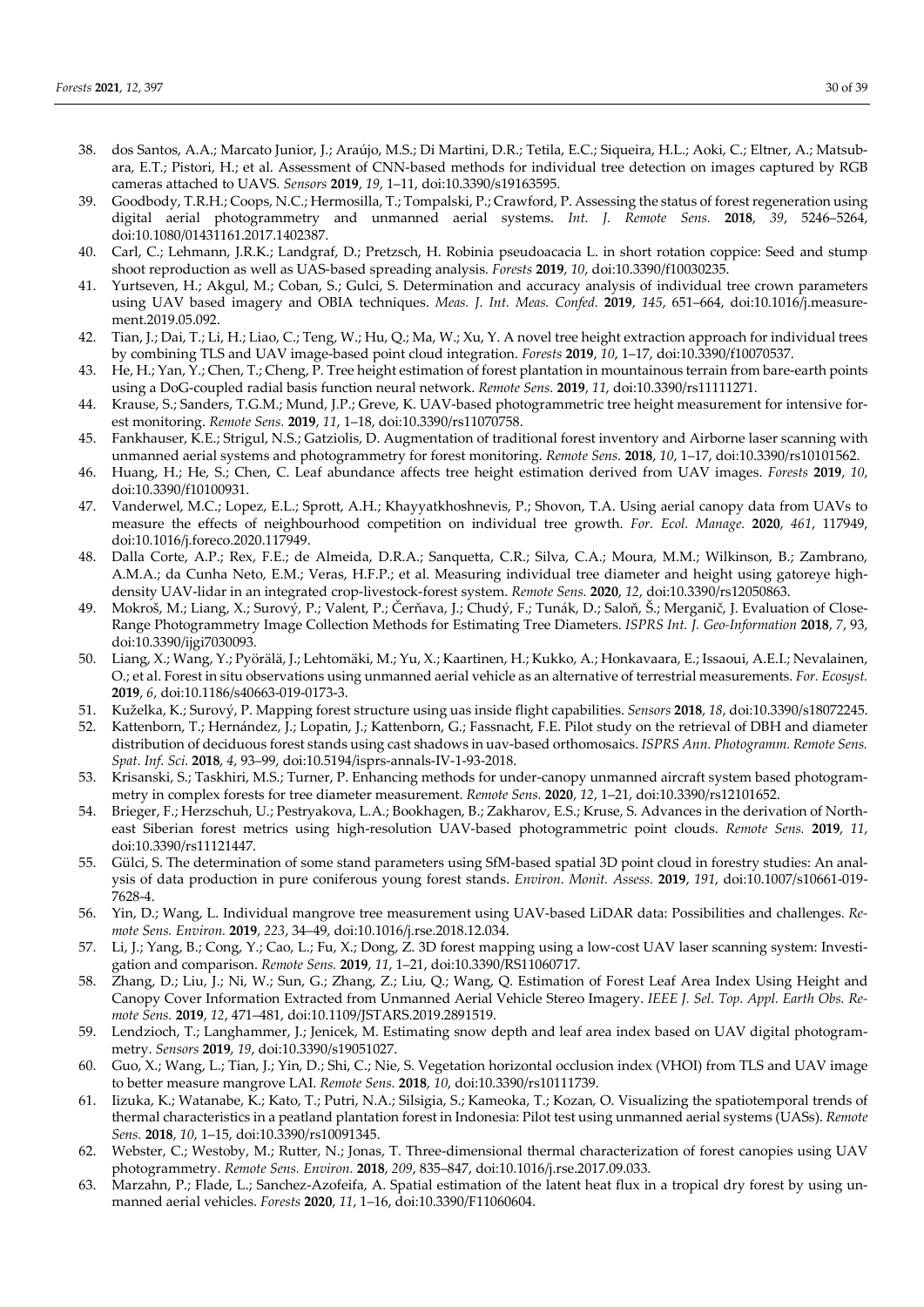- 64. D'Odorico, P.; Besik, A.; Wong, C.Y.S.; Isabel, N.; Ensminger, I. High-throughput drone-based remote sensing reliably tracks phenology in thousands of conifer seedlings. *New Phytol.* **2020**, *226*, 1667–1681, doi:10.1111/nph.16488.
- 65. Park, J.Y.; Muller-Landau, H.C.; Lichstein, J.W.; Rifai, S.W.; Dandois, J.P.; Bohlman, S.A. Quantifying leaf phenology of individual trees and species in a tropical forest using unmanned aerial vehicle (UAV) images. *Remote Sens.* **2019**, *11*, doi:10.3390/rs11131534.
- 66. Santini, F.; Kefauver, S.C.; Resco de Dios, V.; Araus, J.L.; Voltas, J. Using unmanned aerial vehicle-based multispectral, RGB and thermal imagery for phenotyping of forest genetic trials: A case study in Pinus halepensis. *Ann. Appl. Biol.* **2019**, *174*, 262–276, doi:10.1111/aab.12484.
- 67. Santini, F.; Serrano, L.; Kefauver, S.C.; Abdullah-Al, M.; Aguilera, M.; Sin, E.; Voltas, J. Morpho-physiological variability of Pinus nigra populations reveals climate-driven local adaptation but weak water use differentiation. *Environ. Exp. Bot.* **2019**, *166*, 103828, doi:10.1016/j.envexpbot.2019.103828.
- 68. Blonder, B.; Graae, B.J.; Greer, B.; Haagsma, M.; Helsen, K.; Kapás, R.E.; Pai, H.; Rieksta, J.; Sapena, D.; Still, C.J.; et al. Remote sensing of ploidy level in quaking aspen (Populus tremuloides Michx.). *J. Ecol.* **2020**, *108*, 175–188, doi:10.1111/1365- 2745.13296.
- 69. Rissanen, K.; Martin-Guay, M.O.; Riopel-Bouvier, A.S.; Paquette, A. Light interception in experimental forests affected by tree diversity and structural complexity of dominant canopy. *Agric. For. Meteorol.* **2019**, *278*, 107655, doi:10.1016/j.agrformet.2019.107655.
- 70. Brüllhardt, M.; Rotach, P.; Schleppi, P.; Bugmann, H. Vertical light transmission profiles in structured mixed deciduous forest canopies assessed by UAV-based hemispherical photography and photogrammetric vegetation height models. *Agric. For. Meteorol.* **2020**, *281*, 107843, doi:10.1016/j.agrformet.2019.107843.
- 71. Zeng, K.; Zheng, G.; Ma, L.; Ju, W.; Pang, Y. Modelling Three-Dimensional Spatiotemporal Distributions of Forest Photosynthetically Active Radiation Using UAV-Based Lidar Data. *Remote Sens.* **2019**, *11*, 2806. doi.org/10.3390/rs11232806.
- 72. Abdollahnejad, A.; Panagiotidis, D.; Surový, P.; Ulbrichová, I. UAV Capability to Detect and Interpret Solar Radiation as a Potential Replacement Method to Hemispherical Photography. *Remote Sens.* **2018**, *10*, 423. doi.org/10.3390/rs10030423.
- 73. Balsi, M.; Esposito, S.; Fallavollita, P.; Nardinocchi, C. Single-tree detection in high-density LiDAR data from UAV-based survey. *Eur. J. Remote Sens.* **2018**, *51*, 679–692, doi:10.1080/22797254.2018.1474722.
- 74. Hentz, Â.M.K.; Silva, C.A.; Dalla Corte, A.P.; Netto, S.P.; Strager, M.P.; Klauberg, C. Estimating forest uniformity in Eucalyptus spp. and Pinus taeda L. stands using field measurements and structure from motion point clouds generated from unmanned aerial vehicle (UAV) data collection. *For. Syst.* **2018**, *27*, 1–17, doi:10.5424/fs/2018272-11713.
- 75. Iizuka, K.; Yonehara, T.; Itoh, M.; Kosugi, Y. Estimating Tree Height and Diameter at Breast Height (DBH) from Digital surface models and orthophotos obtained with an unmanned aerial system for a Japanese Cypress (Chamaecyparis obtusa) Forest. *Remote Sens.* **2018**, *10*, doi:10.3390/rs10010013.
- 76. Mayr, M.J.; Malß, S.; Ofner, E.; Samimi, C. Disturbance feedbacks on the height of woody vegetation in a savannah: A multiplot assessment using an unmanned aerial vehicle (UAV). *Int. J. Remote Sens.* **2018**, *39*, 4761–4785, doi:10.1080/01431161.2017.1362132.
- 77. Ganz, S.; Käber, Y.; Adler, P. Measuring tree height with remote sensing-a comparison of photogrammetric and LiDAR data with different field measurements. *Forests* **2019**, *10*, doi:10.3390/f10080694.
- 78. Imangholiloo, M.; Saarinen, N.; Markelin, L.; Rosnell, T.; Näsi, R.; Hakala, T.; Honkavaara, E.; Holopainen, M.; Hyyppä, J.; Vastaranta, M. Characterizing seedling stands using leaf-off and leaf-on photogrammetric point clouds and hyperspectral imagery acquired from unmanned aerial vehicle. *Forests* **2019**, *10*, 1–17, doi:10.3390/f10050415.
- 79. Abdollahnejad, A.; Panagiotidis, D.; Surovỳ, P. Estimation and extrapolation of tree parameters using spectral correlation between UAV and Pléiades data. *Forests* **2018**, *9*, doi:10.3390/f9020085.
- 80. Balková, M.; Bajer, A.; Patočka, Z.; Mikita, T. Visual exposure of rock outcrops in the context of a forest disease outbreak simulation based on a canopy height model and spectral information acquired by an unmanned aerial vehicle. *ISPRS Int. J. Geo-Information* **2020**, *9*, 1–21, doi:10.3390/ijgi9050325.
- 81. Huang, H.; Li, X.; Chen, C. Individual tree crown detection and delineation from very-high-resolution UAV images based on bias field and marker-controlled watershed segmentation algorithms. *IEEE J. Sel. Top. Appl. Earth Obs. Remote Sens.* **2018**, *11*, 2253–2262, doi:10.1109/JSTARS.2018.2830410.
- 82. Nuijten, R.J.G.; Coops, N.C.; Goodbody, T.R.H.; Pelletier, G. Examining the multi-seasonal consistency of individual tree segmentation on deciduous stands using Digital Aerial Photogrammetry (DAP) and unmanned aerial systems (UAS). *Remote Sens.* **2019**, *11*, doi:10.3390/rs11070739.
- 83. Gu, J.; Grybas, H.; Congalton, R.G. A comparison of forest tree crown delineation from unmanned aerial imagery using canopy height models vs. spectral lightness. *Forests* **2020**, *11*, doi:10.3390/F11060605.
- 84. Chen, S.W.; Nardari, G.V.; Lee, E.S.; Qu, C.; Liu, X.; Romero, R.A.F.; Kumar, V. SLOAM: Semantic lidar odometry and mapping for forest inventory. *IEEE Robot. Autom. Lett.* **2020**, *5*, 612–619, doi:10.1109/LRA.2019.2963823.
- 85. Morales, G.; Kemper, G.; Sevillano, G.; Arteaga, D.; Ortega, I.; Telles, J. Automatic segmentation of Mauritia flexuosa in unmanned aerial vehicle (UAV) imagery using deep learning. *Forests* **2018**, *9*, doi:10.3390/f9120736.
- 86. Hu, X.; Li, D. Research on a Single-Tree Point Cloud Segmentation Method Based on UAV Tilt Photography and Deep Learning Algorithm. *IEEE J. Sel. Top. Appl. Earth Obs. Remote Sens.* **2020**, *13*, 4111–4120, doi:10.1109/JSTARS.2020.3008918.
- 87. Wu, X.; Shen, X.; Cao, L.; Wang, G.; Cao, F. Assessment of individual tree detection and canopy cover estimation using unmanned aerial vehicle based light detection and ranging (UAV-LiDAR) data in planted forests. *Remote Sens.* **2019**, *11*, doi:10.3390/rs11080975.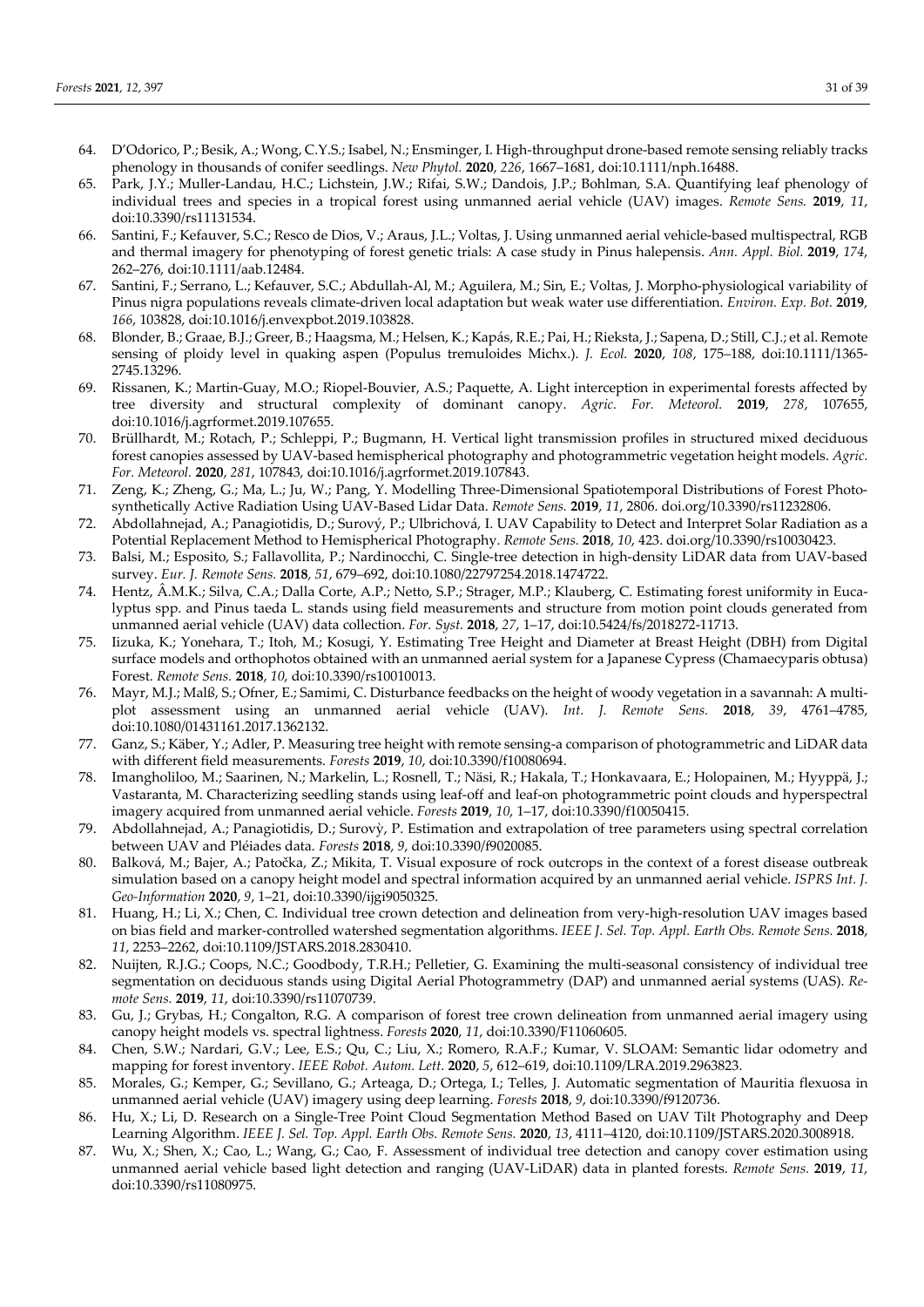- 88. Hastings, J.H.; Ollinger, S.V.; Ouimette, A.P.; Sanders-DeMott, R.; Palace, M.W.; Ducey, M.J.; Sullivan, F.B.; Basler, D.; Orwig, D.A. Tree species traits determine the success of LiDAR-based crown mapping in a mixed temperate forest. *Remote Sens.* **2020**, *12*, doi:10.3390/rs12020309.
- 89. Maturbongs, B.Y.L.; Wing, M.G.; Strîmbu, B.M.; Burnett, J. Forest inventory sensivity to UAS-based image processing algorithms. *Ann. For. Res.* **2019**, *62*, 87–108, doi:10.15287/afr.2018.1282.
- 90. Yilmaz, V.; Güngör, O. Estimating crown diameters in urban forests with Unmanned Aerial System-based photogrammetric point clouds. *Int. J. Remote Sens.* **2019**, *40*, 468–505, doi:10.1080/01431161.2018.1562255.
- 91. Thomson, E.R.; Malhi, Y.; Bartholomeus, H.; Oliveras, I.; Gvozdevaite, A.; Peprah, T.; Suomalainen, J.; Quansah, J.; Seidu, J.; Adonteng, C.; et al. Mapping the leaf economic spectrum acrossWest African tropical forests using UAV-Acquired hyperspectral imagery. *Remote Sens.* **2018**, *10*, doi:10.3390/rs10101532.
- 92. Roşca, S.; Suomalainen, J.; Bartholomeus, H.; Herold, M. Comparing terrestrial laser scanning and unmanned aerial vehicle structure from motion to assess top of canopy structure in tropical forests. *Interface Focus* **2018**, *8*, doi:10.1098/rsfs.2017.0038.
- 93. Xu, N.; Tian, J.; Tian, Q.; Xu, K.; Tang, S. Analysis of vegetation red edge with different illuminated/shaded canopy proportions and to construct normalized difference canopy shadow index. *Remote Sens.* **2019**, *11*, 1–16, doi:10.3390/rs11101192.
- 94. Guerra-Hernández, J.; Cosenza, D.N.; Rodriguez, L.C.E.; Silva, M.; Tomé, M.; Díaz-Varela, R.A.; González-Ferreiro, E. Comparison of ALS- and UAV(SfM)-derived high-density point clouds for individual tree detection in Eucalyptus plantations. *Int. J. Remote Sens.* **2018**, *39*, 5211–5235, doi:10.1080/01431161.2018.1486519.
- 95. Chung, C.H.; Wang, C.H.; Hsieh, H.C.; Huang, C.Y. Comparison of forest canopy height profiles in a mountainous region of Taiwan derived from airborne lidar and unmanned aerial vehicle imagery. *GIScience Remote Sens.* **2019**, *56*, 1289–1304, doi:10.1080/15481603.2019.1627044.
- 96. Jayathunga, S.; Owari, T.; Tsuyuki, S.; Hirata, Y. Potential of UAV photogrammetry for characterization of forest canopy structure in uneven-aged mixed conifer–broadleaf forests. *Int. J. Remote Sens.* **2020**, *41*, 53–73, doi:10.1080/01431161.2019.1648900.
- 97. Puliti, S.; Solberg, S.; Granhus, A. Use of UAV photogrammetric data for estimation of biophysical properties in forest stands under regeneration. *Remote Sens.* **2019**, *11*, doi:10.3390/rs11030233.
- 98. Klosterman, S.; Melaas, E.; Wang, J.; Martinez, A.; Frederick, S.; O'Keefe, J.; Orwig, D.A.; Wang, Z.; Sun, Q.; Schaaf, C.; et al. Fine-scale perspectives on landscape phenology from unmanned aerial vehicle (UAV) photography. *Agric. For. Meteorol.* **2018**, *248*, 397–407, doi:10.1016/j.agrformet.2017.10.015.
- 99. St-Onge, B.; Grandin, S. Estimating the height and basal area at individual tree and plot levels in Canadian subarctic lichen woodlands using stereo worldview-3 images. *Remote Sens.* **2019**, *11*, 1–20, doi:10.3390/rs11030248.
- 100. Jin, C.; Oh, C.-Y.; Shin, S.; Njungwi, N.W.; Choi, C. A comparative study to evaluate accuracy on canopy height and density using UAV, ALS, and fieldwork. *Forests* **2020**, *11*, 1–17, doi:10.3390/f11020241.
- 101. Moe, K.T.; Owari, T.; Furuya, N.; Hiroshima, T. Comparing individual tree height information derived from field surveys, LiDAR and UAV-DAP for high-value timber species in Northern Japan. *Forests* **2020**, *11*, 1–16, doi:10.3390/f11020223.
- 102. Carr, J.C.; Slyder, J.B. Individual tree segmentation from a leaf-off photogrammetric point cloud. *Int. J. Remote Sens.* **2018**, *39*, 5195–5210, doi:10.1080/01431161.2018.1434330.
- 103. Medauar, C.C.; de Silva, S.A.; Carvalho, L.C.C.; Tibúrcio, R.A.S.; de Lima, J.S.S.; Medauar, P.A.S. Monitoring of eucalyptus sprouts control using digital images obtained by unmanned aerial vehicle. *J. Sustain. For.* **2018**, *37*, 739–752, doi:10.1080/10549811.2018.1478309.
- 104. Qiu, Z.; Feng, Z.K.; Wang, M.; Li, Z.; Lu, C. Application of UAV photogrammetric system for monitoring ancient tree communities in Beijing. *Forests* **2018**, *9*, doi:10.3390/f9120735.
- 105. Shin, P.; Sankey, T.; Moore, M.M.; Thode, A.E. Evaluating unmanned aerial vehicle images for estimating forest canopy fuels in a ponderosa pine stand. *Remote Sens.* **2018**, *10*, 3–5, doi:10.3390/rs10081266.
- 106. Yan, W.; Guan, H.; Cao, L.; Yu, Y.; Gao, S.; Lu, J.Y. An automated hierarchical approach for three-dimensional segmentation of single trees using UAV LiDAR data. *Remote Sens.* **2018**, *10*, doi:10.3390/rs10121999.
- 107. Chakraborty, K.; Saikom, V.; Borah, S.B.; Kalita, M.; Gupta, C.; Meitei, L.R.; Sarma, K.K.; Raju, P.L.N. Forest biometric parameter extraction using unmanned aerial vehicle to aid in forest inventory data collection. *Curr. Sci.* **2019**, *117*, 1194–1199, doi:10.18520/cs/v117/i7/1194-1199.
- 108. Durfee, N.; Ochoa, C.G.; Mata-Gonzalez, R. The use of low-altitude UAV imagery to assess western juniper density and canopy cover in treated and untreated stands. *Forests* **2019**, *10*, doi:10.3390/f10040296.
- 109. Fawcett, D.; Azlan, B.; Hill, T.C.; Kho, L.K.; Bennie, J.; Anderson, K. Unmanned aerial vehicle (UAV) derived structure-frommotion photogrammetry point clouds for oil palm (Elaeis guineensis) canopy segmentation and height estimation. *Int. J. Remote Sens.* **2019**, *40*, 7538–7560, doi:10.1080/01431161.2019.1591651.
- 110. Schneider, F.D.; Kükenbrink, D.; Schaepman, M.E.; Schimel, D.S.; Morsdorf, F. Quantifying 3D structure and occlusion in dense tropical and temperate forests using close-range LiDAR. *Agric. For. Meteorol.* **2019**, *268*, 249–257, doi:10.1016/j.agrformet.2019.01.033.
- 111. Shashkov, M.; Ivanova, N.; Shanin, V.; Grabarnik, P. Ground Surveys Versus UAV Photography: The Comparison of Two Tree Crown Mapping Techniques. In *Proceedings of the Information Technologies in the Research of Biodiversity*; Irkutsk, Russia, 11–14 September, 2018; Bychkov, I., Voronin, V., Eds.; Springer International Publishing: Cham, Switzerland, 2019; pp. 48– 56.
- 112. Yancho, J.M.M.; Coops, N.C.; Tompalski, P.; Goodbody, T.R.H.; Plowright, A. Fine-Scale Spatial and Spectral Clustering of UAV-Acquired Digital Aerial Photogrammetric (DAP) Point Clouds for Individual Tree Crown Detection and Segmentation. *IEEE J. Sel. Top. Appl. Earth Obs. Remote Sens.* **2019**, *12*, 1–18, doi:10.1109/jstars.2019.2942811.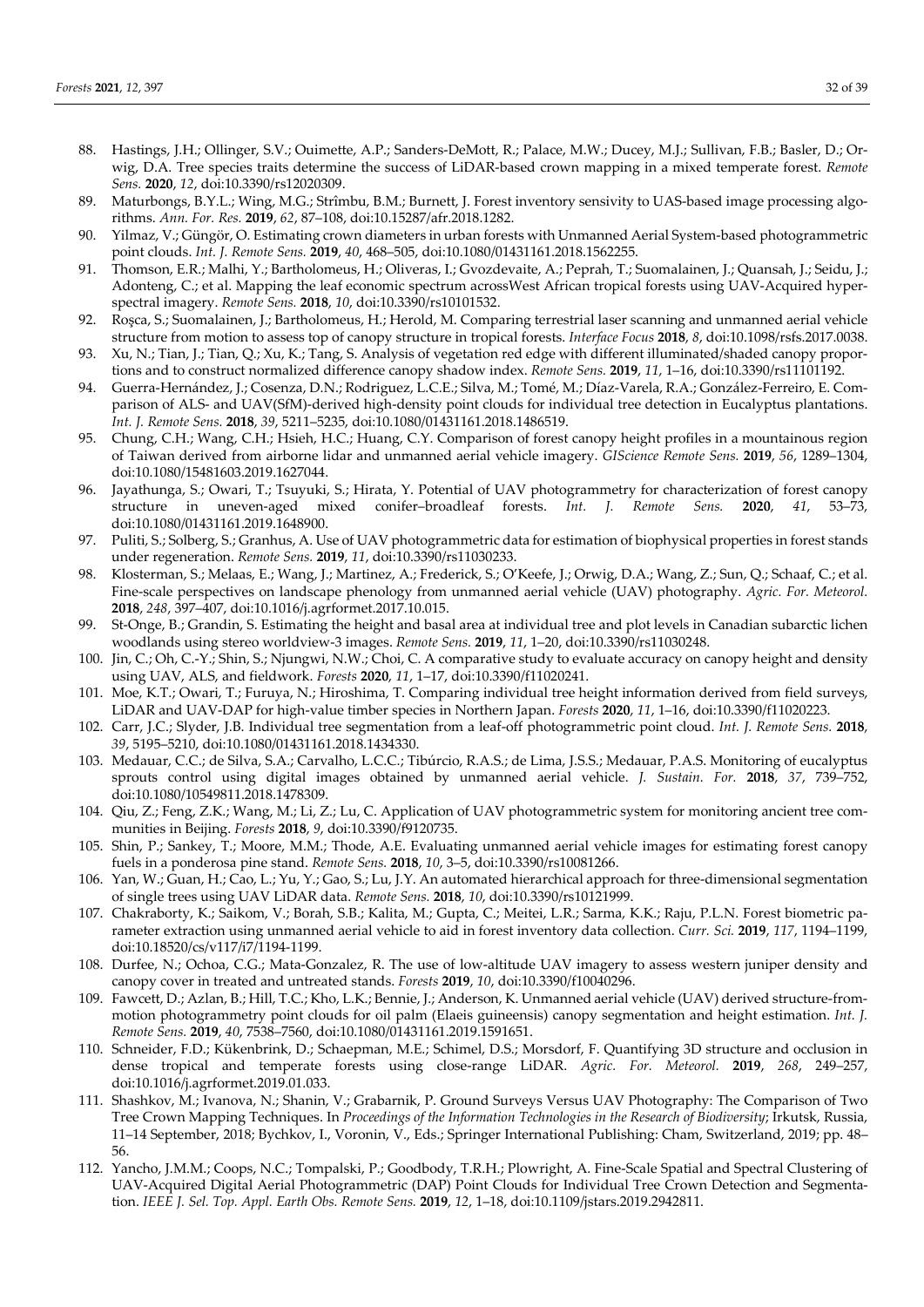- 113. Apostol, B.; Petrila, M.; Lorenţ, A.; Ciceu, A.; Gancz, V.; Badea, O. Species discrimination and individual tree detection for predicting main dendrometric characteristics in mixed temperate forests by use of airborne laser scanning and ultra-highresolution imagery. *Sci. Total Environ.* **2020**, *698*, doi:10.1016/j.scitotenv.2019.134074.
- 114. Dong, T.; Zhang, X.; Ding, Z.; Fan, J. Multi-layered tree crown extraction from LiDAR data using graph-based segmentation. *Comput. Electron. Agric.* **2020**, *170*, 105213, doi:10.1016/j.compag.2020.105213.
- 115. du Toit, F.; Coops, N.C.; Tompalski, P.; Goodbody, T.R.H.; El-Kassaby, Y.A.; Stoehr, M.; Turner, D.; Lucieer, A. Characterizing variations in growth characteristics between Douglas-fir with different genetic gain levels using airborne laser scanning. *Trees Struct. Funct.* **2020**, *34*, 649–664, doi:10.1007/s00468-019-01946-y.
- 116. Isibue, E.W.; Pingel, T.J. Unmanned aerial vehicle based measurement of urban forests. *Urban For. Urban Green.* **2020**, *48*, 126574, doi:10.1016/j.ufug.2019.126574.
- 117. Jurado, J.M.; Ramos, M.I.; Enríquez, C.; Feito, F.R. The impact of canopy reflectance on the 3D structure of individual trees in a Mediterranean Forest. *Remote Sens.* **2020**, *12*, 1–21, doi:10.3390/RS12091430.
- 118. Kuželka, K.; Slavík, M.; Surový, P. Very high density point clouds from UAV laser scanning for automatic tree stem detection and direct diameter measurement. *Remote Sens.* **2020**, *12*, doi:10.3390/RS12081236.
- 119. Li, L.; Chen, J.; Mu, X.; Li, W.; Yan, G.; Xie, D.; Zhang, W. Quantifying understory and overstory vegetation cover using UAV-based RGB imagery in forest plantation. *Remote Sens.* **2020**, *12*, 1–18, doi:10.3390/rs12020298.
- 120. Yan, W.; Guan, H.; Cao, L.; Yu, Y.; Li, C.; Lu, J.Y. A self-adaptive mean shift tree-segmentation method using UAV LiDAR data. *Remote Sens.* **2020**, *12*, 1–14, doi:10.3390/rs12030515.
- 121. Hyyppä, E.; Hyyppä, J.; Hakala, T.; Kukko, A.; Wulder, M.A.; White, J.C.; Pyörälä, J.; Yu, X.; Wang, Y.; Virtanen, J.P.; et al. Under-canopy UAV laser scanning for accurate forest field measurements. *ISPRS J. Photogramm. Remote Sens.* **2020**, *164*, 41– 60, doi:10.1016/j.isprsjprs.2020.03.021.
- 122. Iizuka, K.; Hayakawa, Y.S.; Ogura, T.; Nakata, Y.; Kosugi, Y.; Yonehara, T. Integration of multi-sensor data to estimate plotlevel stem volume using machine learning algorithms-case study of evergreen conifer planted forests in Japan. *Remote Sens.* **2020**, *12*, doi:10.3390/rs12101649.
- 123. Kotivuori, E.; Kukkonen, M.; Mehtätalo, L.; Maltamo, M.; Korhonen, L.; Packalen, P. Forest inventories for small areas using drone imagery without in-situ field measurements. *Remote Sens. Environ.* **2020**, *237*, 111404, doi:10.1016/j.rse.2019.111404.
- 124. Puliti, S.; Dash, J.P.; Watt, M.S.; Breidenbach, J.; Pearse, G.D. A comparison of UAV laser scanning, photogrammetry and airborne laser scanning for precision inventory of small-forest properties. *Forestry* **2020**, *93*, 150–162, doi:10.1093/forestry/cpz057.
- 125. Yrttimaa, T.; Saarinen, N.; Kankare, V.; Viljanen, N.; Hynynen, J.; Huuskonen, S.; Holopainen, M.; Hyyppä, J.; Honkavaara, E.; Vastaranta, M. Multisensorial close-range sensing generates benefits for characterization of managed scots pine (Pinus sylvestris L.) stands. *ISPRS Int. J. Geo-Information* **2020**, *9*, 1–14, doi:10.3390/ijgi9050309.
- 126. Li, Z.; Zan, Q.; Yang, Q.; Zhu, D.; Chen, Y.; Yu, S. Remote estimation of mangrove aboveground carbon stock at the species level using a low-cost unmanned aerial vehicle system. *Remote Sens.* **2019**, *11*, doi:10.3390/rs11091018.
- 127. McClelland, M.P.; van Aardt, J.; Hale, D. Manned aircraft versus small unmanned aerial system—forestry remote sensing comparison utilizing lidar and structure-from-motion for forest carbon modeling and disturbance detection. *J. Appl. Remote Sens.* **2019**, *14*, 1, doi:10.1117/1.jrs.14.022202.
- 128. Swinfield, T.; Lindsell, J.A.; Williams, J.V.; Harrison, R.D.; Agustiono; Habibi; Gemita, E.; Schönlieb, C.B.; David, C.A. Accurate Measurement of Tropical Forest Canopy Heights and Aboveground Carbon Using Structure from Motion. *Remote Sens.* **2019**, *11*, 1–16, doi:10.3390/rs11080928.
- 129. Fernandes, M.R.; Aguiar, F.C.; Martins, M.J.; Rico, N.; Ferreira, M.T.; Correia, A.C. Carbon stock estimations in a mediterranean riparian forest: A case study combining field data and UAV imagery. *Forests* **2020**, *11*, doi:10.3390/F11040376.
- 130. Di Gennaro, S.F.; Nati, C.; Dainelli, R.; Pastonchi, L.; Berton, A.; Toscano, P.; Matese, A. An automatic UAV based segmentation approach for pruning biomass estimation in irregularly spaced chestnut orchards. *Forests* **2020**, *11*, doi:10.3390/f11030308.
- 131. Windrim, L.; Bryson, M.; McLean, M.; Randle, J.; Stone, C. Automated mapping of woody debris over harvested forest plantations using UAVs, high-resolution imagery, and machine learning. *Remote Sens.* **2019**, *11*, doi:10.3390/RS11060733.
- 132. Otero, V.; Van De Kerchove, R.; Satyanarayana, B.; Martínez-Espinosa, C.; Fisol, M.A.B.; Ibrahim, M.R.B.; Sulong, I.; Mohd-Lokman, H.; Lucas, R.; Dahdouh-Guebas, F. Managing mangrove forests from the sky: Forest inventory using field data and Unmanned Aerial Vehicle (UAV) imagery in the Matang Mangrove Forest Reserve, peninsular Malaysia. *For. Ecol. Manage.* **2018**, *411*, 35–45, doi:10.1016/j.foreco.2017.12.049.
- 133. Peña, J.M.; de Castro, A.I.; Torres-Sánchez, J.; Andújar, D.; Martín, C.S.; Dorado, J.; Fernández-Quintanilla, C.; López-Granados, F. Estimating tree height and biomass of a poplar plantation with image-based UAV technology. *AIMS Agric. Food* **2018**, *3*, 313–323, doi:10.3934/AGRFOOD.2018.3.313.
- 134. González-Jaramillo, V.; Fries, A.; Bendix, J. AGB estimation in a tropical mountain forest (TMF) by means of RGB and multispectral images using an unmanned aerial vehicle (UAV). *Remote Sens.* **2019**, *11*, 1–22, doi:10.3390/rs11121413.
- 135. Vaglio Laurin, G.; Ding, J.; Disney, M.; Bartholomeus, H.; Herold, M.; Papale, D.; Valentini, R. Tree height in tropical forest as measured by different ground, proximal, and remote sensing instruments, and impacts on above ground biomass estimates. *Int. J. Appl. Earth Obs. Geoinf.* **2019**, *82*, 101899, doi:10.1016/j.jag.2019.101899.
- 136. Lu, J.; Wang, H.; Qin, S.; Cao, L.; Pu, R.; Li, G.; Sun, J. Estimation of aboveground biomass of Robinia pseudoacacia forest in the Yellow River Delta based on UAV and Backpack LiDAR point clouds. *Int. J. Appl. Earth Obs. Geoinf.* **2020**, *86*, 102014, doi:10.1016/j.jag.2019.102014.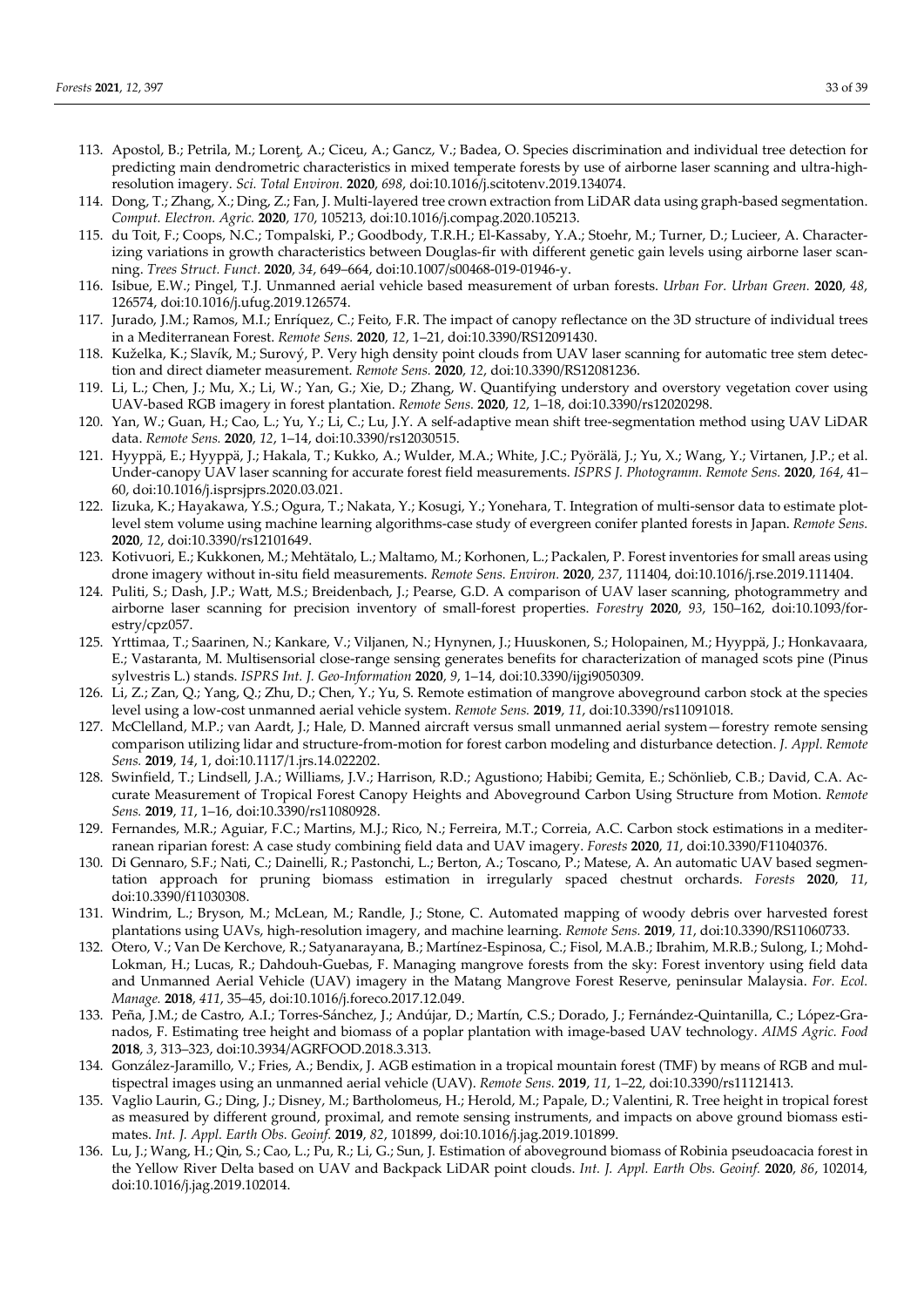- 137. Navarro, A.; Young, M.; Allan, B.; Carnell, P.; Macreadie, P.; Ierodiaconou, D. The application of Unmanned Aerial Vehicles (UAVs) to estimate above-ground biomass of mangrove ecosystems. *Remote Sens. Environ.* **2020**, *242*, 111747, doi:10.1016/j.rse.2020.111747.
- 138. Puliti, S.; Breidenbach, J.; Astrup, R. Estimation of forest growing stock volume with UAV laser scanning data: Can it be done without field data? *Remote Sens.* **2020**, *12*, doi:10.3390/RS12081245.
- 139. Wang, Y.; Pyörälä, J.; Liang, X.; Lehtomäki, M.; Kukko, A.; Yu, X.; Kaartinen, H.; Hyyppä, J. In situ biomass estimation at tree and plot levels: What did data record and what did algorithms derive from terrestrial and aerial point clouds in boreal forest. *Remote Sens. Environ*. **2019**, *232*, 111309. doi.org/10.1016/j.rse.2019.111309.
- 140. Giannetti, F.; Chirici, G.; Gobakken, T.; Næsset, E.; Travaglini, D.; Puliti, S. A new approach with DTM-independent metrics for forest growing stock prediction using UAV photogrammetric data. *Remote Sens. Environ.* **2018**, *213*, 195–205, doi:10.1016/j.rse.2018.05.016.
- 141. Jayathunga, S.; Owari, T.; Tsuyuki, S. The use of fixed–wing UAV photogrammetry with LiDAR DTM to estimate merchantable volume and carbon stock in living biomass over a mixed conifer–broadleaf forest. *Int. J. Appl. Earth Obs. Geoinf.* **2018**, *73*, 767–777, doi:10.1016/j.jag.2018.08.017.
- 142. Domingo, D.; Ørka, H.O.; Næsset, E.; Kachamba, D.; Gobakken, T. Effects of UAV image resolution, camera type, and image overlap on accuracy of biomass predictions in a tropical woodland. *Remote Sens.* **2019**, *11*, doi:10.3390/rs11080935.
- 143. d'Oliveira, M.V.N.; Broadbent, E.N.; Oliveira, L.C.; Almeida, D.R.A.; Papa, D.A.; Ferreira, M.E.; Zambrano, A.M.A.; Silva, C.A.; Avino, F.S.; Prata, G.A.; et al. Aboveground biomass estimation in Amazonian tropical forests: A comparison of aircraft-and gatoreye UAV-borne LIDAR data in the Chico mendes extractive reserve in Acre, Brazil. *Remote Sens.* **2020**, *12*, doi:10.3390/rs12111754.
- 144. Jones, A.R.; Raja Segaran, R.; Clarke, K.D.; Waycott, M.; Goh, W.S.H.; Gillanders, B.M. Estimating Mangrove Tree Biomass and Carbon Content: A Comparison of Forest Inventory Techniques and Drone Imagery. *Front. Mar. Sci.* **2020**, *6*, 1–13, doi:10.3389/fmars.2019.00784.
- 145. Zhou, X.; Zhang, X. Individual tree parameters estimation for plantation forests based on UAV oblique photography. *IEEE Access* **2020**, *8*, 96184–96198, doi:10.1109/ACCESS.2020.2994911.
- 146. Xu, Z.; Li, W.; Li, Y.; Shen, X.; Rua, H. Estimation of secondary forest parameters by integrating image and point cloudbased metrics acquired from unmanned aerial vehicle. *J. Appl. Remote Sens.* **2019**, *14*. doi.org/10.1117/1.JRS.14.022204.
- 147. Zhu, Y.; Liu, K.; Myint, S.W.; Du, Z.; Li, Y.; Cao, J.; Liu, L.; Wu, Z. Integration of GF2 optical, GF3 SAR, and UAV data for estimating aboveground biomass of China's largest artificially planted mangroves. *Remote Sens.* **2020**, *12*, doi:10.3390/RS12122039.
- 148. Jayathunga, S.; Owari, T.; Tsuyuki, S. Digital Aerial Photogrammetry for Uneven-Aged Forest Management: Assessing the Potential to Reconstruct Canopy Structure and Estimate Living Biomass. *Remote Sens.* 2019, *11*, doi:10.3390/rs11030338.
- 149. Navarro, J.A.; Algeet, N.; Fernández-Landa, A.; Esteban, J.; Rodríguez-Noriega, P.; Guillén-Climent, M.L. Integration of UAV, Sentinel-1, and Sentinel-2 data for mangrove plantation aboveground biomass monitoring in Senegal. *Remote Sens.* **2019**, *11*, 1–23, doi:10.3390/rs11010077.
- 150. Liu, K.; Shen, X.; Cao, L.; Wang, G.; Cao, F. Estimating forest structural attributes using UAV-LiDAR data in Ginkgo plantations. *ISPRS J. Photogramm. Remote Sens.* **2018**, *146*, 465–482, doi:10.1016/j.isprsjprs.2018.11.001.
- 151. Alonzo, M.; Andersen, H.E.; Morton, D.C.; Cook, B.D. Quantifying boreal forest structure and composition using UAV structure from motion. *Forests* **2018**, *9*, 1–15, doi:10.3390/f9030119.
- 152. Guerra-Hernández, J.; Cosenza, D.N.; Cardil, A.; Silva, C.A.; Botequim, B.; Soares, P.; Silva, M.; González-Ferreiro, E.; Díaz-Varela, R.A. Predicting growing stock volume of eucalyptus plantations using 3-D point clouds derived from UAV imagery and ALS data. *Forests* **2019**, *10*, 1–18, doi:10.3390/f10100905.
- 153. Brede, B.; Calders, K.; Lau, A.; Raumonen, P.; Bartholomeus, H.M.; Herold, M.; Kooistra, L. Non-destructive tree volume estimation through quantitative structure modelling: Comparing UAV laser scanning with terrestrial LIDAR. *Remote Sens. Environ.* **2019**, *233*, 111355, doi:10.1016/j.rse.2019.111355.
- 154. Qiu, P.; Wang, D.; Zou, X.; Yang, X.; Xie, G.; Xu, S.; Zhong, Z. Finer resolution estimation and mapping of mangrove biomass using UAV LiDAR and worldview-2 data. *Forests* **2019**, *10*, doi:10.3390/f10100871.
- 155. Zou, X.; Liang, A.; Wu, B.; Su, J.; Zheng, R.; Li, J. UAV-based high-throughput approach for fast growing Cunninghamia lanceolata (Lamb.) cultivar screening by machine learning. *Forests* **2019**, *10*, doi:10.3390/f10090815.
- 156. Ni, W.; Dong, J.; Sun, G.; Zhang, Z.; Pang, Y.; Tian, X.; Li, Z.; Chen, E. Synthesis of leaf-on and leaf-off unmanned aerial vehicle (UAV) stereo imagery for the inventory of aboveground biomass of deciduous forests. *Remote Sens.* **2019**, *11*, doi:10.3390/RS11070889.
- 157. Puliti, S.; Saarela, S.; Gobakken, T.; Ståhl, G.; Næsset, E. Combining UAV and Sentinel-2 auxiliary data for forest growing stock volume estimation through hierarchical model-based inference. *Remote Sens. Environ.* **2018**, *204*, 485–497, doi:10.1016/j.rse.2017.10.007.
- 158. Wang, D.; Wan, B.; Liu, J.; Su, Y.; Guo, Q.; Qiu, P.; Wu, X. Estimating aboveground biomass of the mangrove forests on northeast Hainan Island in China using an upscaling method from field plots, UAV-LiDAR data and Sentinel-2 imagery. *Int. J. Appl. Earth Obs. Geoinf.* **2020**, *85*, 101986, doi:10.1016/j.jag.2019.101986.
- 159. Tian, J.; Wang, L.; Li, X.; Yin, D.; Gong, H.; Nie, S.; Shi, C.; Zhong, R.; Liu, X.; Xu, R. Canopy Height Layering Biomass Estimation Model (CHL-BEM) with Full-Waveform LiDAR. *Remote Sens.* **2019**, *11*, 1446. doi.org/10.3390/rs11121446.
- 160. Fujimoto, A.; Haga, C.; Matsui, T.; Machimura, T.; Hayashi, K.; Sugita, S.; Takagi, H. An end to end process development for UAV-SfM based forest monitoring: Individual tree detection, species classification and carbon dynamics simulation. *Forests* **2019**, *10*, 1–27, doi:10.3390/f10080680.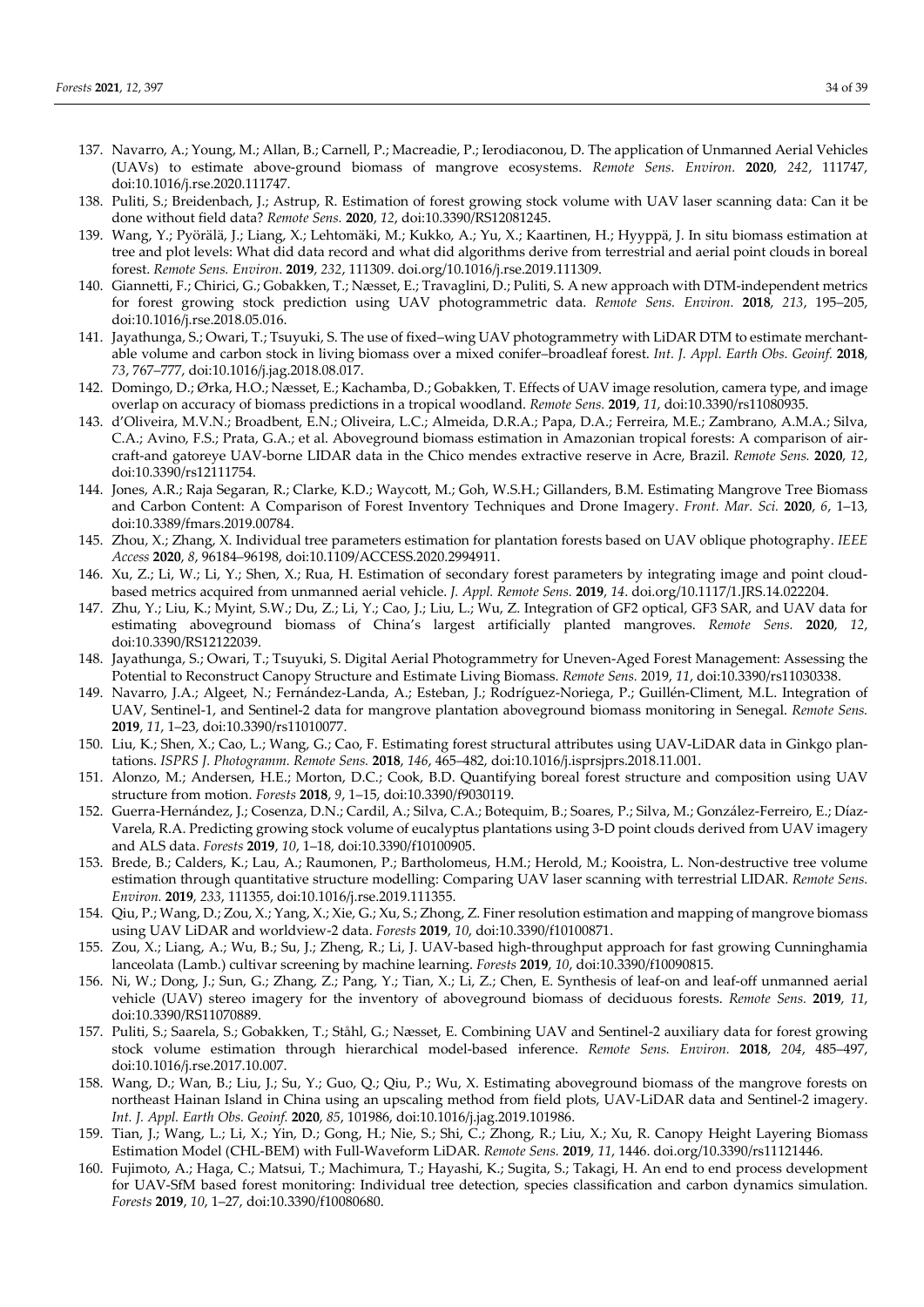- 161. Lin, J.; Wang, M.; Ma, M.; Lin, Y. Aboveground tree biomass estimation of sparse subalpine coniferous forest with UAV oblique photography. *Remote Sens.* **2018**, *10*, doi:10.3390/rs10111849.
- 162. Cao, L.; Liu, H.; Fu, X.; Zhang, Z.; Shen, X.; Ruan, H. Comparison of UAV LiDAR and digital aerial photogrammetry point clouds for estimating forest structural attributes in subtropical planted forests. *Forests* **2019**, *10*, 1–26, doi:10.3390/f10020145.
- 163. Ota, T.; Ahmed, O.S.; Minn, S.T.; Khai, T.C.; Mizoue, N.; Yoshida, S. Estimating selective logging impacts on aboveground biomass in tropical forests using digital aerial photography obtained before and after a logging event from an unmanned aerial vehicle. *For. Ecol. Manage.* **2019**, *433*, 162–169, doi:10.1016/j.foreco.2018.10.058.
- 164. Shen, X.; Cao, L.; Yang, B.; Xu, Z.; Wang, G. Estimation of forest structural attributes using spectral indices and point clouds from UAS-based multispectral and RGB imageries. *Remote Sens.* **2019**, *11*, 1–24, doi:10.3390/rs11070800.
- 165. Wang, D.; Wan, B.; Qiu, P.; Zuo, Z.; Wang, R.; Wu, X. Mapping height and aboveground biomass of mangrove forests on Hainan Island using UAV-LiDAR sampling. *Remote Sens.* **2019**, *11*, 1–25, doi:10.3390/rs11182156.
- 166. Dash, J.P.; Pearse, G.D.; Watt, M.S. UAV multispectral imagery can complement satellite data for monitoring forest health. *Remote Sens.* **2018**, *10*, 1–22, doi:10.3390/rs10081216.
- 167. Otsu, K.; Pla, M.; Vayreda, J.; Brotons, L. Calibrating the severity of forest defoliation by pine processionary moth with Lansat and UAV imagery. *Sensors* **2018**, *18*, 1–14, doi:10.3390/s18103278.
- 168. Zhang, N.; Zhang, X.; Yang, G.; Zhu, C.; Huo, L.; Feng, H. Assessment of defoliation during the Dendrolimus tabulaeformis Tsai et Liu disaster outbreak using UAV-based hyperspectral images. *Remote Sens. Environ.* **2018**, *217*, 323–339, doi:10.1016/j.rse.2018.08.024.
- 169. Cardil, A.; Otsu, K.; Pla, M.; Silva, C.A.; Brotons, L. Quantifying pine processionary moth defoliation in a pine-oak mixed forest using unmanned aerial systems and multispectral imagery. *PLoS ONE* **2019**, *14*, 1–19, doi:10.5281/zenodo.2539199.
- 170. Jung, K.Y.; Park, J.K. Analysis of vegetation infection information using unmanned aerial vehicle with optical sensor. *Sensors Mater.* **2019**, *31*, 3319–3326, doi:10.18494/SAM.2019.2465.
- 171. Lee, K.-W.; Park, J.-K. Economic Evaluation of Unmanned Aerial Vehicle for Forest Pest Monitoring. *J. Korea Acad. Coop. Soc.* **2019**, *20*, 440–446, doi:10.5762/KAIS.2019.20.1.440.
- 172. Smigaj, M.; Gaulton, R.; Suárez, J.C.; Barr, S.L. Canopy temperature from an Unmanned Aerial Vehicle as an indicator of tree stress associated with red band needle blight severity. *For. Ecol. Manage.* **2019**, *433*, 699–708, doi:10.1016/j.foreco.2018.11.032.
- 173. Brovkina, O.; Cienciala, E.; Surový, P.; Janata, P. Unmanned aerial vehicles (UAV) for assessment of qualitative classification of Norway spruce in temperate forest stands. *Geo-Spatial Inf. Sci.* **2018**, *21*, 12–20, doi:10.1080/10095020.2017.1416994.
- 174. Ganthaler, A.; Losso, A.; Mayr, S. Using image analysis for quantitative assessment of needle bladder rust disease of Norway spruce. *Plant Pathol.* **2018**, *67*, 1122–1130, doi:10.1111/ppa.12842.
- 175. Näsi, R.; Honkavaara, E.; Blomqvist, M.; Lyytikäinen-Saarenmaa, P.; Hakala, T.; Viljanen, N.; Kantola, T.; Holopainen, M. Remote sensing of bark beetle damage in urban forests at individual tree level using a novel hyperspectral camera from UAV and aircraft. *Urban For. Urban Green.* **2018**, *30*, 72–83, doi:10.1016/j.ufug.2018.01.010.
- 176. Klouček, T.; Komárek, J.; Surový, P.; Hrach, K.; Janata, P.; Vašíček, B. The use of UAV mounted sensors for precise detection of bark beetle infestation. *Remote Sens.* **2019**, *11*, 1–17, doi:10.3390/rs11131561.
- 177. Safonova, A.; Tabik, S.; Alcaraz-Segura, D.; Rubtsov, A.; Maglinets, Y.; Herrera, F. Detection of Fir Trees (Abies sibirica) Damaged by the Bark Beetle in Unmanned Aerial Vehicle Images with Deep Learning. *Remote Sens.* **2019**, *11*, 1–19, doi:10.3390/rs11060643.
- 178. Sandino, J.; Pegg, G.; Gonzalez, F.; Smith, G. Aerial mapping of forests affected by pathogens using UAVs, hyperspectral sensors, and artificial intelligence. *Sensors* **2018**, *18*, 1–17, doi:10.3390/s18040944.
- 179. Dell, M.; Stone, C.; Osborn, J.; Glen, M.; McCoull, C.; Rimbawanto, A.; Tjahyono, B.; Mohammed, C. Detection of necrotic foliage in a young Eucalyptus pellita plantation using unmanned aerial vehicle RGB photography–a demonstration of concept. *Aust. For.* **2019**, *82*, 79–88, doi:10.1080/00049158.2019.1621588.
- 180. Maes, W.H.; Huete, A.R.; Avino, M.; Boer, M.M.; Dehaan, R.; Pendall, E.; Griebel, A.; Steppe, K. Can UAV-based infrared thermography be used to study plant-parasite interactions between mistletoe and Eucalypt trees? *Remote Sens.* **2018**, *10*, 1– 16, doi:10.3390/rs10122062.
- 181. Pádua, L.; Hruška, J.; Bessa, J.; Adão, T.; Martins, L.M.; Gonçalves, J.A.; Peres, E.; Sousa, A.M.R.; Castro, J.P.; Sousa, J.J. Multi-temporal analysis of forestry and coastal environments using UASs. *Remote Sens.* **2018**, *10*, 1–21, doi:10.3390/rs10010024.
- 182. Barmpoutis, P.; Stathaki, T.; Kamperidou, V. Monitoring of Trees' Health Condition Using a UAV Equipped with Low-cost Digital Camera. ICASSP 2019 - 2019 IEEE International Conference on Acoustics, Speech and Signal Processing (ICASSP), Brighton, UK, 2019, pp. 8291–8295, doi: 10.1109/ICASSP.2019.8683128.
- 183. Komárek, J.; Klouček, T.; Prošek, J. The potential of Unmanned Aerial Systems: A tool towards precision classification of hard-to-distinguish vegetation types? *Int. J. Appl. Earth Obs. Geoinf.* **2018**, *71*, 9–19, doi:10.1016/j.jag.2018.05.003.
- 184. Tuominen, S.; Näsi, R.; Honkavaara, E.; Balazs, A.; Hakala, T.; Viljanen, N.; Pölönen, I.; Saari, H.; Ojanen, H. Assessment of Classifiers and Remote Sensing Features of Hyperspectral Imagery and Stereo-Photogrammetric Point Clouds for Recognition of Tree Species in a Forest Area of High Species Diversity. *Remote Sens.* 2018, *10*, doi:10.3390/rs10050714.
- 185. Gini, R.; Sona, G.; Ronchetti, G.; Passoni, D.; Pinto, L. Improving tree species classification using UAS multispectral images and texture measures. *ISPRS Int. J. Geo-Information* **2018**, *7*, doi:10.3390/ijgi7080315.
- 186. Waite, C.E.; van der Heijden, G.M.F.; Field, R.; Boyd, D.S. A view from above: Unmanned aerial vehicles (UAVs) provide a new tool for assessing liana infestation in tropical forest canopies. *J. Appl. Ecol.* **2019**, *56*, 902–912, doi:10.1111/1365- 2664.13318.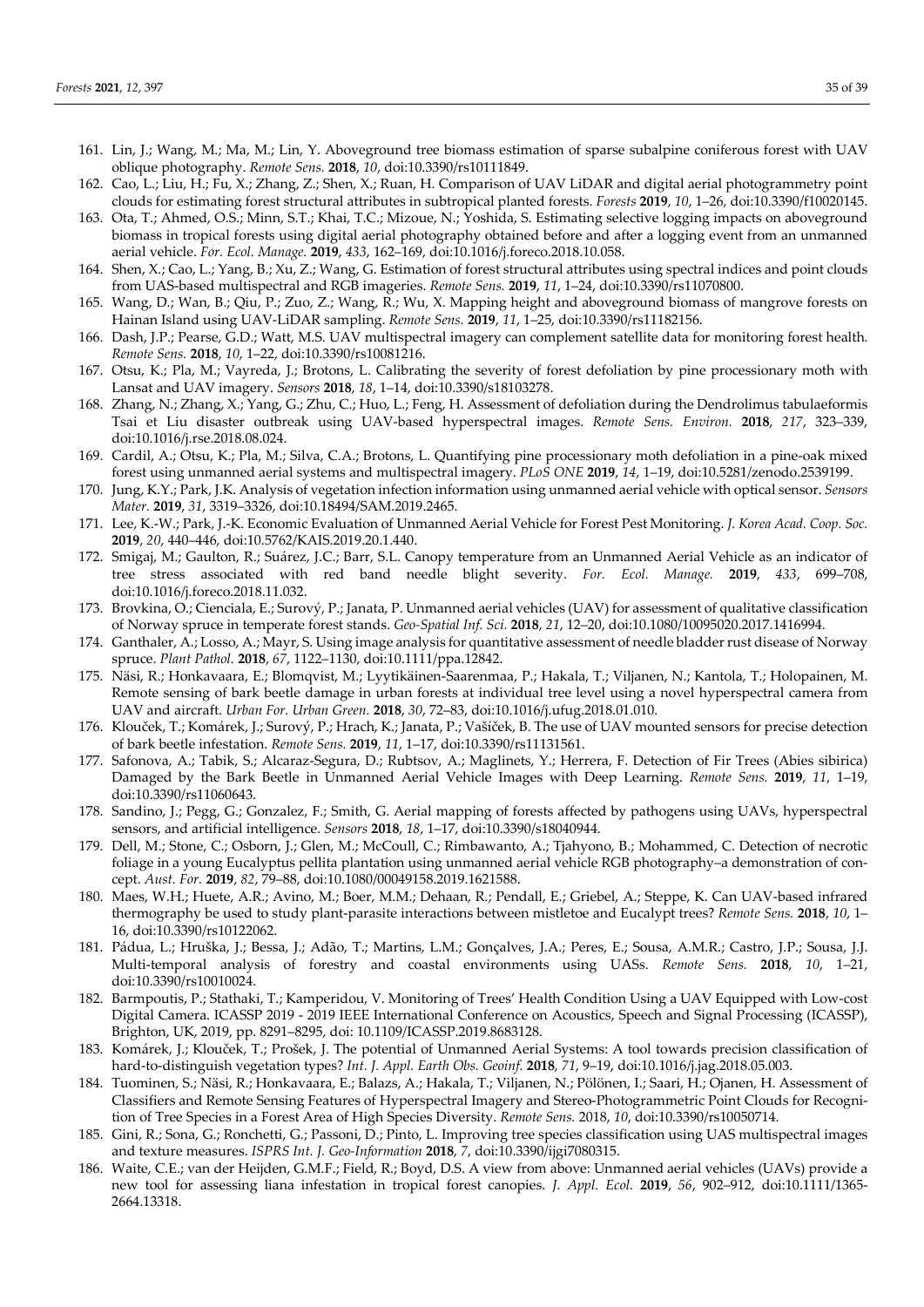- 187. Yuan, X.; Laakso, K.; Marzahn, P.; Sanchez-Azofeifa, G.A. Canopy Temperature Differences between Liana-Infested and Non-Liana Infested Areas in a Neotropical Dry Forest. *Forests* **2019**, *10*, 890, doi:10.3390/f10100890.
- 188. Wu, Z.; Ni, M.; Hu, Z.; Wang, J.; Li, Q.; Wu, G. Mapping invasive plant with UAV-derived 3D mesh model in mountain area—A case study in Shenzhen Coast, China. *Int. J. Appl. Earth Obs. Geoinf.* **2019**, *77*, 129–139, doi:10.1016/j.jag.2018.12.001.
- 189. Dash, J.P.; Watt, M.S.; Paul, T.S.H.; Morgenroth, J.; Pearse, G.D. Early detection of invasive exotic trees using UAV and manned aircraft multispectral and LiDAR Data. *Remote Sens.* **2019**, *11*, 1–21, doi:10.3390/rs11151812.
- 190. Kattenborn, T.; Lopatin, J.; Förster, M.; Braun, A.C.; Fassnacht, F.E. UAV data as alternative to field sampling to map woody invasive species based on combined Sentinel-1 and Sentinel-2 data. *Remote Sens. Environ.* **2019**, *227*, 61–73, doi:10.1016/j.rse.2019.03.025.
- 191. de Sá, N.C.; Castro, P.; Carvalho, S.; Marchante, E.; López-Núñez, F.A.; Marchante, H. Mapping the flowering of an invasive plant using unmanned aerial vehicles: Is there potential for biocontrol monitoring? *Front. Plant Sci.* **2018**, *9*, 1–13, doi:10.3389/fpls.2018.00293.
- 192. Kentsch, S.; Caceres, M.L.L.; Serrano, D.; Roure, F.; Diez, Y. Computer vision and deep learning techniques for the analysis of drone-acquired forest images, a transfer learning study. *Remote Sens.* **2020**, *12*, 1–19, doi:10.3390/RS12081287.
- 193. Franklin, S.E.; Ahmed, O.S. Deciduous tree species classification using object-based analysis and machine learning with unmanned aerial vehicle multispectral data. *Int. J. Remote Sens.* **2018**, *39*, 5236–5245, doi:10.1080/01431161.2017.1363442.
- 194. Mishra, N.B.; Mainali, K.P.; Shrestha, B.B.; Radenz, J.; Karki, D. Species-level vegetation mapping in a Himalayan treeline ecotone using unmanned aerial system (UAS) imagery. *ISPRS Int. J. Geo-Information* **2018**, *7*, doi:10.3390/ijgi7110445.
- 195. Rivas-Torres, G.F.; Benítez, F.L.; Rueda, D.; Sevilla, C.; Mena, C.F. A methodology for mapping native and invasive vegetation coverage in archipelagos: An example from the Galápagos Islands. *Prog. Phys. Geogr.* **2018**, *42*, 83–111, doi:10.1177/0309133317752278.
- 196. Sothe, C.; De Almeida, C.M.; Schimalski, M.B.; La Rosa, L.E.C.; Castro, J.D.B.; Feitosa, R.Q.; Dalponte, M.; Lima, C.L.; Liesenberg, V.; Miyoshi, G.T.; et al. Comparative performance of convolutional neural network, weighted and conventional support vector machine and random forest for classifying tree species using hyperspectral and photogrammetric data. *GIScience Remote Sens.* **2020**, *57*, 369–394, doi:10.1080/15481603.2020.1712102.
- 197. Yaney-Keller, A.; Tomillo, P.S.; Marshall, J.M.; Paladino, F.V. Using unmanned aerial systems (Uas) to assay mangrove estuaries on the pacific coast of Costa Rica. *PLoS ONE* **2019**, *14*, 1–20, doi:10.1371/journal.pone.0217310.
- 198. Liu, C.; Ai, M.; Chen, Z.; Zhou, Y.; Wu, H. Detection of Firmiana danxiaensis Canopies by a Customized Imaging System Mounted on an UAV Platform. *J. Sensors* **2018**, *2018*, doi:10.1155/2018/6869807.
- 199. Cao, J.; Leng, W.; Liu, K.; Liu, L.; He, Z.; Zhu, Y. Object-Based mangrove species classification using unmanned aerial vehicle hyperspectral images and digital surface models. *Remote Sens.* **2018**, *10*, doi:10.3390/rs10010089.
- 200. Sothe, C.; Dalponte, M.; de Almeida, C.M.; Schimalski, M.B.; Lima, C.L.; Liesenberg, V.; Miyoshi, G.T.; Tommaselli, A.M.G. Tree species classification in a highly diverse subtropical forest integrating UAV-based photogrammetric point cloud and hyperspectral data. *Remote Sens.* **2019**, *11*, doi:10.3390/rs11111338.
- 201. Miyoshi, G.T.; Imai, N.N.; Tommaselli, A.M.G.; de Moraes, M.V.A.; Honkavaara, E. Evaluation of hyperspectral multitemporal information to improve tree species identification in the highly diverse atlantic forest. *Remote Sens.* **2020**, *12*, 1–21, doi:10.3390/rs12020244.
- 202. Nezami, S.; Khoramshahi, E.; Nevalainen, O.; Pölönen, I.; Honkavaara, E. Tree species classification of drone hyperspectral and RGB imagery with deep learning convolutional neural networks. *Remote Sens.* **2020**, *12*, doi:10.3390/rs12071070.
- 203. Kattenborn, T.; Eichel, J.; Wiser, S.; Burrows, L.; Fassnacht, F.E.; Schmidtlein, S. Convolutional Neural Networks accurately predict cover fractions of plant species and communities in Unmanned Aerial Vehicle imagery. *Remote Sens. Ecol. Conserv.* **2020**, 1–15, doi:10.1002/rse2.146.
- 204. Miyoshi, G.T.; dos Arruda, M.S.; Osco, L.P.; Junior, J.M.; Gonçalves, D.N.; Imai, N.N.; Tommaselli, A.M.G.; Honkavaara, E.; Gonçalves, W.N. A novel deep learning method to identify single tree species in UAV-based hyperspectral images. *Remote Sens.* **2020**, *12*, 1–18, doi:10.3390/RS12081294.
- 205. Saarinen, N.; Vastaranta, M.; Näsi, R.; Rosnell, T.; Hakala, T.; Honkavaara, E.; Wulder, M.A.; Luoma, V.; Tommaselli, A.M.G.; Imai, N.N.; et al. Assessing biodiversity in boreal forests with UAV-based photogrammetric point clouds and hyperspectral imaging. *Remote Sens.* **2018**, *10*, doi:10.3390/rs10020338.
- 206. Casapia, X.T.; Falen, L.; Bartholomeus, H.; Cárdenas, R.; Flores, G.; Herold, M.; Coronado, E.N.H.; Baker, T.R. Identifying and quantifying the abundance of economically important palms in tropical moist forest using UAV imagery. *Remote Sens.* **2020**, *12*, doi:10.3390/RS12010009.
- 207. Fernández-Guisuraga, J.M.; Sanz-Ablanedo, E.; Suárez-Seoane, S.; Calvo, L. Using unmanned aerial vehicles in postfire vegetation survey campaigns through large and heterogeneous areas: Opportunities and challenges. *Sensors* **2018**, *18*, doi:10.3390/s18020586.
- 208. Rossi, F.C.; Fritz, A.; Becker, G. Combining satellite and UAV imagery to delineate forest cover and basal area after mixedseverity fires. *Sustain.* **2018**, *10*, 1–24, doi:10.3390/su10072227.
- 209. Shin, J.I.; Seo, W.W.; Kim, T.; Park, J.; Woo, C.S. Using UAV multispectral images for classification of forest burn severity-A case study of the 2019 Gangneung forest fire. *Forests* **2019**, *10*, 1–15, doi:10.3390/f10111025.
- 210. Pádua, L.; Guimarães, N.; Adão, T.; Sousa, A.; Peres, E.; Sousa, J.J. Effectiveness of sentinel-2 in multi-temporal post-fire monitoring when compared with UAV Imagery. *ISPRS Int. J. Geo-Information* **2020**, *9*, doi:10.3390/ijgi9040225.
- 211. Rossi, F.; Becker, G. Creating forest management units with Hot Spot Analysis (Getis-Ord Gi\*) over a forest affected by mixed-severity fires. *Aust. For.* **2019**, 1–10, doi:10.1080/00049158.2019.1678714.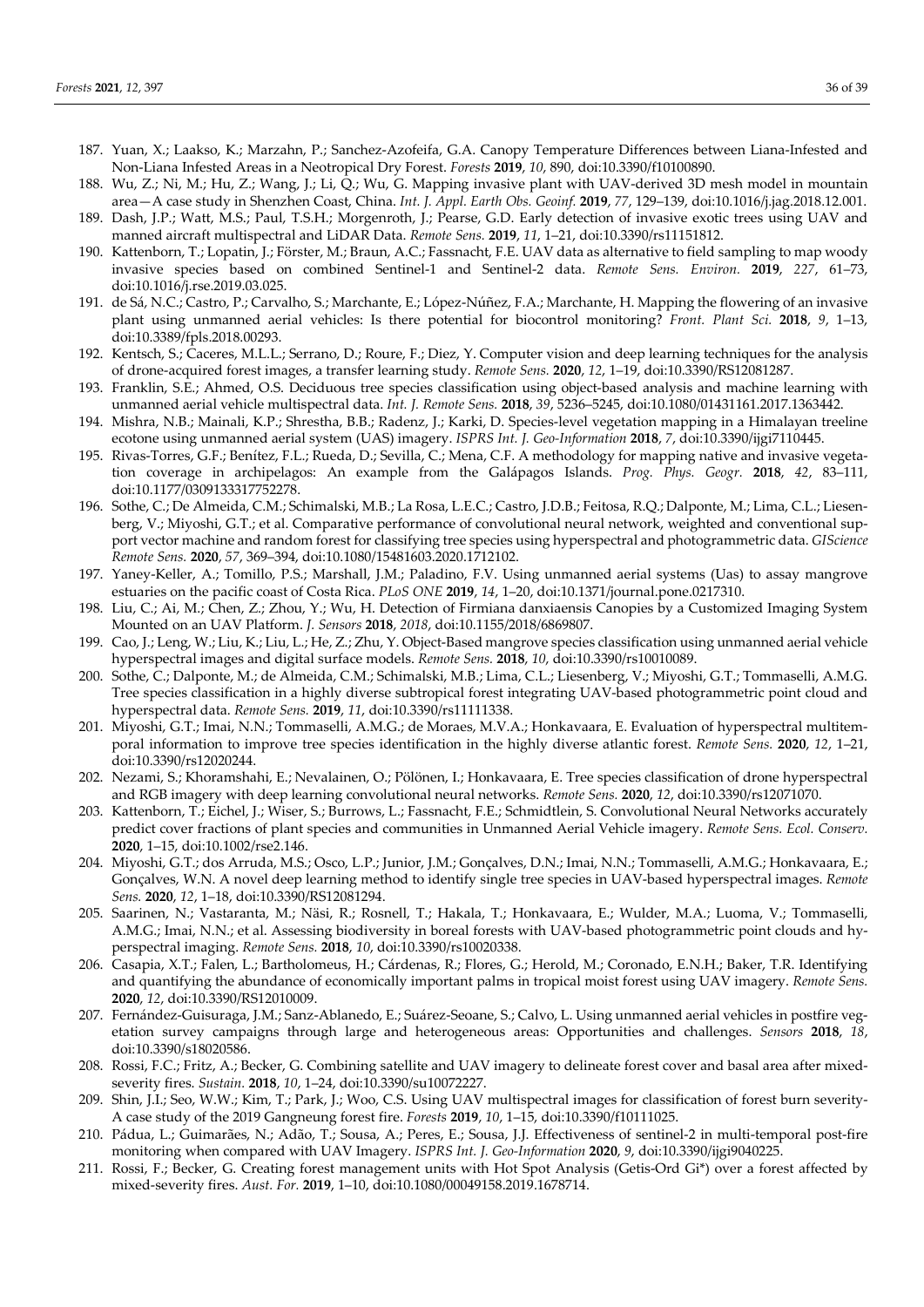- 212. Fernández-álvarez, M.; Armesto, J.; Picos, J. LiDAR-based wildfire prevention in WUI: The automatic detection, measurement and evaluation of forest fuels. *Forests* **2019**, *10*, doi:10.3390/f10020148.
- 213. Frey, J.; Asbeck, T.; Bauhus, J. Predicting tree-related microhabitats by multisensor close-range remote sensing structural parameters for the selection of retention elements. *Remote Sens.* **2020**, *12*, doi:10.3390/rs12050867.
- 214. Baena, S.; Boyd, D.S.; Moat, J. UAVs in pursuit of plant conservation-Real world experiences. *Ecol. Inform.* **2018**, *47*, 2–9, doi:10.1016/j.ecoinf.2017.11.001.
- 215. Almeida, D.R.A.; Broadbent, E.N.; Zambrano, A.M.A.; Wilkinson, B.E.; Ferreira, M.E.; Chazdon, R.; Meli, P.; Gorgens, E.B.; Silva, C.A.; Stark, S.C.; et al. Monitoring the structure of forest restoration plantations with a drone-lidar system. *Int. J. Appl. Earth Obs. Geoinf.* **2019**, *79*, 192–198, doi:10.1016/j.jag.2019.03.014.
- 216. Belmonte, A.; Sankey, T.; Biederman, J.A.; Bradford, J.; Goetz, S.J.; Kolb, T.; Woolley, T. UAV-derived estimates of forest structure to inform ponderosa pine forest restoration. *Remote Sens. Ecol. Conserv.* **2019**, 1–17, doi:10.1002/rse2.137.
- 217. Paolinelli Reis, B.; Martins, S.V.; Fernandes Filho, E.I.; Sarcinelli, T.S.; Gleriani, J.M.; Leite, H.G.; Halassy, M. Forest restoration monitoring through digital processing of high resolution images. *Ecol. Eng.* **2019**, *127*, 178–186, doi:10.1016/j.ecoleng.2018.11.022.
- 218. Röder, M.; Latifi, H.; Hill, S.; Wild, J.; Svoboda, M.; Brůna, J.; Macek, M.; Nováková, M.H.; Gülch, E.; Heurich, M. Application of optical unmanned aerial vehicle-based imagery for the inventory of natural regeneration and standing deadwood in postdisturbed spruce forests. *Int. J. Remote Sens.* **2018**, *39*, 5288–5309, doi:10.1080/01431161.2018.1441568.
- 219. Whiteside, T.G.; Bartolo, R.E. A robust object-based woody cover extraction technique for monitoring mine site revegetation at scale in the monsoonal tropics using multispectral RPAS imagery from different sensors. *Int. J. Appl. Earth Obs. Geoinf.* **2018**, *73*, 300–312, doi:10.1016/j.jag.2018.07.003.
- 220. Fromm, M.; Schubert, M.; Castilla, G.; Linke, J.; McDermid, G. Automated detection of conifer seedlings in drone imagery using convolutional neural networks. *Remote Sens.* **2019**, *11*, doi:10.3390/rs11212585.
- 221. Rupasinghe, P.A.; Simic Milas, A.; Arend, K.; Simonson, M.A.; Mayer, C.; Mackey, S. Classification of shoreline vegetation in the Western Basin of Lake Erie using airborne hyperspectral imager HSI2, Pleiades and UAV data. *Int. J. Remote Sens.* **2019**, *40*, 3008–3028, doi:10.1080/01431161.2018.1539267.
- 222. Berra, E.F.; Gaulton, R.; Barr, S. Assessing spring phenology of a temperate woodland: A multiscale comparison of ground, unmanned aerial vehicle and Landsat satellite observations. *Remote Sens. Environ.* **2019**, *223*, 229–242, doi:10.1016/j.rse.2019.01.010.
- 223. Iizuka, K.; Kato, T.; Silsigia, S.; Soufiningrum, A.Y.; Kozan, O. Estimating and examining the sensitivity of different vegetation indices to fractions of vegetation cover at different scaling Grids for Early Stage Acacia Plantation Forests Using a Fixed-Wing UAS. *Remote Sens.* **2019**, *11*, doi:10.3390/rs11151816.
- 224. Khokthong, W.; Zemp, D.C.; Irawan, B.; Sundawati, L.; Kreft, H.; Hölscher, D. Drone-Based Assessment of Canopy Cover for Analyzing Tree Mortality in an Oil Palm Agroforest. *Front. For. Glob. Chang.* **2019**, *2*, 1–10, doi:10.3389/ffgc.2019.00012.
- 225. Nagai, S.; Saitoh, T.M.; Kajiwara, K.; Yoshitake, S.; Honda, Y. Investigation of the potential of drone observations for detection of forest disturbance caused by heavy snow damage in a Japanese cedar (Cryptomeria japonica) forest. *J. Agric. Meteorol.* **2018**, *74*, 123–127, doi:10.2480/agrmet.D-17-00038.
- 226. De Luca, G.; Silva, J.M.N.; Cerasoli, S.; Araújo, J.; Campos, J.; Di Fazio, S.; Modica, G. Object-based land cover classification of cork oak woodlands using UAV imagery and Orfeo Toolbox. *Remote Sens.* **2019**, *11*, doi:10.3390/rs11101238.
- 227. Fraser, B.T.; Congalton, R.G. Evaluating the effectiveness of Unmanned Aerial Systems (UAS) for collecting thematic map accuracy assessment reference data in New England forests. *Forests* **2019**, *10*, doi:10.3390/f10010024.
- 228. Sealey, L.L.; Van Rees, K.C.J.; Santini, F.; Serrano, L.; Kefauver, S.C.; Abdullah-Al, M.; Aguilera, M.; Sin, E.; Voltas, J.; Imangholiloo, M.; et al. Influence of skidder traffic on soil bulk density, aspen regeneration, and vegetation indices following winter harvesting in the Duck Mountain Provincial Park, SK. *Remote Sens.* **2019**, *10*, 1–17, doi:10.3390/f10080694.
- 229. Sealey, L.L.; Van Rees, K.C.J. Influence of skidder traffic on soil bulk density, aspen regeneration, and vegetation indices following winter harvesting in the Duck Mountain Provincial Park, SK. *For. Ecol. Manage.* **2019**, *437*, 59–69, doi:10.1016/j.foreco.2019.01.017.
- 230. Yeom, J.; Han, Y.; Kim, T.; Kim, Y. Forest fire damage assessment using UAV images: A case study on goseong-sokcho forest fire in 2019. *J. Korean Soc. Surv. Geod. Photogramm. Cartogr.* **2019**, *37*, 351–357, doi:10.7848/ksgpc.2019.37.5.351.
- 231. Sealey, L.L.; Van Rees, K.C.J. Assessment of residual slash coverage using UAVs and implications for aspen regeneration. *J. Unmanned Veh. Syst.* **2020**, *8*, 19–29, doi:10.1139/juvs-2019-0001.
- 232. Leberl, F.; Irschara, A.; Pock, T.; Meixner, P.; Gruber, M.; Scholz, S.; Wiechert, A. Point Clouds: Lidar versus 3D Vision. *Photogramm. Eng. Remote Sens.* **2010**, *76*, 1123–1134.
- 233. Goodbody, T.R.H.; Coops, N.C.; White, J.C. Digital Aerial Photogrammetry for Updating Area-Based Forest Inventories: A Review of Opportunities, Challenges, and Future Directions. *Curr. For. Reports* **2019**, 55–75, doi:10.1007/s40725-019-00087-2.
- 234. Whitehead, K.; Hugenholtz, C.H. Remote sensing of the environment with small unmanned aircraft systems (UASs), part 1: A review of progress and challenges. *J. Unmanned Veh. Syst.* **2014**, *2*, 69–85, doi:10.1139/juvs-2014-0006.
- 235. Nesbit, P.; Hugenholtz, C. Enhancing UAV–SfM 3D Model Accuracy in High-Relief Landscapes by Incorporating Oblique Images. *Remote Sens.* **2019**, *11*, 239, doi:10.3390/rs11030239.
- 236. Bohlin, J.; Bohlin, I.; Jonzén, J.; Nilsson, M. Mapping forest attributes using data from stereophotogrammetry of aerial images and field data from the national forest inventory. *Silva Fenn.* **2017**, *51*, doi:10.14214/sf.2021.
- 237. Iglhaut, J.; Cabo, C.; Puliti, S.; Piermattei, L.; O'Connor, J.; Rosette, J. Structure from Motion Photogrammetry in Forestry: A Review. *Curr. For. Reports* **2019**, *5*, 155–168, doi:10.1007/s40725-019-00094-3.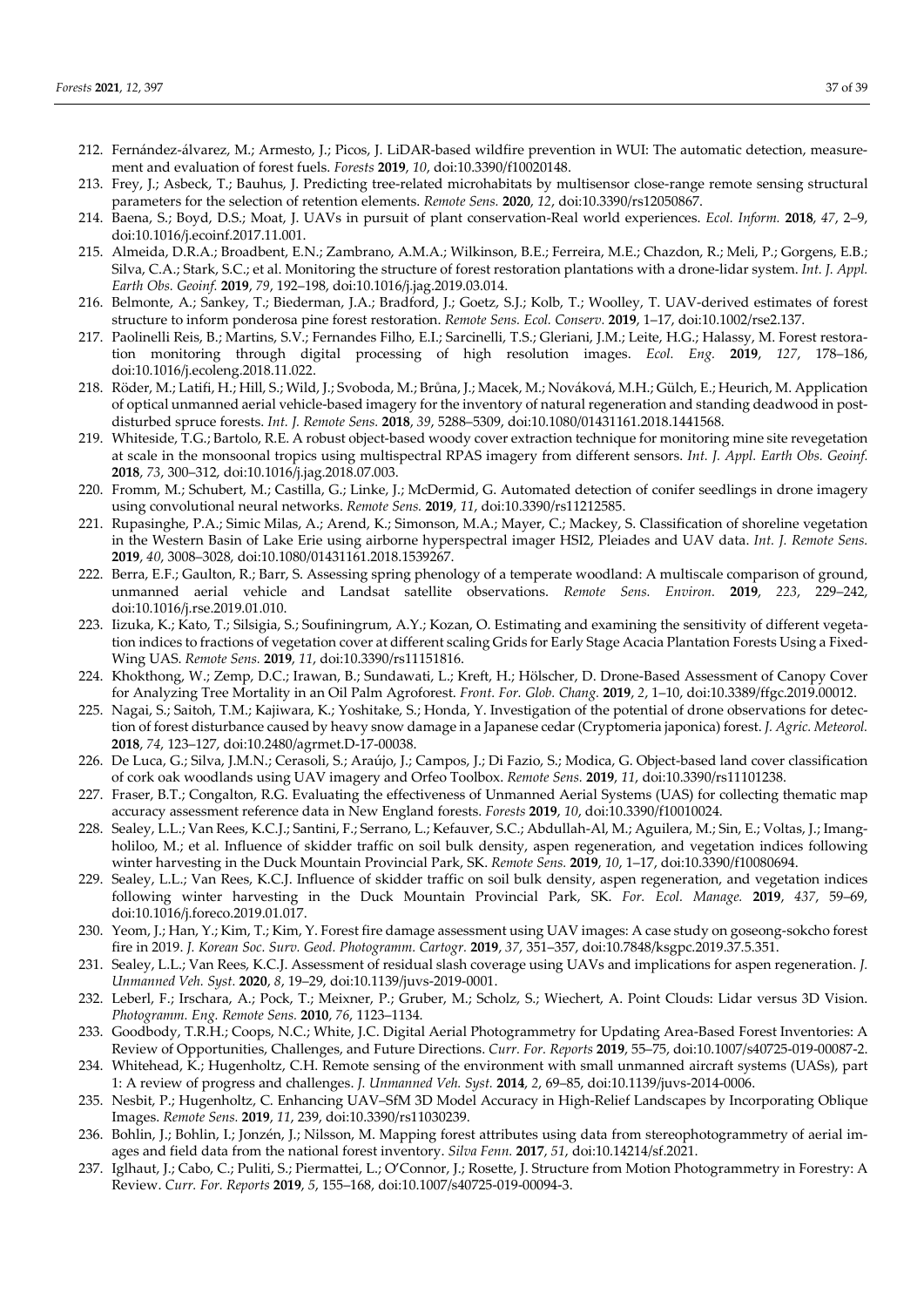- 238. Dandois, J.; Olano, M.; Ellis, E. Optimal Altitude, Overlap, and Weather Conditions for Computer Vision UAV Estimates of Forest Structure. *Remote Sens.* **2015**, *7*, 13895–13920, doi:10.3390/rs71013895.
- 239. White, J.; Stepper, C.; Tompalski, P.; Coops, N.; Wulder, M. Comparing ALS and Image-Based Point Cloud Metrics and Modelled Forest Inventory Attributes in a Complex Coastal Forest Environment. *Forests* **2015**, *6*, 3704–3732, doi:10.3390/f6103704.
- 240. Surovỳ, P.; Kuželka, K. Acquisition of forest attributes for decision support at the forest enterprise level using remote-sensing techniques-a review. *Forests* **2019**, *10*, doi:10.3390/f10030273.
- 241. Srestasathiern, P.; Siripon, S.; Wasuhiranyrith, R.; Kooha, P.; Moukomla, S. Estimating above ground biomass for eucalyptus plantation using data from unmanned aerial vehicle imagery. **2018**, *13*, doi:10.1117/12.2323963.
- 242. Paul, K.I.; Radtke, P.J.; Roxburgh, S.H.; Larmour, J.; Waterworth, R.; Butler, D.; Brooksbank, K.; Ximenes, F. Validation of allometric biomass models: How to have confidence in the application of existing models. *For. Ecol. Manage.* **2018**, *412*, 70– 79, doi:10.1016/j.foreco.2018.01.016.
- 243. Gonzalez de Tanago, J.; Lau, A.; Bartholomeus, H.; Herold, M.; Avitabile, V.; Raumonen, P.; Martius, C.; Goodman, R.C.; Disney, M.; Manuri, S.; et al. Estimation of aboveground biomass of large tropical trees with terrestrial LiDAR. *Methods Ecol. Evol.* **2018**, *9*, 223–234, doi:10.1111/2041-210X.12904.
- 244. Lausch, A.; Erasmi, S.; King, D.; Magdon, P.; Heurich, M. Understanding Forest Health with Remote Sensing-Part II—A Review of Approaches and Data Models. *Remote Sens.* **2017**, *9*, 129, doi:10.3390/rs9020129.
- 245. Carter, G.A. Responses of Leaf Spectral Reflectance to Plant Stress. *Am. J. Bot.* **1993**, *80*, 239–243, doi:10.1002/j.1537- 2197.1993.tb13796.x.
- 246. Jensen, J.R. *Introductory Digital Image Processing: A Remote Sensing Perspective.*; 4th Eds.; Pearson series in geographic information science: London, UK, 2015; ISBN 978-0-13-405816-0.
- 247. Hill, D.J.; Babbar-Sebens, M. Promise of UAV-Assisted Adaptive Management of Water Resources Systems. *J. Water Resour. Plan. Manag.* **2019**, *145*, 02519001, doi:10.1061/(asce)wr.1943-5452.0001081.
- 248. Dupuis, C.; Lejeune, P.; Michez, A.; Fayolle, A. How can remote sensing help monitor tropical moist forest degradation?-A systematic review. *Remote Sens.* **2020**, *12*, doi:10.3390/rs12071087.
- 249. Quintano, C.; Fernández-Manso, A.; Calvo, L.; Marcos, E.; Valbuena, L. Land surface temperature as potential indicator of burn severity in forest Mediterranean ecosystems. *Int. J. Appl. Earth Obs. Geoinf.* **2015**, *36*, 1–12, doi:10.1016/j.jag.2014.10.015.
- 250. Quintano, C.; Fernández-Manso, A.; Fernández-Manso, O.; Shimabukuro, Y.E. Mapping burned areas in Mediterranean countries using spectral mixture analysis from a uni-temporal perspective. *Int. J. Remote Sens.* **2006**, *27*, 645–662, doi:10.1080/01431160500212195.
- 251. Gómez, C.; Alejandro, P.; Hermosilla, T.; Montes, F.; Pascual, C.; Ruiz, L.Á.; Álvarez-Taboada, F.; Tanase, M.A.; Valbuena, R. Remote sensing for the Spanish forests in the 21stcentury: A review of advances, needs, and opportunities. *For. Syst.* **2019**, *28*, 1–33, doi:10.5424/fs/2019281-14221.
- 252. Eugenio, F.C.; Schons, C.T.; Mallmann, C.L.; Schuh, M.S.; Fernandes, P.; Badin, T.L. Remotely piloted aircraft systems and forests: A global state of the art and future challenges. *Can. J. For. Res.* **2020**, *50*, 705–716, doi:10.1139/cjfr-2019-0375.
- 253. Ghiyamat, A.; Shafri, H.Z.M. A Review on Hyperspectral Remote Sensing for Homogeneous and Heterogeneous Forest Biodiversity Assessment. *Int. J. Remote Sens.* 2010, *31*, 1837–1856, doi:10.1080/01431160902926681.
- 254. Hennessy, A.; Clarke, K.; Lewis, M. Hyperspectral Classification of Plants: A Review of Waveband Selection Generalisability. *Remote Sens.* **2020**, *12*, 113, doi:10.3390/rs12010113.
- 255. Upadhyay, V.; Kumar, A. Hyperspectral Remote Sensing of Forests: Technological Advancements, Opportunities and Challenges. *Earth Sci. Informatics* **2018**, *11*, 487–524, doi:10.1007/s12145-018-0345-7.
- 256. Stone, C.; Mohammed, C. Application of Remote Sensing Technologies for Assessing Planted Forests Damaged by Insect Pests and Fungal Pathogens: A Review. *Curr. For. Reports* **2017**, *3*, 75–92, doi:10.1007/s40725-017-0056-1.
- 257. Schepaschenko, D.; See, L.; Lesiv, M.; Bastin, J.F.; Mollicone, D.; Tsendbazar, N.E.; Bastin, L.; McCallum, I.; Laso Bayas, J.C.; Baklanov, A.; et al. Recent Advances in Forest Observation with Visual Interpretation of Very High-Resolution Imagery. *Surv. Geophys.* **2019**, *40*, 839–862, doi:10.1007/s10712-019-09533-z.
- 258. Lehmann, J.; Nieberding, F.; Prinz, T.; Knoth, C. Analysis of Unmanned Aerial System-Based CIR Images in Forestry—A New Perspective to Monitor Pest Infestation Levels. *Forests* **2015**, *6*, 594–612, doi:10.3390/f6030594.
- 259. Lechner, A.M.; Foody, G.M.; Boyd, D.S. Applications in Remote Sensing to Forest Ecology and Management. *One Earth* 2020, *2*, 405–412, doi:10.1016/j.oneear.2020.05.001.
- 260. Coops, N.C. Characterizing forest growth and productivity using remotely sensed data. *Curr. For. Reports* **2015**, *1*, 195–205, doi:10.1007/s40725-015-0020-x.
- 261. Özcan, A.H.; Hisar, D.; Sayar, Y.; Ünsalan, C. Tree crown detection and delineation in satellite images using probabilistic voting. *Remote Sens. Lett.* **2017**, *8*, 761–770, doi:10.1080/2150704X.2017.1322733.
- 262. Hossain, M.D.; Chen, D. Segmentation for Object-Based Image Analysis (OBIA): A Review of Algorithms and Challenges from Remote Sensing Perspective. *ISPRS J. Photogramm. Remote Sens.* **2019**, *150*, 115–134, doi:10.1016/j.isprsjprs.2019.02.009.
- 263. Duarte, L.; Silva, P.; Teodoro, A. Development of a QGIS Plugin to Obtain Parameters and Elements of Plantation Trees and Vineyards with Aerial Photographs. *ISPRS Int. J. Geo-Information* **2018**, *7*, 109, doi:10.3390/ijgi7030109.
- 264. Zimudzi, E.; Sanders, I.; Rollings, N.; Omlin, C.W. Remote sensing of mangroves using unmanned aerial vehicles: Current state and future directions. *J. Spat. Sci.* **2019**, 1–18, doi:10.1080/14498596.2019.1627252.
- 265. Jain, P.; Coogan, S.C.P.; Subramanian, S.G.; Crowley, M.; Taylor, S.; Flannigan, M.D. A review of machine learning applications in wildfire science and management. *Environ. Rev.* **2020**, *28*, 478–505, doi:10.1139/er-2020-0019.